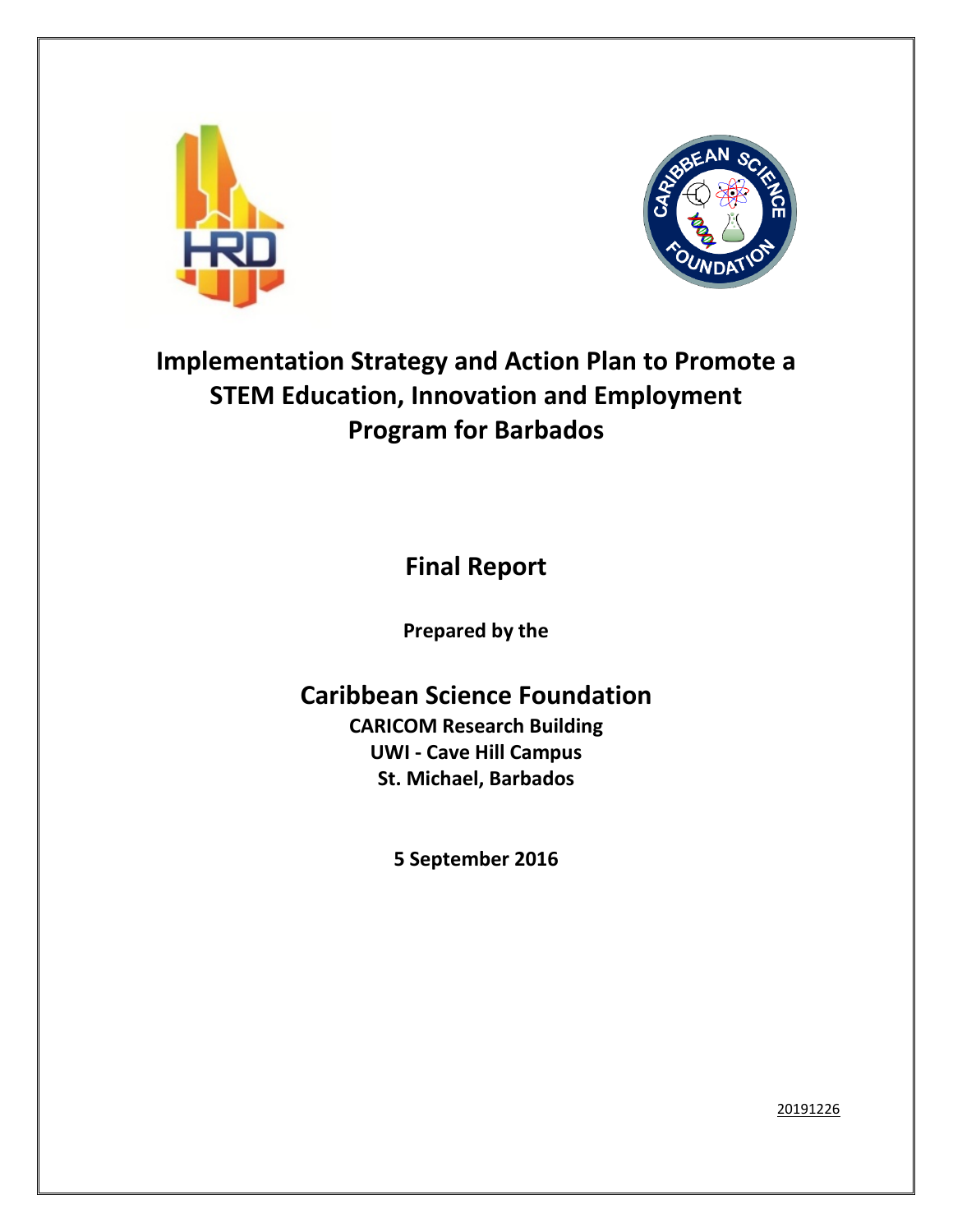## **Executive Summary**

<span id="page-1-0"></span>The specific objectives of this consultancy, carried out by the Caribbean Science Foundation (CSF), were to review the current status of STEM (Science, Technology, Engineering and Math) education and STEM-related employment in Barbados, and establish a comprehensive Blueprint for a STEM education, innovation and employment program for Barbados. The review of the current status of STEM education and STEM-related employment in Barbados comprised a survey of about one hundred Barbadians from several different sectors. The major recommendations of the STEM Blueprint incorporate perspectives from respondents to the survey.

This STEM Blueprint addresses Pillar 5 of the Barbados Human Resource Development (HRD) Strategy which has a primary goal of promoting research, entrepreneurship, and innovation in primary through tertiary education with a view to increasing the number of STEM-based small and medium size enterprises (SME) contributing to economic growth. Whereas Barbados has in the past invested a considerable amount of its GDP in supporting micro and SME development, the results have not led to significant changes in the economic development of the country. Unemployment remains at very high levels. This Blueprint lays out the challenges, proposes a strategy, and makes a set of specific recommendations for implementation to promote STEM education and STEM-related employment in Barbados.

In particular, the Blueprint points out that expansion and diversification of the private sector is key. It recommends both attracting and home-growing more technology-based companies, removing unnecessary bureaucratic hurdles and creating a more business friendly environment, and reforming STEM education at all levels to increase the number of young people pursuing STEM-related careers. To assist the Government with the planning and implementation of this private-sector expansion and diversification strategy, the Blueprint recommends the formation of a Science and Engineering Advisory Board (SEAB) for Barbados, with membership comprising international and Caribbean experts in science, engineering and business. The chairman of the SEAB would report directly to the Prime Minister.

To attract more technology-based companies to Barbados, the Blueprint offers several recommendations, including an aggressive recruitment campaign to bring new and established technology companies to Barbados, and encouraging Caribbean nationals abroad with interests in technology entrepreneurship to consider setting up shop in Barbados. Business plan competitions (run by the government or private sector institutions) that are open to anyone willing to locate their business in Barbados are recommended.

An aggressive promotion of technology-based entrepreneurship in small businesses is recommended, including providing mentorship and identifying sources of capital for new businesses. Participation by an actively-engaged scientific and business Caribbean Diaspora is critical. The establishment of a Diaspora Science Relations Committee that has intimate knowledge of the Diaspora and strong connections and influence within the Diaspora is suggested. Such a committee would contribute expertise, especially science and engineering advice, and facilitate business and academic connections and collaborations for the people and institutions in Barbados.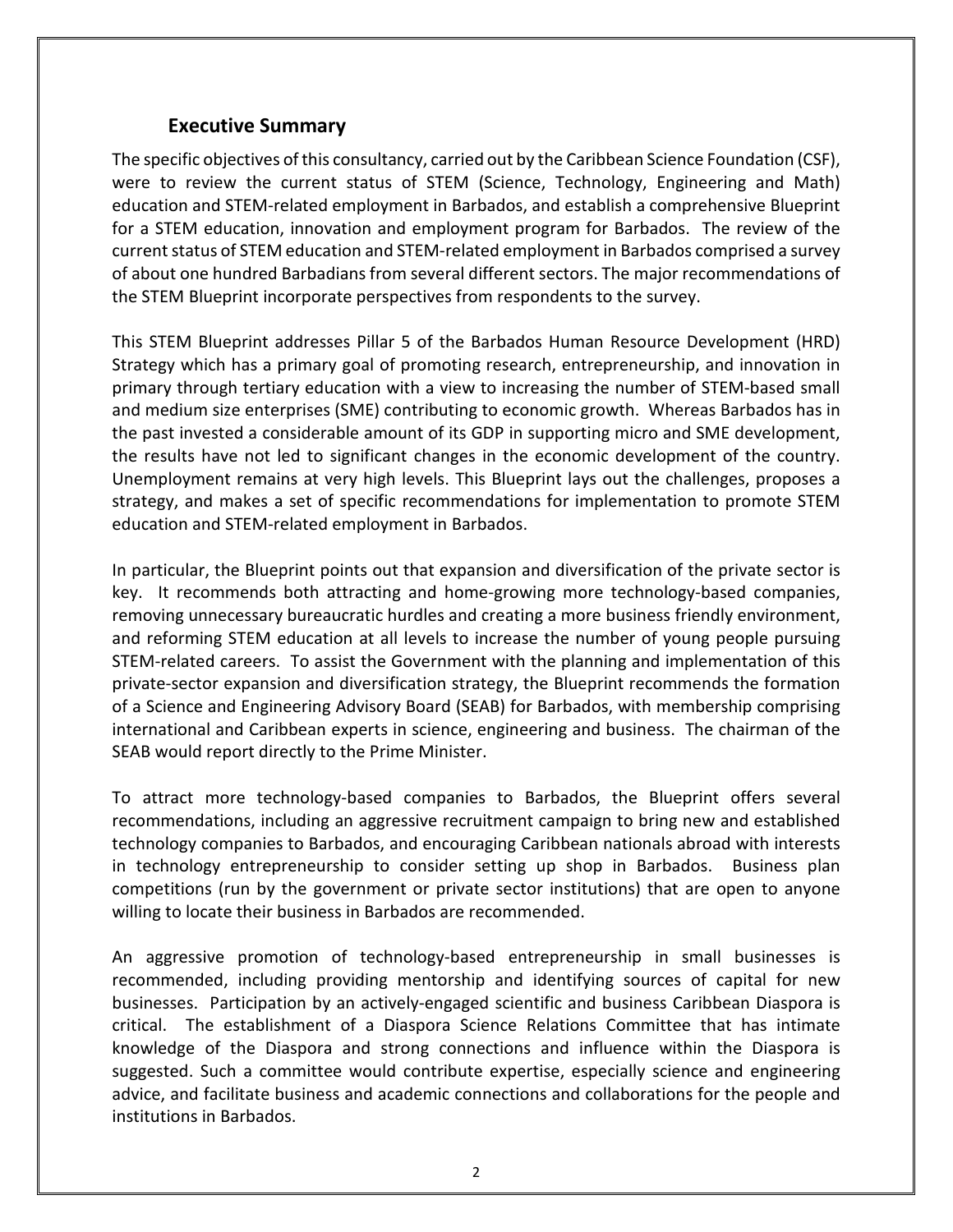Building a strong STEM research environment is central to the strategy. It is noteworthy that the Blueprint does not recommend the creation of a science and technology park or an innovation center, even though these concepts resonate well with many Barbadians. This Blueprint does, however, recommend: (a) the establishment of the Shared National Research Laboratory (SNRL) of the Caribbean which will house state-of-the-art equipment and services that are critical for modernizing research in Barbados, (b) much more investment in university research infrastructure and technology transfer, (c) increased collaboration with the Diaspora to keep pace with cutting edge STEM research, and (d) the establishment of a Small Business Innovative Research and Development program (SBIRD) modeled after the US SBIR (Small Business Innovative Research) Program.

Strong leadership is critical for successful implementation of the above efforts, so the Blueprint recommends the establishment of a new position - a Director General for Science and Engineering (DGSE) who would have overall authority and responsibility for the Government's science and engineering programs in Barbados, and would report to and receive guidance from the SEAB. The DGSE, among other tasks, would be expected to implement the recommended policies pertaining to the aggressive formation of technology-based SMEs, thereby leading to expansion of the private sector.

A primary responsibility of the DGSE would be to reform and lead a re-engineered version of the National Council for Science and Technology (NCST), to be renamed the National Council for Science and Engineering (NCSE). In addition, the DGSE would have oversight of: (a) the proposed state-of-the-art shared Scientific National Research Laboratory (SNRL), (b) the proposed Tertiary Education Scientific Advisory Committee (TESAC) which assists the tertiary institutions with science and engineering curriculum and research reform, and (c) the proposed Diaspora Science Relations Committee (DSRC) which engages and leverages the Diaspora for science and business advice as well as networking connections and funding.

Reforming STEM education for primary through tertiary levels will be key for providing future leadership and the workforce for the STEM business sector. Enriching the curriculum with computer programming (coding), robotics, science, and concepts in entrepreneurship beginning at age 8 is absolutely necessary. Engineering and engineering principles are weaknesses in the Caribbean educational system. Adding robotics and coding will allow all Barbadian students to be exposed to engineering concepts at an early age. The recommendation is that Barbados adopt computer programming and robotics within its primary, secondary and tertiary education institutions, immediately.

To further reinforce this recommendation, science questions should be placed on 11+ exam, which seems to be a permanent fixture of the educational system. In addition, it is recommended that Barbados reinstate its science fairs and science competitions, get started on the opening of a science museum, and start implementing robotics camps, coding clubs, hackathons, and math Olympiads as these will also play a key role in raising the bar for STEM education and will make sure that Barbadian children are being educated at the highest global standards.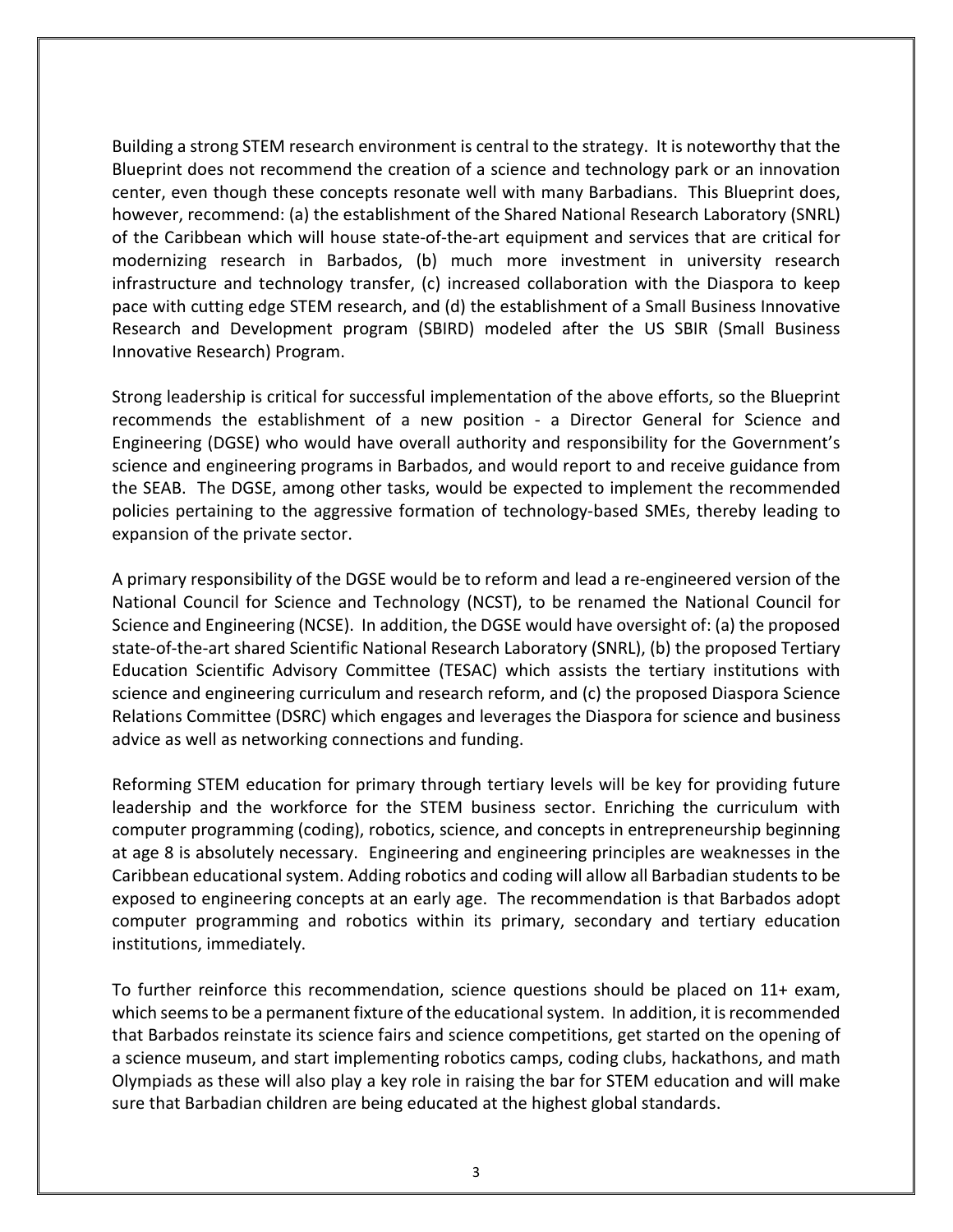Additional educational recommendations include providing more opportunities to the citizens for second chance and continuing education. The planning and the management of these programs should be the responsibility of the Ministry of Education, and the content of the courses offered should be determined jointly by the Ministry, the private sector, and NCSE.

It is recommended that teachers be trained to discourage rote learning in the primary, secondary and vocational schools, and instead promote a culture of logical and analytical approaches to problem solving, and a focus on the understanding and mastery of fundamentals in all STEM subjects. To strengthen research and innovation skills, it is further recommended that beginning at the primary school level, all science subjects include some project-based work with a design component and teamwork. Particularly in the technical and vocational training curricula, Barbados must promote more basic STEM training and the applications of STEM to wider cross section of these students.

Primary and secondary school teachers should be required to undergo much more mandatory basic science and math training and continuing education, with a focus on the use of Problem Based Learning (PBL) and Inquiry-Based Science Education (IBSE) teaching methods and exercises. Inquiry-based teaching and learning methods are imperative for incorporating and reinforcing basic STEM and entrepreneurial concepts and skills. All students beginning at age 8 should be exposed to a STEM syllabus that employs the above teaching methods. Innovation, along with logical and analytical thinking must be strongly encouraged from primary through tertiary education. The focus must be on creating well-rounded technologists to move the economic development plan forward.

Given that Barbados needs to urgently introduce coding, robotics and the elements of entrepreneurship into the curriculum, the trainers at Erdiston Teacher's Training College will need to be trained. Erdiston will also need to teach more basic science principles to more primary school teachers, and then teach them how to teach STEM subjects using PBL/ISBE approaches. Substantial investment at Erdiston will be needed in order for the training college to carry out its expanded role.

It is important for Barbados to modernize the management of its primary and secondary educational system. It is recommended that Barbados put in place a comprehensive Learning Management Systems (LMS). Such a system would include: (a) a Website featuring high quality STEM teaching materials (with lots of culturally relevant examples), (b) online teacher training components where teachers can learn/practice skills at their own pace, (c) a system to measure teacher performance and effectiveness, and (d) a system to provide feedback and suggestions to teachers so they can improve their performance. Merit-based pay for teachers is the best way forward for Barbados. The LMS system can be easily set up to show which teachers are the most effective. Merit-based pay will draw more highly qualified teachers into the profession.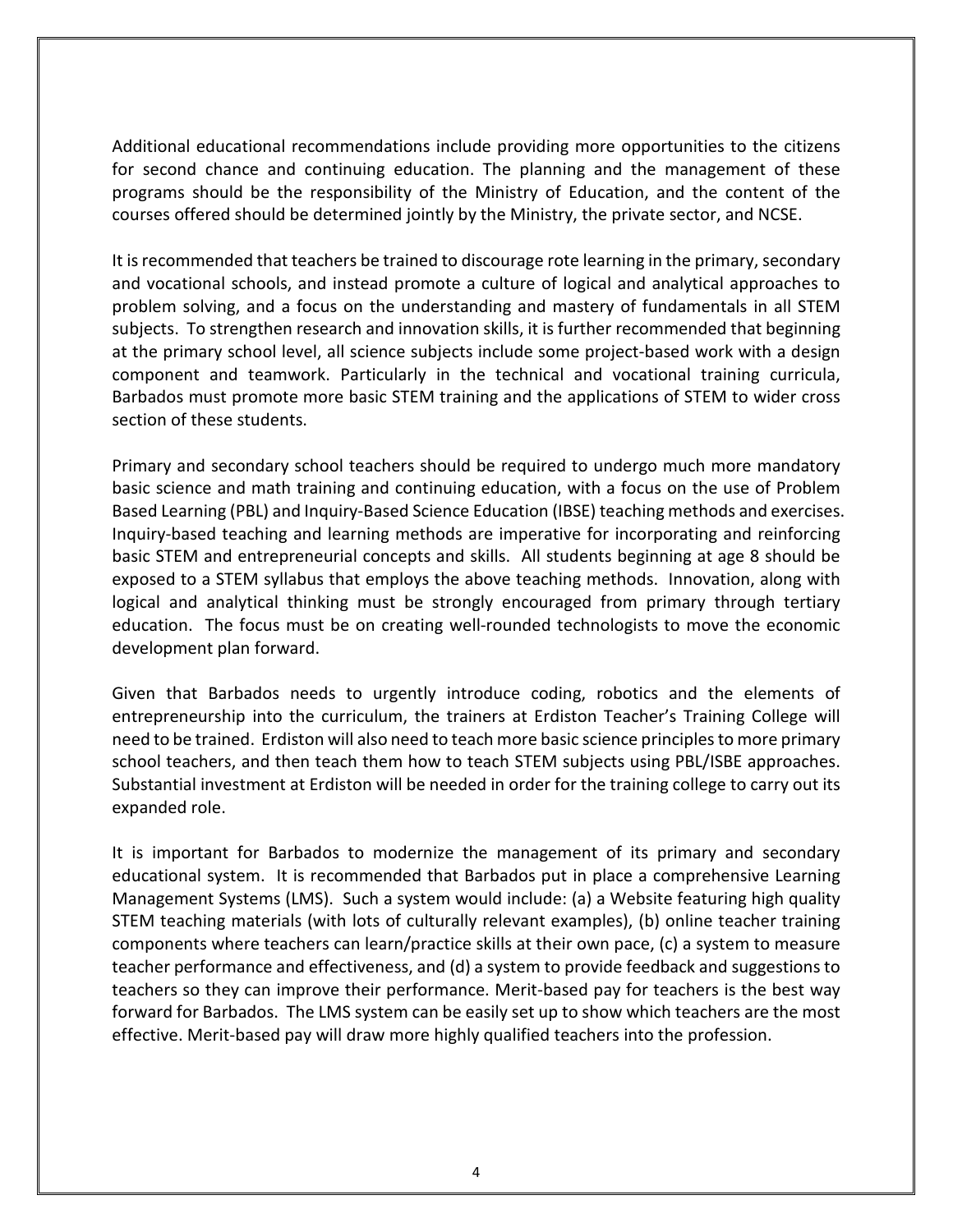Tertiary-level institutions must develop centers of excellence in key areas of science and engineering, and these institutions must also be able to provide strong technology-transfer support to the private sector. To be effective, the tertiary institutions will need to: (a) have a critical mass of expert researchers, (b) leverage the scientific expertise in the Diaspora, and (c) be supported with significantly increased funding for laboratory equipment, research staff and teaching. The formation of a Tertiary Education Scientific Advisory Committee (TESAC) is recommended to assist the tertiary institutions with science and engineering curriculum and research reform.

To get people on board with the new HRD strategic plan for Barbados, the government must be able to explain the plan in simple terms, and the people must be able to see how it will benefit them. Promoting a culture of STEM awareness, innovation and entrepreneurship through science popularization and awareness programs that are promulgated through the media (including print, TV, radio and social) is recommended for immediate implementation.

It will be critical to establish a budget for implementation of the recommendations of the Blueprint. Thus, the Blueprint recommends increasing the allocation for science and engineering research and development (R&D) within the next 5 years towards an annual goal of 1% of the GDP. For efficiency and effectiveness purposes, all science and engineering R&D funding programs should be consolidated under the NCSE.

In light of the current weakness of the Barbados economy, this Blueprint proposes that the focus of early implementation must be on low-cost, low-risk, high payoff approaches that address some of the more urgent challenges. For the more expensive initiatives, suggestions are made on how to acquire the financial means to implement those recommendations. The full set of recommendations is described in detail in Section 5, and summarized with priorities for immediate implementation in Section 6.

> Prof. Cardinal Warde, Interim Executive Director, CSF Dr. Dinah Sah, Co-Executive Director, CSF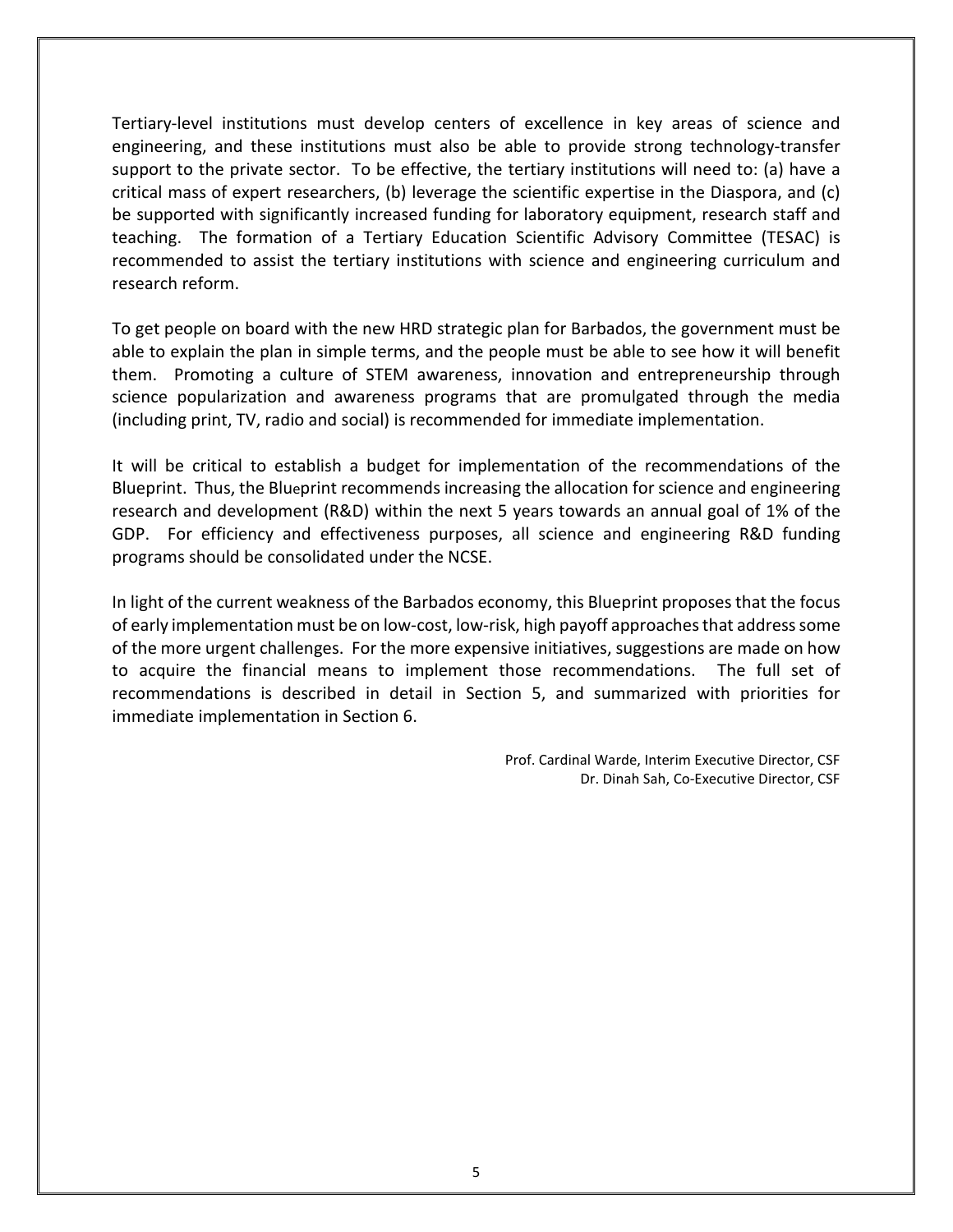# **Table of Contents**

| 1. |                                                                                        |                                                                                 |  |  |  |  |  |
|----|----------------------------------------------------------------------------------------|---------------------------------------------------------------------------------|--|--|--|--|--|
|    | 1.1                                                                                    |                                                                                 |  |  |  |  |  |
|    | 1.2                                                                                    |                                                                                 |  |  |  |  |  |
| 2. |                                                                                        |                                                                                 |  |  |  |  |  |
| 3. |                                                                                        |                                                                                 |  |  |  |  |  |
| 4. |                                                                                        |                                                                                 |  |  |  |  |  |
| 5. |                                                                                        |                                                                                 |  |  |  |  |  |
|    | 5.1                                                                                    | Establishing Leadership with Budget and Authority for Science and Engineering14 |  |  |  |  |  |
|    | 5.2                                                                                    |                                                                                 |  |  |  |  |  |
|    | 5.3                                                                                    |                                                                                 |  |  |  |  |  |
|    | 5.4                                                                                    |                                                                                 |  |  |  |  |  |
|    | 5.5                                                                                    |                                                                                 |  |  |  |  |  |
|    | 5.6                                                                                    |                                                                                 |  |  |  |  |  |
|    | 5.7                                                                                    |                                                                                 |  |  |  |  |  |
|    | 5.8                                                                                    |                                                                                 |  |  |  |  |  |
|    | 5.8.1                                                                                  | Establishment of a Small Business Innovative Research & Development Program 22  |  |  |  |  |  |
|    | 5.8.2                                                                                  |                                                                                 |  |  |  |  |  |
|    | 5.9                                                                                    |                                                                                 |  |  |  |  |  |
|    | 5.9.1                                                                                  |                                                                                 |  |  |  |  |  |
|    | 5.9.2                                                                                  |                                                                                 |  |  |  |  |  |
|    | 5.9.3                                                                                  |                                                                                 |  |  |  |  |  |
|    | 5.9.4                                                                                  |                                                                                 |  |  |  |  |  |
|    | 5.9.5                                                                                  |                                                                                 |  |  |  |  |  |
|    |                                                                                        |                                                                                 |  |  |  |  |  |
|    | 5.9.6                                                                                  | Establishing a Learning Management System for Primary and Secondary Schools 31  |  |  |  |  |  |
|    | 5.10                                                                                   |                                                                                 |  |  |  |  |  |
|    | 5.11                                                                                   |                                                                                 |  |  |  |  |  |
|    | 5.12                                                                                   |                                                                                 |  |  |  |  |  |
|    | 5.13                                                                                   |                                                                                 |  |  |  |  |  |
|    | 5.14                                                                                   |                                                                                 |  |  |  |  |  |
|    | 5.15                                                                                   |                                                                                 |  |  |  |  |  |
| 6. |                                                                                        |                                                                                 |  |  |  |  |  |
| 7. |                                                                                        |                                                                                 |  |  |  |  |  |
| 8. |                                                                                        |                                                                                 |  |  |  |  |  |
|    |                                                                                        |                                                                                 |  |  |  |  |  |
|    | APPENDIX B-Town-Hall Style Meetings and Meetings at Offices of Various Stakeholders 56 |                                                                                 |  |  |  |  |  |
|    |                                                                                        |                                                                                 |  |  |  |  |  |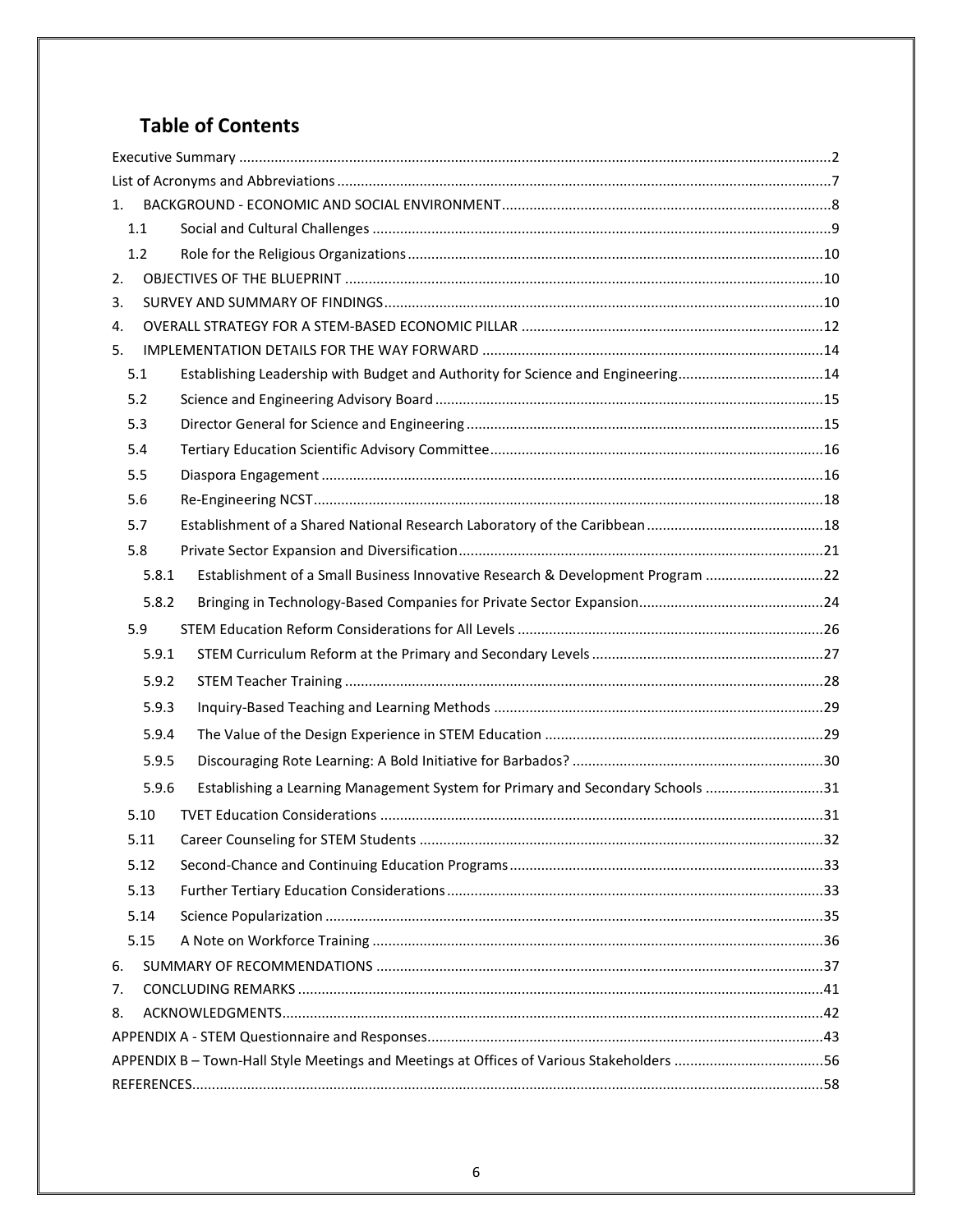# **List of Acronyms and Abbreviations**

<span id="page-6-0"></span>

| BEF           | <b>Barbados Entrepreneurship Foundation</b>                |
|---------------|------------------------------------------------------------|
| <b>CADSTI</b> | Caribbean Diaspora for Science Technology and Innovation   |
| <b>CSF</b>    | Caribbean Science Foundation                               |
| <b>DGSE</b>   | Director General for Science and Engineering               |
| <b>DSRC</b>   | Diaspora Science Relations Committee                       |
| HRD           | Human Resource Development                                 |
| IBSE          | <b>Inquiry Based Science Education</b>                     |
| ICT           | Information and Communications Technology                  |
| <b>LMS</b>    | Learning Management System                                 |
| <b>NCSE</b>   | National Council for Science and Engineering               |
| <b>NCST</b>   | National Council for Science and Technology                |
| <b>NGOs</b>   | Non-governmental organizations                             |
| <b>NREN</b>   | National Research and Education Network                    |
| PBL           |                                                            |
|               | <b>Problem Based Learning</b>                              |
| R&D           | Research and development                                   |
| S&T           | Science and technology                                     |
| <b>SBIRD</b>  | Small Business Innovative Research and Development program |
| SEAB          | Science and Engineering Advisory Board                     |
| <b>SJPP</b>   | Samuel Jackman Prescod Polytechnic                         |
| SME           | Small and medium size enterprises                          |
| SNRL          | <b>Shared National Research Laboratory</b>                 |
| STEM          | Science, Technology, Engineering and Math                  |
| <b>TESAC</b>  | <b>Tertiary Education Scientific Advisory Committee</b>    |
| <b>TVET</b>   | <b>Technical Vocational and Educational Training</b>       |
| UWI           | University of West Indies                                  |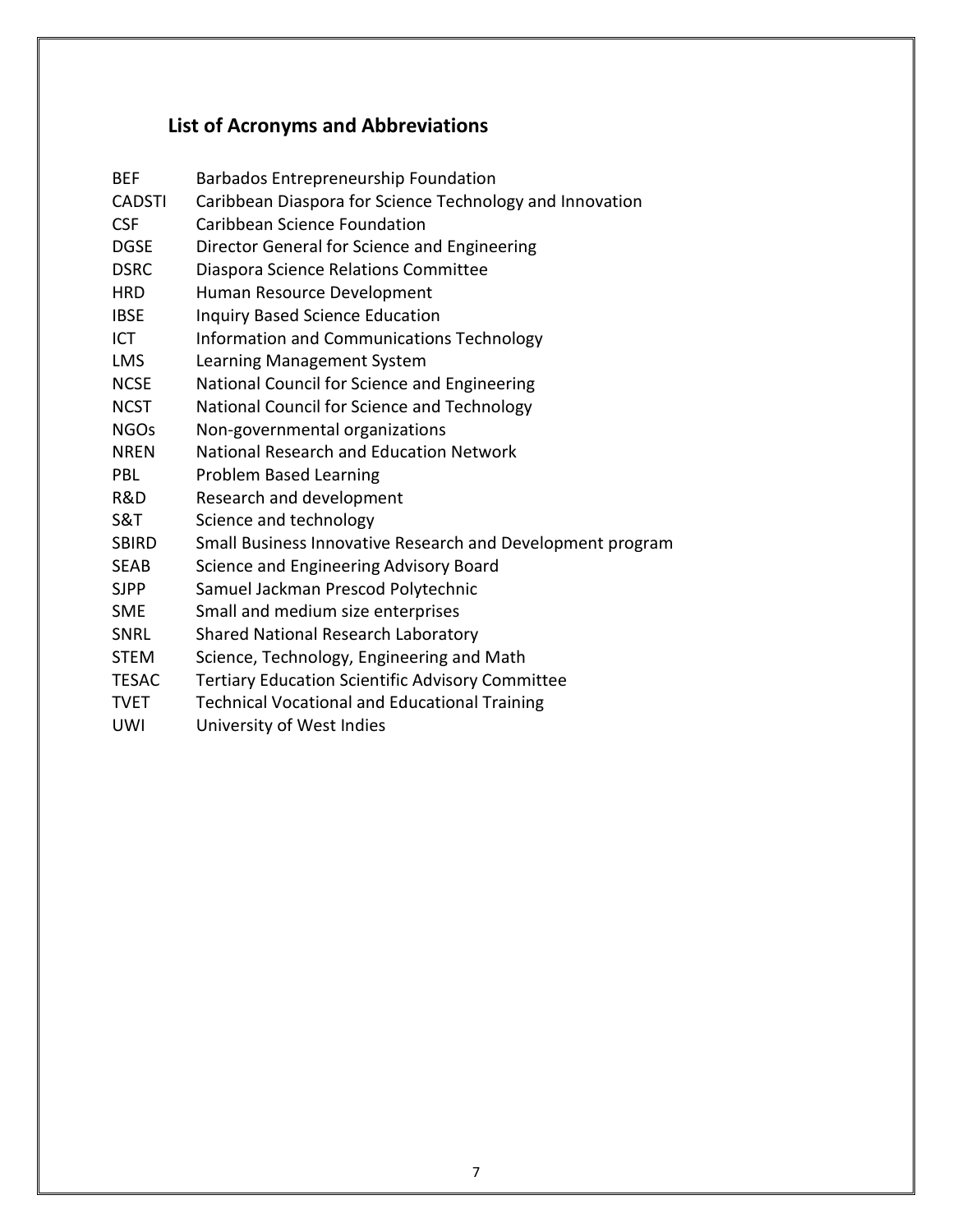## <span id="page-7-0"></span>**1. BACKGROUND - ECONOMIC AND SOCIAL ENVIRONMENT**

The Barbados economy is relatively small by global standards. The 2014 Gross Domestic Product (GDP) was roughly BDS \$7,422M [1], and as in other developing countries, it has been impacted adversely by the recent global economic downturn. It has become clear that tourism revenues are no longer sufficient or reliable enough to sustain the levels of GDP required for stable economic growth. Furthermore, the financial services sector, which form another pillar of the Barbados economic structure, is experiencing increasingly difficult-to-navigate and onerous international regulations, and may no longer provide reliable support. A significant number of jobs has been lost in the last five years and the 2015 unemployment rate was by some estimates around 12% [2]. The growing debt level and economic outlook is such that the 2015 Moody's rating for Barbados was "B3" and its S&P rating was "B" [1]. Thus, Barbados does not qualify for the most favorable borrowing rates on international markets. Because of limited resources, economic recovery is proving to be difficult and painful.

There is broad agreement that any strategy for future sustainable economic development must include aggressive promotion of a culture of research, innovation, and entrepreneurship in science and engineering. One of the major issues for small businesses continues to be lack of access to operating funds and start-up capital. Unfortunately, the mode of funding has traditionally been debt capital. The government has made attempts to stimulate SME formation and growth in many areas, most of which were not focused on developing an economic pillar based on creating more science and engineering companies. For example, in 2003, US \$2.5 million was specified for an Innovation Fund, managed by the Enterprise Growth Fund Limited. This initiative provided small amounts of seed capital to assist entrepreneurs with the implementation of commercially viable project ideas, and with improving the competitiveness of their businesses. The vast majority of the local enterprises that gained assistance were micro and small scale in size [3].

Also around that same time, the government established the Youth Entrepreneurship Scheme (YES) which caters to people between the ages of 18 and 35 and provides a range of educational courses in areas such as personal development, English for business, accounting, financial planning, customer service and customer management etc. Expansion of YES into schools could support the development of a culture of entrepreneurship at much earlier ages. Also, adding focus on more practical work attachments, business processes, financial processes and scenario planning would further enhance the program's effectiveness [3].

Other government programs have included the Barbados Small Business Association (BSBA) youth-focused pilot project titled *Enterprise in Action* which encourages students at both the primary and secondary level to examine entrepreneurship as a viable career path option. Within the small number of schools that participated in the pilot, the students received training in business skills and demonstrated those skills in business projects that involved planning and implementation. Today, education and training are still taking place, although in a more limited capacity, with support from sources such as the Education Training Fund (TVET Council) and the National Productivity Council [3].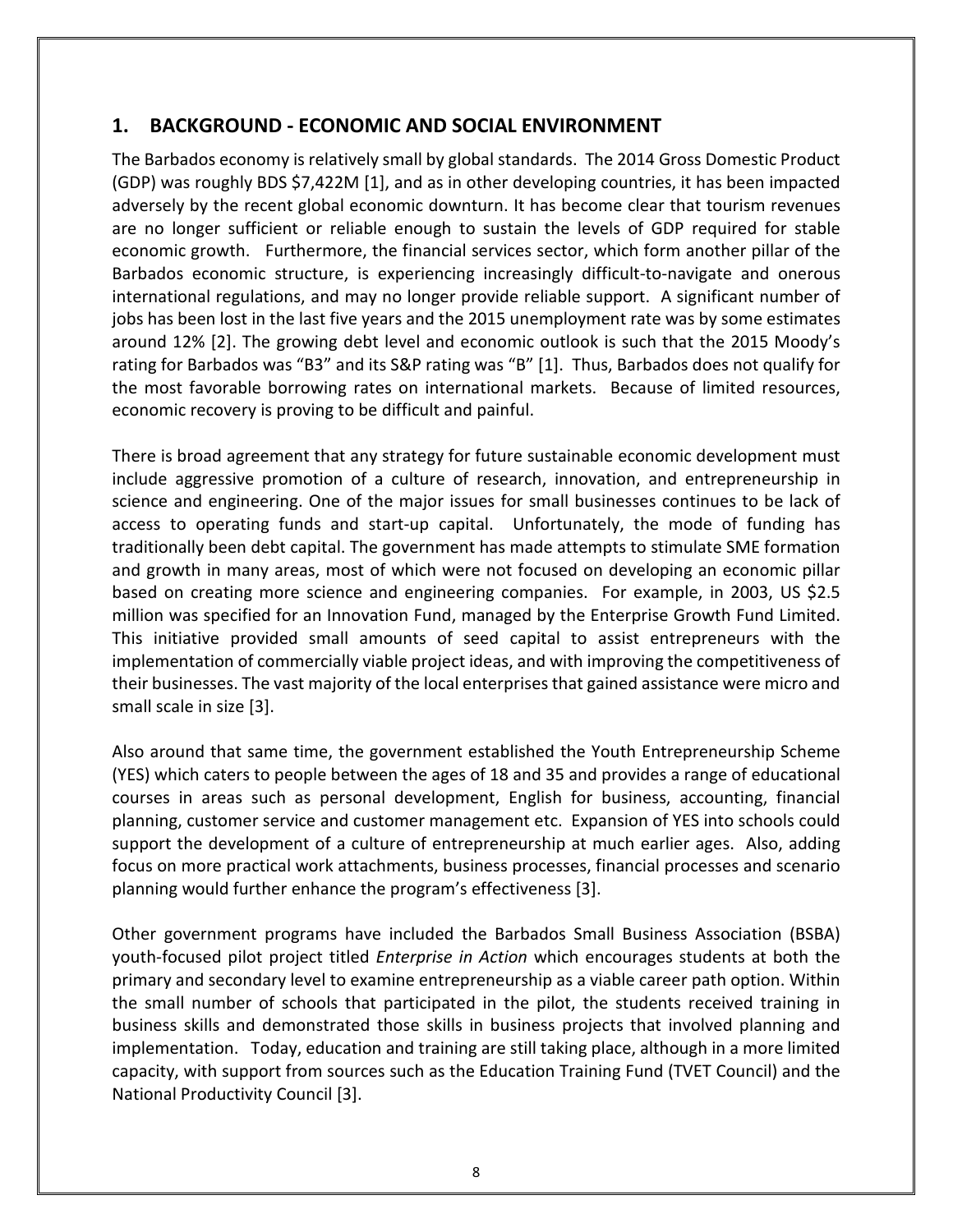Barbados has never had a focus on the development of companies that produce goods and services based on the applications of science and technology, let alone technology-based companies that can be globally competitive and earners of substantial foreign exchange. Thus, it is not surprising that despite government interventions and investments, the innovative mindset in the country remains weak, unemployment remains high, and foreign exchange earnings remain too low to accelerate economic development. The technology sector is where substantial economic development gains can be realized [3]. This Blueprint recommends steps towards building this sector.

Barbados has an extensive technological infrastructure, including high levels of Internet penetration, and mobile and land-line telephones, but the costs for connectivity are too high. This is a disincentive to the formation of competitive Internet and knowledge-based businesses. The country is rightfully proud of its high literacy rate which is a tremendous asset, but it often loses sight of the fact that the labor supply is lacking in highly skilled technology persons who are necessary for creating the type of technology companies that could successfully compete in global markets and bring in the levels of foreign exchange necessary to facilitate debt relief [3].

### <span id="page-8-0"></span>**1.1 Social and Cultural Challenges**

Generally speaking, Barbadians are culturally very risk averse. The fear of failure is rampant throughout the society, and the society is not very forgiving or sympathetic to persons who have tried and failed. This continues to be a great deterrentto risk taking and, therefore, to technology entrepreneurship. Then, there is lack of vision within some government bureaucracies, and the fact is that far too many civil servants are resistant to change in the manner and timeliness of how and when they provide service to the citizens.

In Barbados, there seems to be almost no penalty for under performance or lack of performance, and it seems that there are little or no incentives in place for government workers to improve job performance or offer improved services to the public. Furthermore, since government systems and services are slow to modernize, it understandable that complacency reigns, and efficiency and speed of service are not priorities. Among the people, too many have either a poor work attitude, low esteem, or lack the self-discipline and the will to change their living conditions. Not surprisingly, the productivity of the average Barbados worker is low by standards in the developed world.

Barbadians are quick to look to the Government for the solutions to all problems, but the Government often does not have the budget, the right talent or the mechanisms in place to: (a) collect novel ideas, (b) distill out the best ones, and (c) assemble the teams and gather the resources to implement the best and most practical ideas. The private sector is profit driven, as it should be, and often not concerned with solving large societal problems that do not serve its interests directly or indirectly.

These are huge social problems, and though outside the scope of this report, these items will all require serious attention if the overall HRD strategy is going to be successful in creating the new jobs that Barbados so desperately needs. Thus, stimulating an entrepreneurship and innovative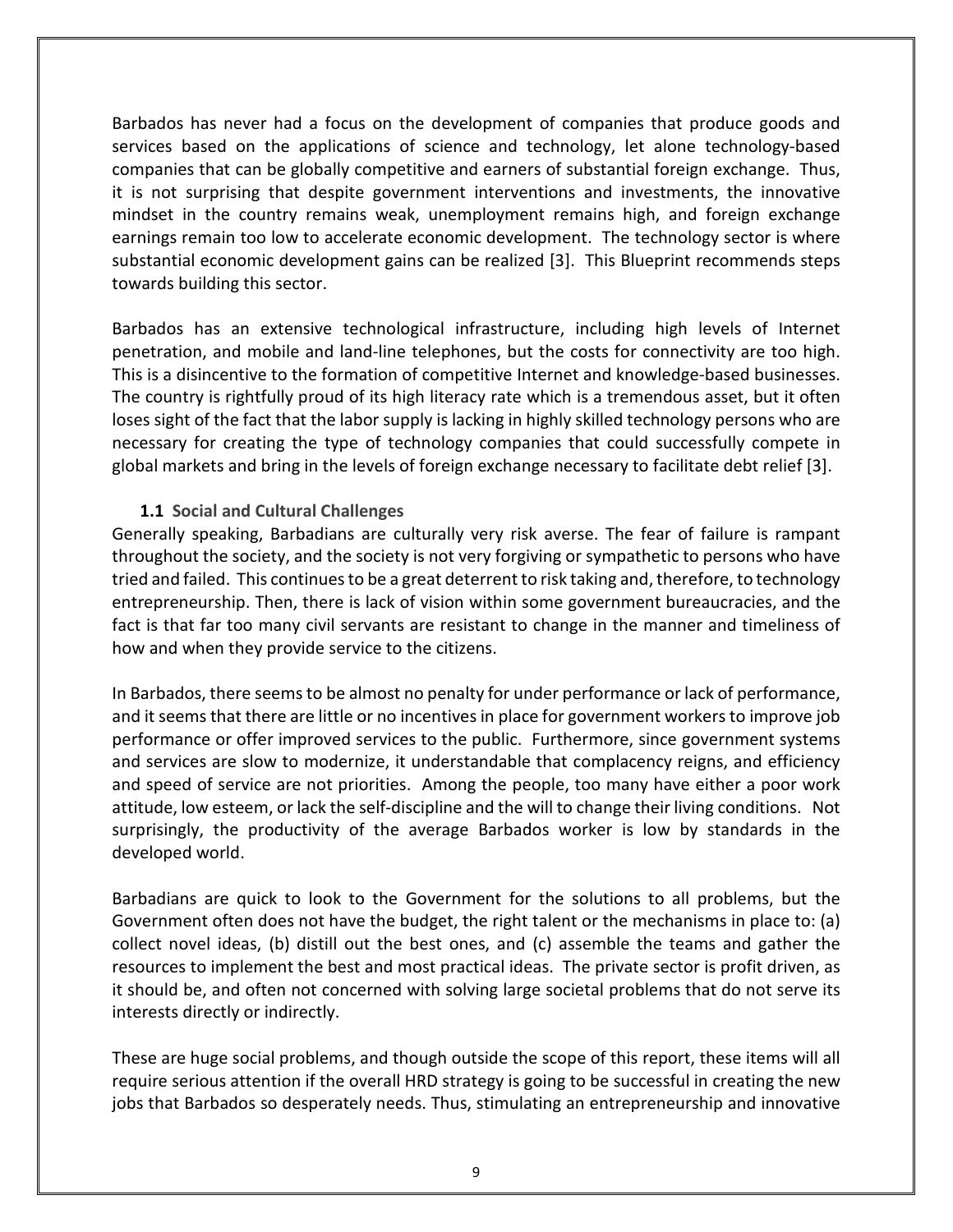culture in Barbados will be more difficult than in most places in the Region, but not impossible. Clearly new cultural attitudes need to be cultivated. Such a change will not be readily realized, and could easily take a generation or more if evolutionary rather than revolutionary approaches are adopted.

## <span id="page-9-0"></span>**1.2 Role for the Religious Organizations**

Regarding the cultural challenges, it seems that there is a clear role for the religious sector in the economic development plan for Barbados, and the importance of this sector should not be overlooked. With crime and unemployment on the rise, more than ever this sector needs to step in and contribute more to the creation of a progressive Barbados.

The religious organizations in Barbados have a large following, so they are a key asset. The government needs to work with these organizations to help: (a) rebuild the social fabric, (b) disseminate to the people the government's message about the promotion of a culture of science and engineering, and (c) persuade the masses to get on board with the HRD strategic plan. Reinforcement of ethical and moral values can only help to support a peaceful society, as investment and economic development will not thrive in a turbulent and unsafe environment.

## <span id="page-9-1"></span>**2. OBJECTIVES OF THE BLUEPRINT**

This Blueprint addresses Pillar 5 of the Barbados Human Research Development (HRD) Strategy [3]. The primary goal of this pillar is the promotion of a culture of research, entrepreneurship and innovation in primary through tertiary education with a view to increasing the number of STEM-based SMEs contributing to economic growth. This pillar, therefore, has been frequently referred to as the STEM pillar. Thus, the objectives of this Blueprint are to establish a comprehensive implementation strategy and action plan with a set of specific recommendations for implementation to promote STEM education and STEM-based businesses in Barbados. In doing so, it cuts across the other 4 pillars of the Barbados HRD Strategy.

Much can be learned from examples in the international community, and hence there is no need for Barbados to reinvent the wheel in most cases. Every attempt is made not only to identify the challenge, but also to provide concrete suggestions for implementation, especially those that have high payoff with minimal investment. Thus, in light of the current weakness of the Barbados economy, this Blueprint proposes that the early implementation focus must be on low-cost, lowrisk, high payoff approaches that address some of the more urgent challenges. For the more expensive initiatives, suggestions are made on how to acquire the financial means to implement those recommendations.

## <span id="page-9-2"></span>**3. SURVEY AND SUMMARY OF FINDINGS**

In the work leading up to the preparation of this Blueprint, a review was conducted of the current status of STEM education and STEM-related employment in Barbados. Several town-hall style meetings were held at which a brief presentation was made by officers from the Ministry of Labour and Human Resource Development, followed by a presentation on STEM by Prof. Cardinal Warde (the consultant charged with conducting the review) and a question and answer session.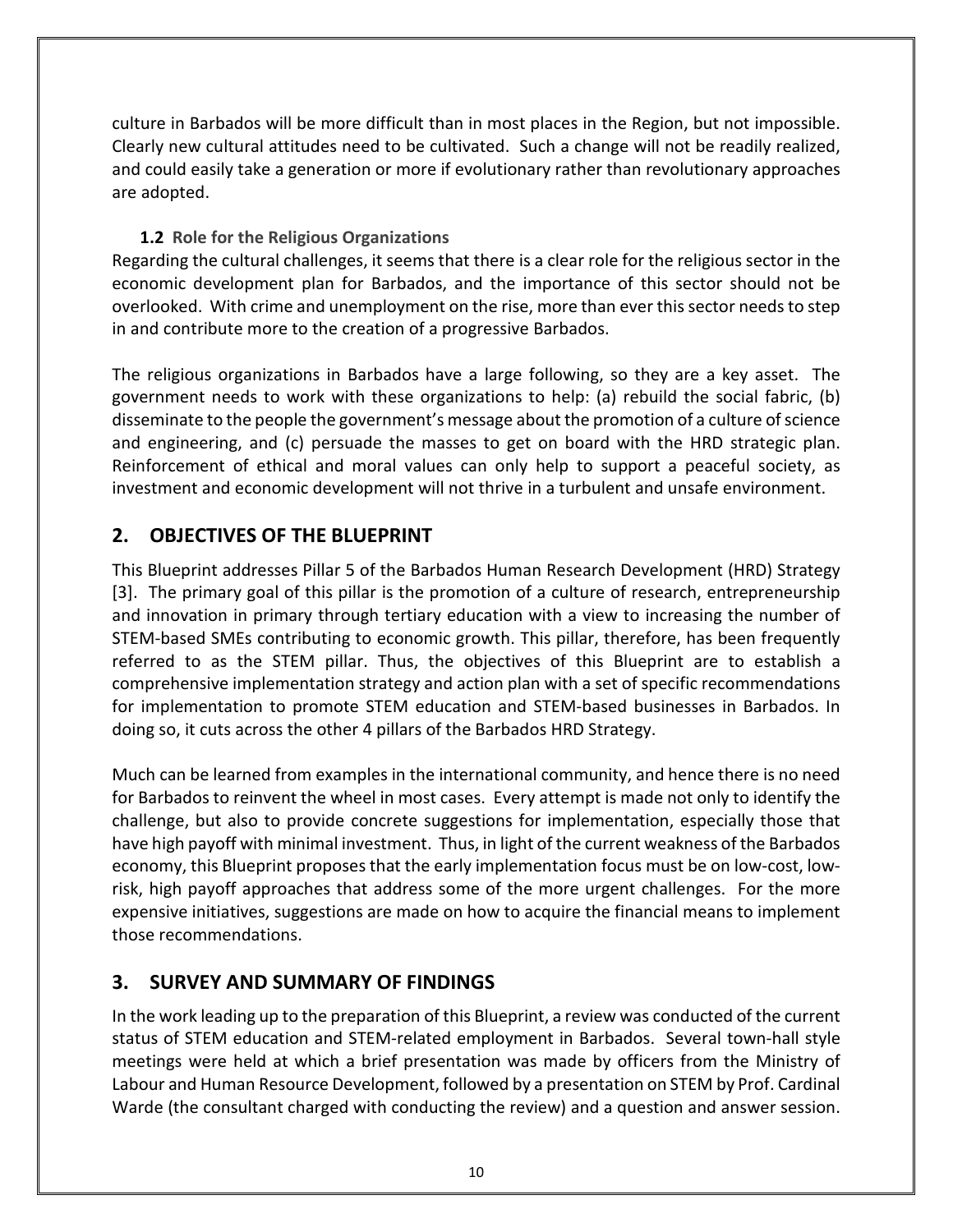In other cases, interviews were conducted formally, many informally, some in groups, and some individually. In all cases the participants were requested to fill out a questionnaire of up to 144 questions which asked for their impressions of the current status of STEM in Barbados, as well as their advice as to what should be done in a multitude of different scenarios.

About one hundred Barbadians participated between February 2015 and February 2016. The participants included teachers and principals, lecturers and professors from the local university and community college, private sector business leaders, civil servants in several government ministries, and politicians. A presentation of the preliminary recommendations was made to the Cabinet on February 11, 2016 [4]. Appendix A is an attempt to summarize the myriad of responses. The results were not surprising. A brief summary of the findings follows.

The persons surveyed, for the most part, seemed to be unaware of the development of the Barbados HRD strategic plan to promote more STEM-based employment in Barbados. Most were fully aware of the economic decline of Barbados and were supportive of a sound strategic plan to increase employment, restore economic vibrancy, raise the standard of living, and expand the middle class life to which many have become accustomed. However, all participants were excited that the government was taking the initiative to develop this Blueprint as a first step to implementing change.

Many of the persons interviewed gave Barbados low marks for efforts to-date on a STEM-based model for economic development. Over and over again, fingers were pointed at the government (past and present). Also, not surprisingly, the survey revealed that most participants believe that policy, planning, development and leadership of the required science and engineering initiatives for Barbados are missing. There was general agreement that economic diversification to supplement tourism and financial services is essential for the future economic growth of Barbados. There was broad consensus that cultivating more STEM and more STEM-based jobs would reduce unemployment, raise the standard of living of the people and diversify the economy.

The Barbadians surveyed were able to consistently and correctly identify the challenges facing the nation, and could speak eloquently, at a high level, about what needs to be done to solve the problems. However, few were able to provide enough specific practical details on how their ideas could be implemented to solve the problems.

Many participants in the survey agreed that there is not a prevalent culture of science and engineering in Barbados, and that not enough students are pursuing advanced degrees in science and engineering. Several persons said that Barbados needs to create a greater interest in science and in the STEM-based disciplines within its schools, and not stifle the innate creativity in its youth, who are the engine for future economic growth and development. Most people interviewed seem to think that the tertiary educational institutions in Barbados are not effectively serving the needs of Barbados. They agreed that there is substantial untapped talent in our youth who could be groomed into the next generation of technology entrepreneurs and leaders in science, engineering and business. There was almost unanimous agreement that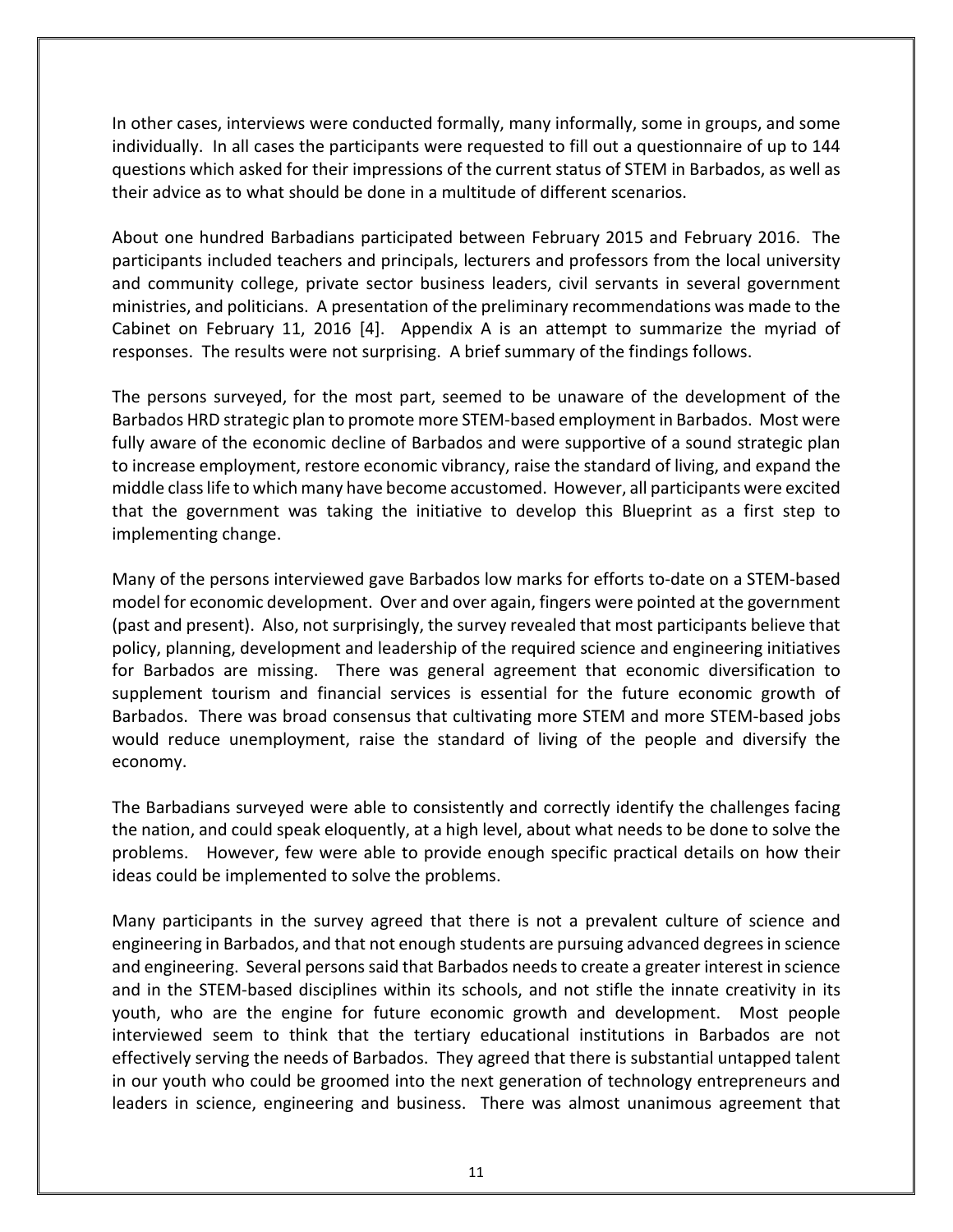Barbados Scholars must give back to Barbados in some tangible way at the end of their university education.

Modernizing government services was cited by some participants as a priority. Some complained that the old fashioned, paper-intensive methods of collecting, processing, sharing and disseminating information are still too frequently the norm in many governmental agencies, and so access to and sharing of information between government agencies and with the public is still too slow and cumbersome. There was agreement that a more business-friendly environment, increased engagement of the private sector in the educational system, and increased assistance from the Diaspora are absolutely essential to help more Barbados businesses compete successfully at a global level.

On the positive side, the survey revealed that Barbados already has in place several of the agencies necessary to develop and maintain a vibrant research and innovation culture. However, existing resources and institutions are not being effectively used to improve science, technology and innovation as a tool for development. There was some agreement that the plan must include re-engineering, redesigning, reorganizing, combining or eliminating, and most certainly refinancing some of these current entities for cost/benefit purposes.

## <span id="page-11-0"></span>**4. OVERALL STRATEGY FOR A STEM-BASED ECONOMIC PILLAR**

Assuming that Barbados can get its social challenges under control, it is clear that to pave the way for economic recovery, Barbados must diversify its economy by adding a new economic pillar to complement tourism and financial services. To turn around the economy, among other initiatives, Barbados must cultivate a supply of highly skilled scientists, engineers and technicians capable of carrying out research and developing and adapting new and existing technologies critical for the development of the country. However, what is particularly lacking is the infrastructure to support the research needed. The university is woefully lacking in basic scientific instruments, equipment, materials and supplies, hindering its ability to contribute. Any proposal to solve the research challenge must address this problem.

To create more and better paying jobs, and to significantly increase foreign exchange earnings, it is imperative that Barbados take the steps necessary to strengthen, expand and diversify the private sector so it includes more companies and organizations engaged in producing goods and services based on science and technology. This must be the focus of the strategic plan. To implement the plan, clearly innovation and entrepreneurship stimulation within the university and in the private sector will be critical for success. Similarly, aggressive STEM education reform in the 91 primary and 33 secondary schools in Barbados [5], and a modernization of its technical vocational education curriculum are equally important.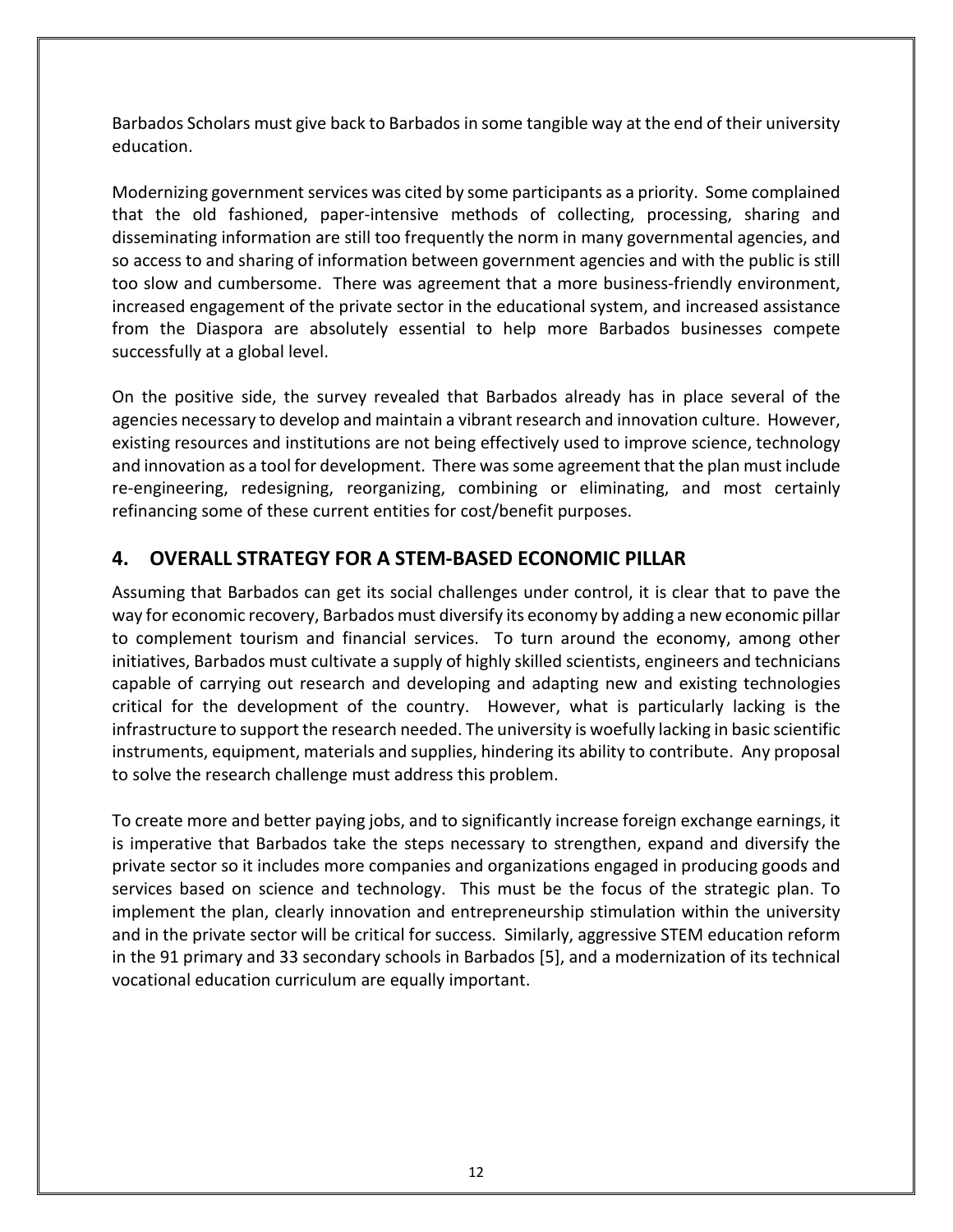Figure 1 illustrates a proven pathway to the development of a science and engineeringbased economic pillar that could work for Barbados to complement its tourism and financial services pillars. In promoting and encouraging technology-based research, Barbados must be very selective and focused. What may look like new research for Barbados may have already been done elsewhere. Far too many of the research projects proposed in the Region (not only Barbados) fail the novelty test. This is an area where leveraging the expertise resident in the Diaspora for proposal and



**Fig. 1. An Economic development growth model**

project review can be most valuable. This means that entrepreneurs and university staff submitting proposals and business plans must do the necessary diligence before proposal submission to make sure that time and funds are not wasted rediscovering that which has already been done. In cases where the research has already been done, to the extent possible, Barbados should simply build upon that research to move forward. If necessary, Barbados companies should negotiate a license to practice the art. Of course, novelty is not a necessary condition for success in entrepreneurship. In a case where Barbados can bring substantial improvements in quality, performance and/or cost to the product or service, a successful business venture may still be possible.

Given the financial constraints of the government, implementation of the strategic plan must begin with of a coherent set of robust, practical low-cost, high-return strategic initiatives. The Diaspora and the international community must be called upon to help. A new leadership structure for science and engineering for Barbados is recommended. Over the long term, with progressive and visionary leadership, and practical policy and planning initiatives, the country should be able to lift itself up by its bootstraps and become a model for the rest of the Caribbean. In the process, the leaders will need to take calculated risks and think outside the box, so that the government does not continue to do the same things that have produced the same undesirable results with which Barbados is now faced.

At the highest level, the strategy can be summarized as follows:

- Establish strong and competent leadership for science and engineering
- Establish a substantial budget for science and engineering research programs
- Promote a culture of innovation and entrepreneurship
- Fully engage the scientific Diaspora of the entire Caribbean
- Facilitate world-class research
- Diversify and expand the Private Sector
- Reform STEM education at all levels
- Implement legislation for business-friendly reforms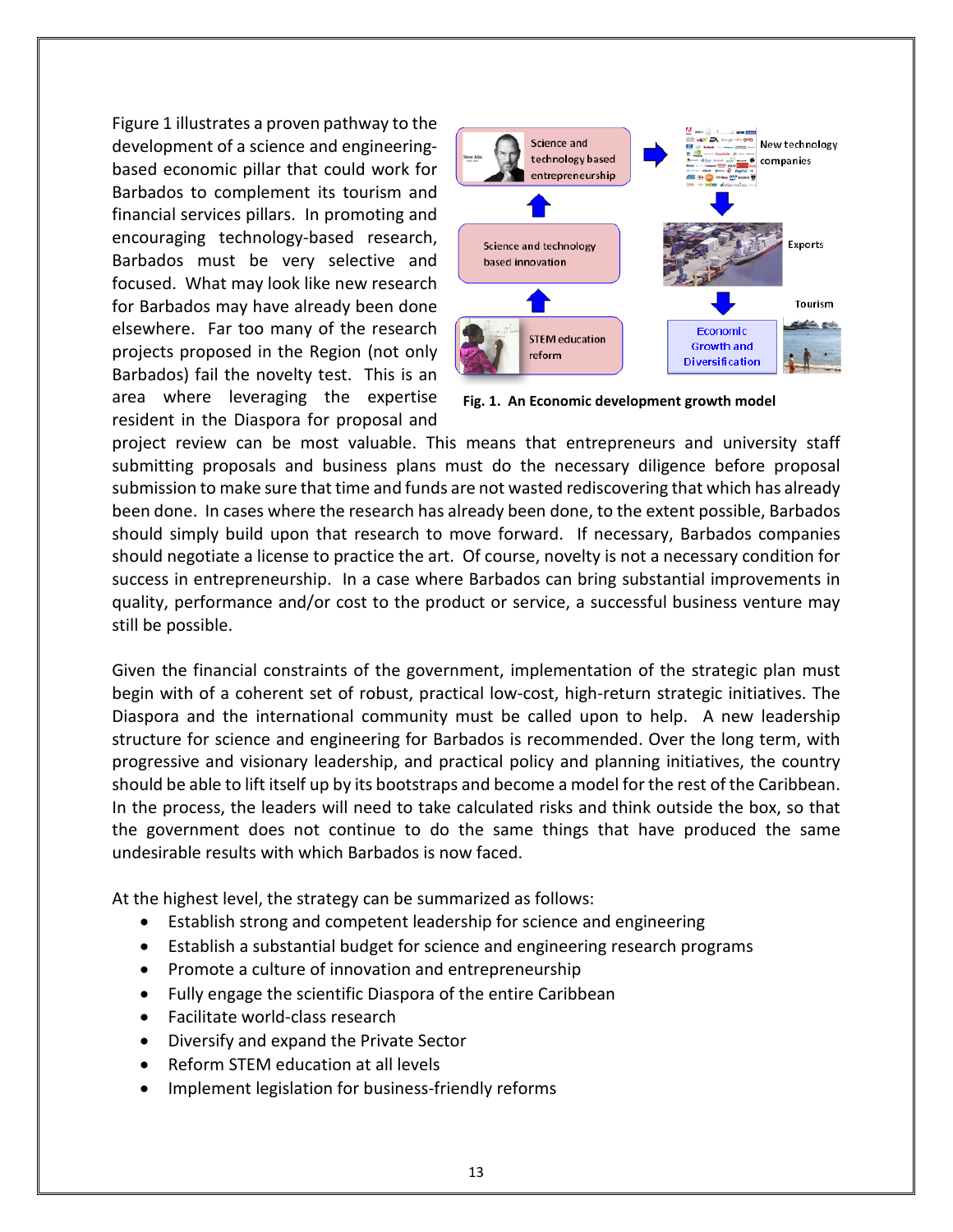## <span id="page-13-0"></span>**5. IMPLEMENTATION DETAILS FOR THE WAY FORWARD**

<span id="page-13-1"></span>**5.1 Establishing Leadership with Budget and Authority for Science and Engineering** Figure 2 shows the organizational structure recommended for carrying out the above strategy, and ensuring that science and engineering are effectively harnessed to develop and sustain a new economic pillar for Barbados. Clear leadership with authority will be needed to drive the process. Thus, this Blueprint recommends the appointment of a standing Science and Engineering Advisory Board (SEAB) that serves the people of Barbados, and whose leader (chair) reports to the Prime Minister. The SEAB would be charged with providing critical input and perspective on all science and engineering in Barbados, and appointing a Director General for Science and Engineering (DGSE) who would have overall responsibility for implementing the Government's science and engineering programs within the agencies shown in Fig.2. The DGSE would report to and receive his/her guidance from the SEAB.



#### **Fig. 2. Proposed responsibilities and reporting structure for the Director General of Science and Engineering**

The Barbados Government should demonstrate its commitment to developing an economic pillar based on science and engineering by making funding for all research, development and innovation in science and engineering a permanent line item in the budget, each and every year. This overall allocation for science and engineering agencies and projects should be increased until the internationally recommended target level of 1% of GDP is reached [6]. A 5-year goal to reach this target level is recommended. Reaching across the aisle to get agreement from both parties to tie the science and engineering research and development budget to a fixed percentage of the GDP for the long term is strongly recommended, for the good of Barbados.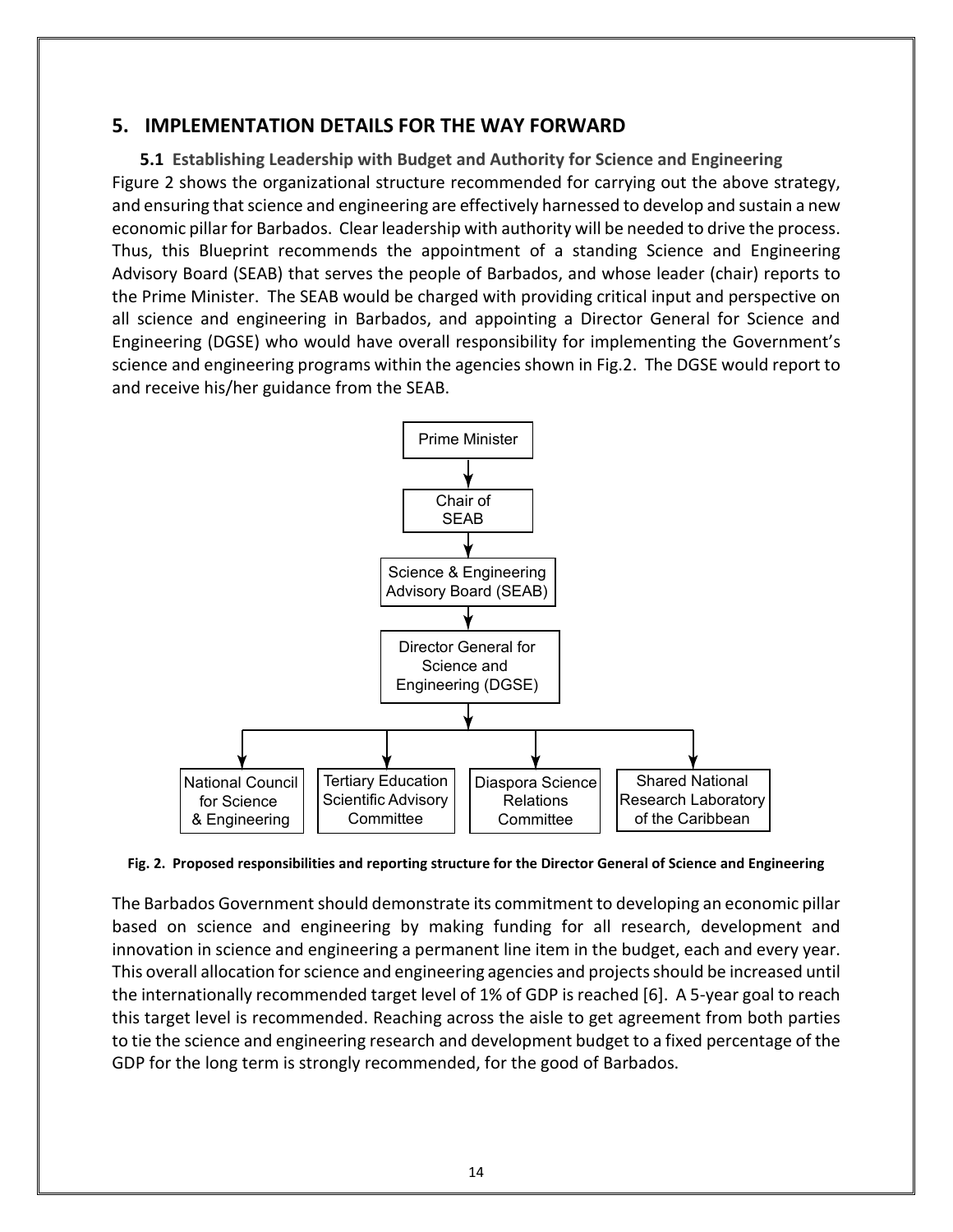### **5.2 Science and Engineering Advisory Board**

<span id="page-14-0"></span>The primary role of the SEAB would be to provide guidance on all science and engineering in Barbados. The SEAB could be established with input from the Governing Council [7] of the Caribbean Science Foundation (CSF). SEAB members would include influential and highly experienced individuals from Barbados, the wider Caribbean and the Diaspora. The mix on the Board would include scientists, engineers, technology business leaders, finance experts, and venture capitalists. In particular, the agricultural sector would be represented. Engaging such experts on the SEAB will also allow our leaders to stay ahead of the curve on upcoming technology trends. Appointment of the SEAB is a very high priority, and should be implemented immediately, as the Board's wisdom and input will be critical in the planning and the execution of all the STEM-based components of the HRD Strategy.

An important function of the SEAB would be to assist the Government in creating more sound policies and in making more informed decisions related to STEM, especially in areas such as telecommunications, energy, food security and agriculture, and biotechnology. The existence of the SEAB would strengthen the interface between science, technology, innovation, and the decision making powers of the Cabinet, since the Ministers will have greater and easier access to science and technology experts.

While the Chair of the SEAB will report to the Prime Minister, incoming governments should not have the power to dissolve the Board. When government changes, the succeeding government tends to dismantle, reshuffle, redirect the path of, or significantly change the operations and responsibilities of institutions and organizations set up by the outgoing government. The SEAB should be established so that it takes an act of Parliament to dissolve the SEAB, thus ensuring continuity and durability of the strategic science and engineering plans and initiatives of Barbados. Thus, it is important that this Blueprint be embraced and adopted by both political parties.

The Barbados Government must create a more-friendly ecosystem for innovation and entrepreneurship, as this will be needed to rapidly stimulate technology entrepreneurship. To address this challenge, it is recommended that the Chair of the SEAB be an honorary member of the Cabinet and also hold an honorary role in Parliament so as to be able to bring awareness of pressing economic development challenges that have roots or solutions based on science and engineering to the attention of legislators in a timely manner for swift action.

## <span id="page-14-1"></span>**5.3 Director General for Science and Engineering**

As illustrated in Fig. 2, it is recommended that the position of DGSE reporting to the SEAB, be created. The DGSE would have overall responsibility for implementing the Government's science and engineering programs in Barbados. In particular, she/he would be charged with (a) leading the National Council for Science and Engineering (NCSE, re-engineered NCST), (b) overseeing the proposed state-of-the-art Shared National Research Laboratory (SNRL), (b) guiding the proposed Tertiary Education Scientific Advisory Committee (TESAC) which assists the tertiary institutions with science and engineering curriculum and research reform, and (c) chairing the proposed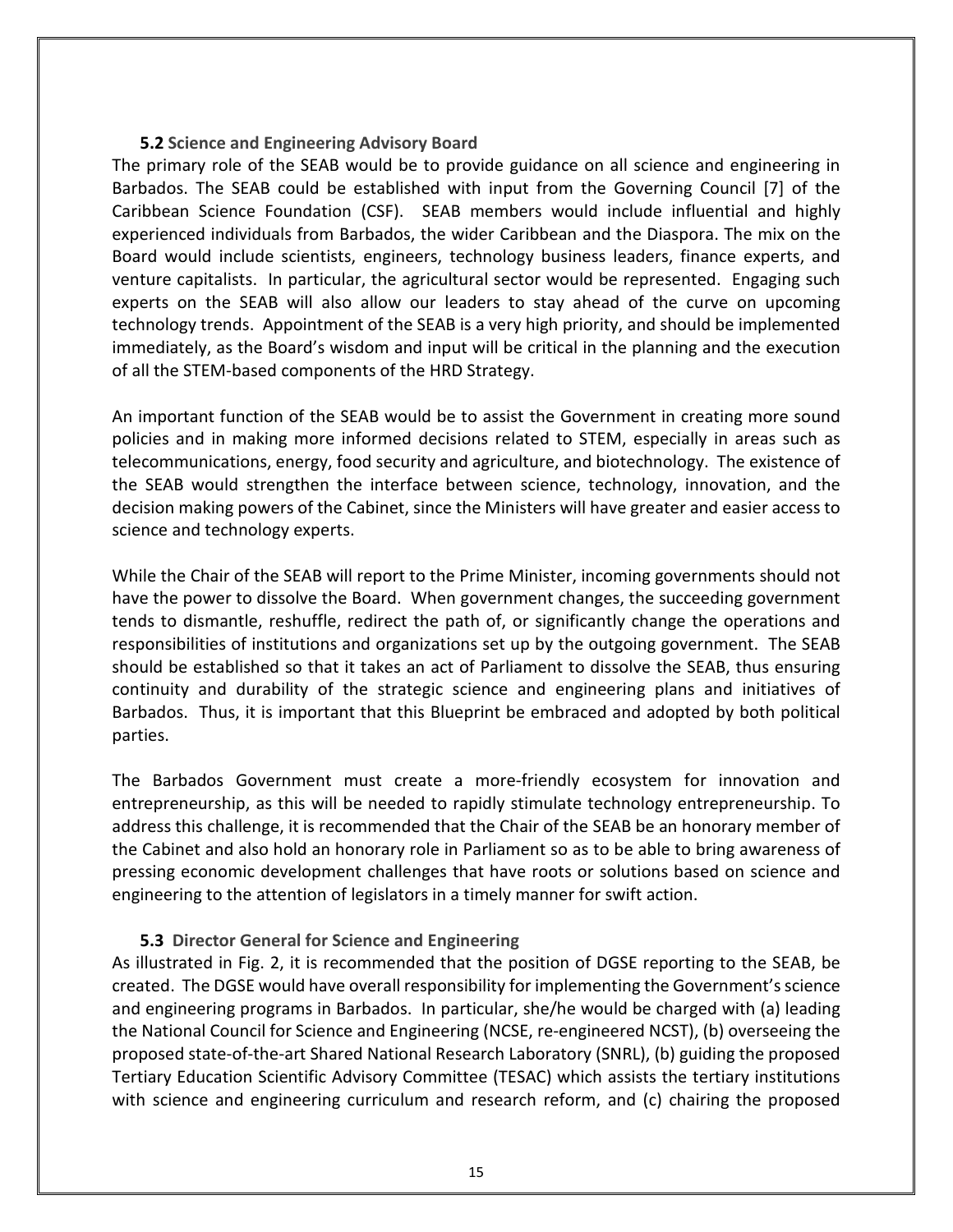Diaspora Science Relations Committee (DSRC) which engages and leverages the Diaspora for science and business advice as well as networking connections and funding.

The DGSE would also create ad-hoc science and engineering panels of regional and international experts in specific scientific disciplines, as appropriate, to help with the review of research and development proposals and business plans submitted for consideration to Government-funded business development programs. Similarly, highly specialized scientific advisory subcommittees should be constituted for the Government by the DGSE in consultation with the SEAB, as needed, when thorny challenges are faced by the Government.

Clearly, identifying the right person for this important leadership role is crucial. The DGSE should be a renowned scientist or engineer, with corporate leadership experience, political savvy, and a vision for the future of STEM in Barbados. The SEAB (not the government) would have the responsibility of searching for and appointing the DGSE, thereby taking this responsibility away, indirectly, from the political process.

### <span id="page-15-0"></span>**5.4 Tertiary Education Scientific Advisory Committee**

The Barbados tertiary education institutions (UWI and the Community College) must re-engineer themselves to play a more critical role in stimulating technology-based innovation and entrepreneurship. Because the task may appear daunting, the SEAB should work with the leadership of these institutions to put in place a Tertiary Education Scientific Advisory Committee (TESAC) as shown in Fig. 2. The TESAC would comprise science and engineering academic leaders and business visionaries from the Diaspora and the Region who would assist with strategic planning and implementation of university research and teaching programs. At least one member of the SEAB should sit on the TESAC, so that representation, input and reporting back to the SEAB takes place.

The TESAC would bridge the communications gap between the government and the university, so the university can better address the economic development needs of Barbados. The TESAC would also ensure that there is more collaboration between the two tertiary institutions in Barbados, providing for a better sharing of scarce resources. With its international connections, the TESAC would also help to build linkages and collaborations with universities and industries in the Region and the Diaspora, thereby avoiding a re-invention of the wheel, and bringing much needed expertise to Barbados.

#### <span id="page-15-1"></span>**5.5 Diaspora Engagement**

Much has been made and said about assistance from the Diaspora in this Blueprint. The reason is that many within the wider Caribbean Diaspora have been successful entrepreneurs or hold influential and leadership positions in corporations, and collectively have vast amounts of corporate experience and wealth. Many of these people care deeply about the Region and want to give back.

Remunerations from the Diaspora at the individual level continue to be of significance to a large number of Barbadians living at or below the poverty line. These funds represent an important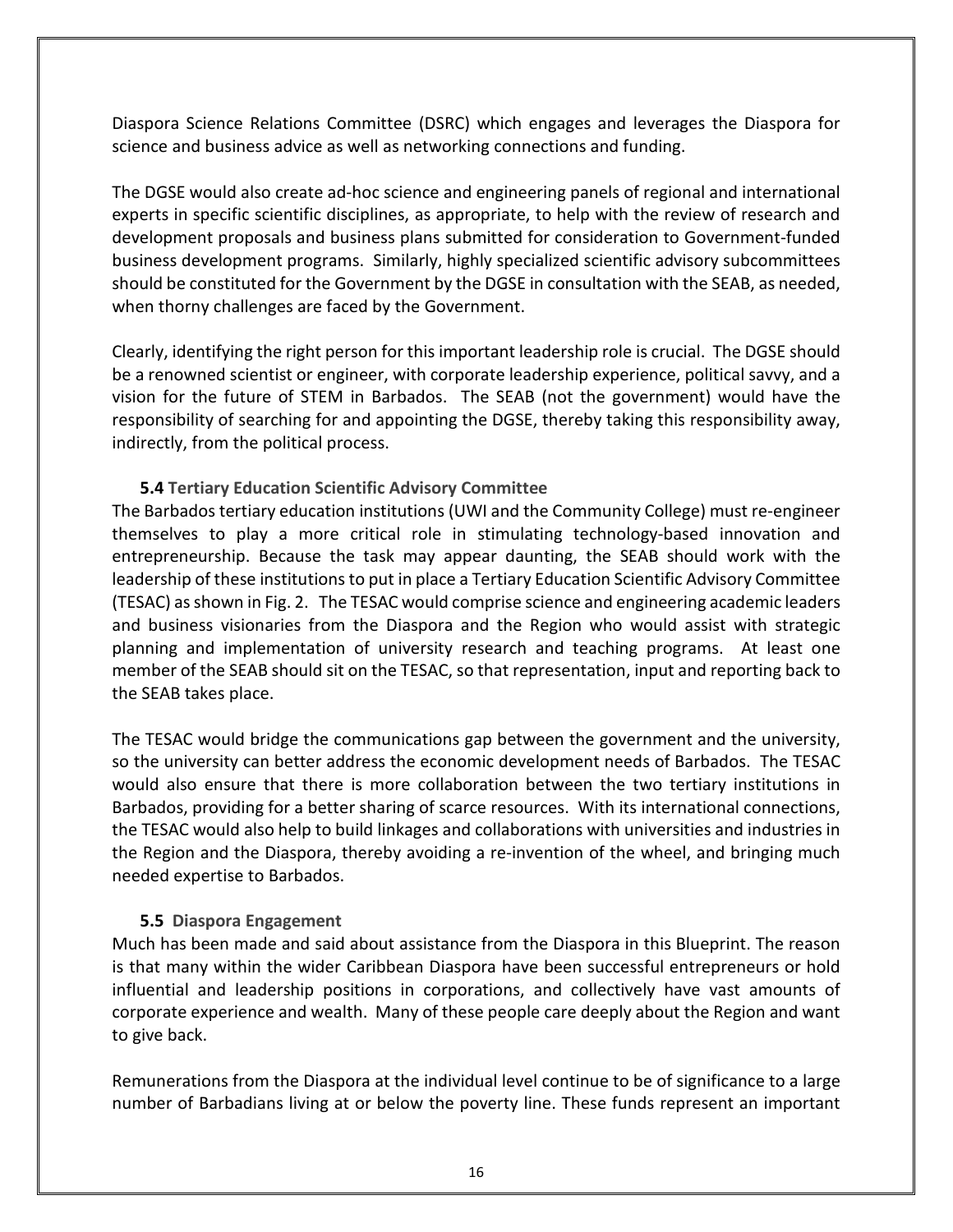contribution to the Barbados economy, and strategies for scaling up these contributions should be explored. At the institutional level, most Caribbean Diaspora organizations have a social focus, not a technology focus. However, most members of these organizations do want to collectively assist the Region with its health care, medicine, and education challenges.

Regarding the harnessing of STEM for economic development, the challenge that Barbados faces is that a large fraction of the Island's scientists and engineers reside in the Diaspora. It is believed that there are as many as 100,000 Barbadians living abroad, and that Barbadians abroad not only have a particularly high interest in giving back to Barbados but also have the relevant expertise and financial means to do so [7]. Naturally then, the most viable solutions should involve harnessing the science, engineering, and entrepreneurial talent and expertise that resides in the Diaspora. Investments from abroad could be better facilitated if there were a mechanism for identifying and vetting start-up business plans, and then linking potential investors in the Diaspora to vetted technology ventures that have a significant probability of success.

As pointed out throughout this document, contributions from the Diaspora could include: (a) providing advice and consultations on science and engineering projects, (b) suggesting candidates for leadership positions in science and engineering, (c) giving guidance related to start-up concepts and their feasibility, (d) setting up angel and venture capital financing for earlystage companies, (e) facilitating business and academic connections to potential sources of funding, (f) helping to launch companies, (g) sourcing technical staff for companies, (h) connecting Barbados's entrepreneurs to large-scale manufacturing expertise, (i) providing guidance on accessing markets, (j) advising on business development strategies, (k) providing assistance with primary, secondary and tertiary education reform, and (l) helping to establish collaborations between the tertiary academic institutions in Barbados and institutions in the Diaspora.

What Barbados needs now is a set of professional Diaspora organizations with a focus on helping with the above-listed items and a government organization that coordinates the efforts of the various Diaspora groups. Given the critical role that Diaspora engagement should play, this Blueprint (as shown in Fig. 2) recommends the establishment of a Diaspora Science Relations Committee (DSRC) that is chaired by the DGSE. The role of the DSRC would be to ensure that there is a continual focus on engaging and maintaining the active participation of the scientific and business Diaspora (from Barbados as well as other Caribbean countries) in promoting STEM in Barbados. As such, the DSRC would be charged with developing a strategic plan for engaging the scientific Diaspora, and overseeing the plan's implementation. The Caribbean Diaspora for Science Technology and Innovation (CADSTI - see http://cadsti.org) with its branches in the UK, New England, Silicon Valley and the Southeastern US is willing to offer some assistance to the Government on Diaspora engagement.

While the Ministry of Foreign Affairs hosts a Diaspora conference every two years, not much focus has been given to the scientific Diaspora. Much of the conference should be devoted to science, engineering, technology innovation and entrepreneurship, and at least 25% of the conference should be focused on how the Diaspora can help to implement the new HRD strategy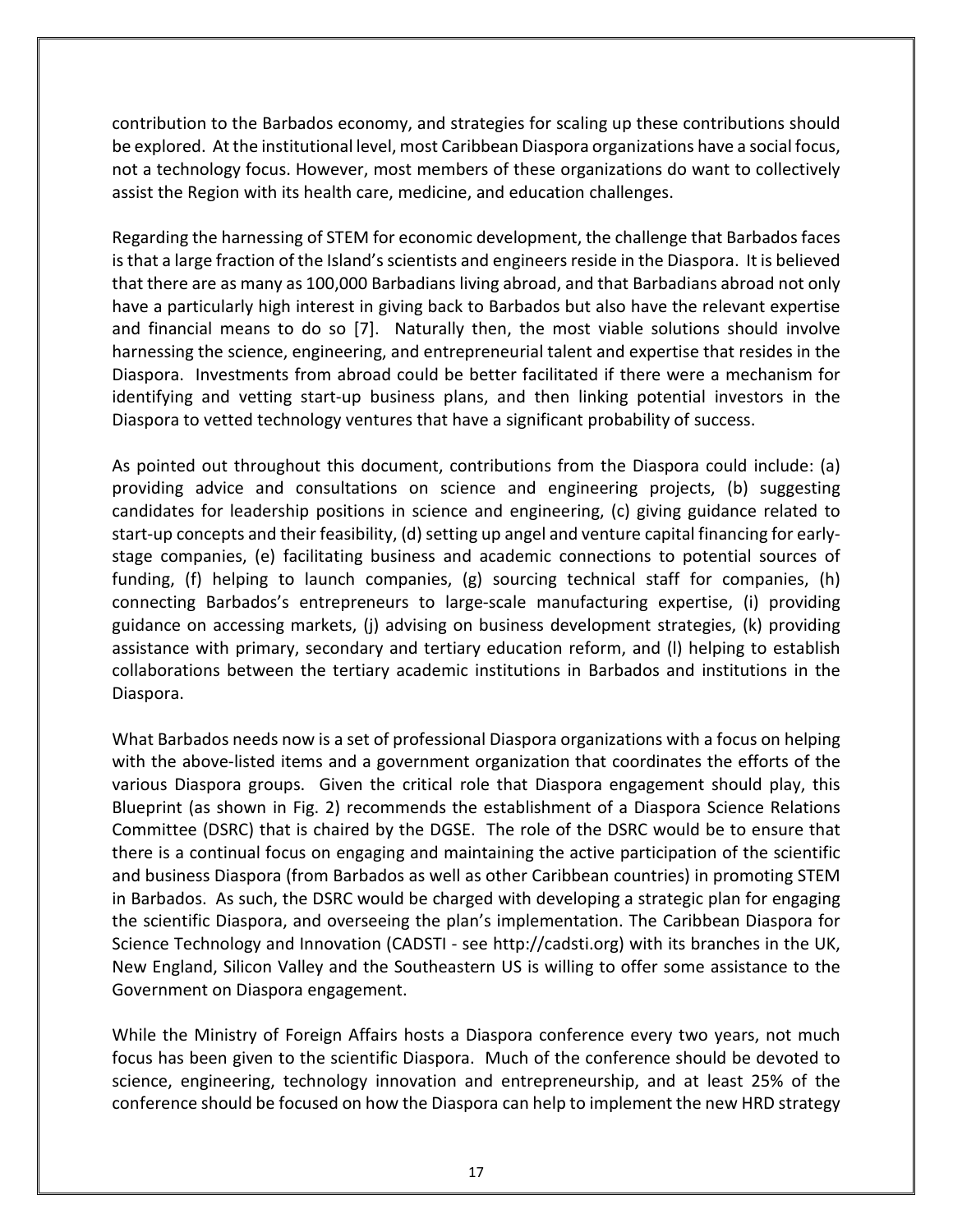for Barbados. This will show the people of Barbados and the Diaspora that the Government is focused on and serious about a transformational change based on STEM to develop the economy.

## <span id="page-17-0"></span>**5.6 Re-Engineering NCST**

Creating a separate Ministry of Science and Engineering is not recommended. Instead, it is recommended that the NCST be re-engineered to become a new semi-independent quasigovernment agency. It is recommended that the word "Technology" in the title be replaced with "Engineering" (NCSE) primarily for conscious-raising purposes. Engineers create more companies and generate more jobs than any other technology-related profession, and the recommended change sends a clear message that Barbados is serious about developing its human capacity in the engineering sub-disciplines.

The organizational chart of Fig. 2 shows where NCSE fits into the new strategic plan. The SEAB will also serve as the Advisory Board for the NCSE. To ensure its independence and its sustainability, and to make NCSE the permanent and premier science and engineering agency of Barbados, it is recommended that: (a) NCSE be managed by the DGSE, and (b) NCSE be allocated an annual budget that is a fixed percentage of the proposed overall budget (1% of GDP proposed) for science and engineering.

It is further recommended that to increase efficiency and reduce redundancy for economies of scale, and to tap into the technical and business expertise of the new NCSE and its advisory Board (the SEAB), the Government consolidate all funding for all science and engineering research and development under the NCSE. This will ensure improved selection of projects worthy of funding, because of accessibility to the world-class technology and business experts who will act as reviewers. It will also eliminate the confusion in the minds of Barbadians as to where, when and to whom to apply for funding for their creative ideas.

The reconstituted NCSE, with its share of the line item budget for science and engineering research and development, would also be charged with responsibility for science popularization. It should also conduct math Olympiads, coding camps, hackathons, robotics camps (several levels), science fairs, and other summer science camps. It should participate in operation of the government-owned incubators, offer training to technology entrepreneurs on how to write business plans and find financing, and assist Erdiston Teachers Training College with STEM Teacher training, just to mention some of its responsibilities. The CSF is willing to assist with the programs.

NCSE should also be a Barbados platform for the dissemination and the sharing of scientific knowledge and breaking news in science and engineering happening anywhere in the world. Its primary audience would be the general public and the research community in Barbados.

<span id="page-17-1"></span>**5.7 Establishment of a Shared National Research Laboratory of the Caribbean** Because of the high cost of cutting edge scientific research, the government should begin immediately to establish a Shared National Research Laboratory (SNRL) of the Caribbean as a 5 year project. Figure 2 shows where the SNRL fits into the overall strategic plan. The SNRL will be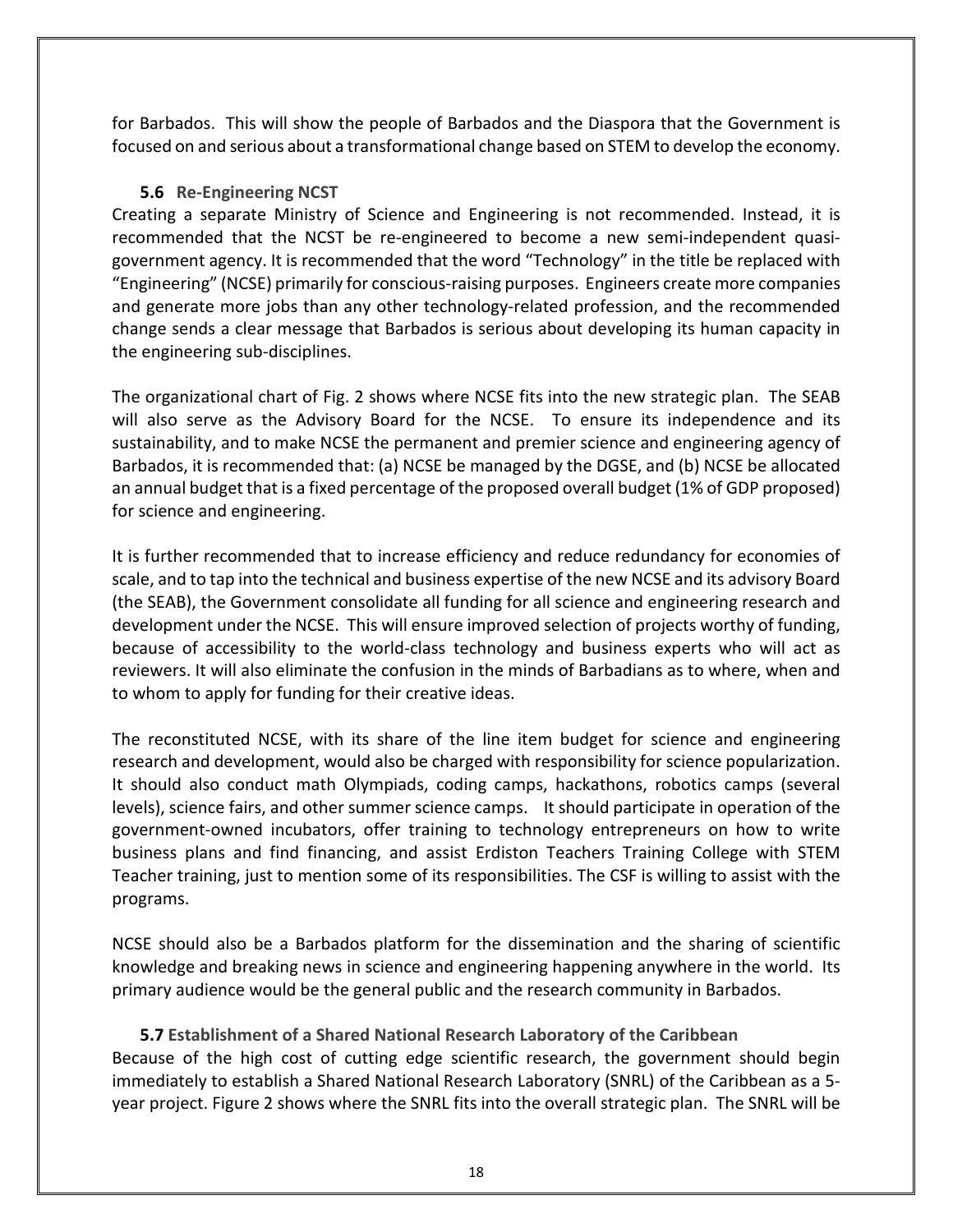a shared facility (see Fig. 3) that would house state-of-the-art equipment, machines and tools that are too expensive to be purchased, maintained or operated by any one institution in Barbados, but would be found in any leading research institution in the world.



**Fig. 3. Artist's concept of the Shared National Research Laboratory of the Caribbean with its large windows to allow move in of large research equipment**

The SNRL should be operated on a fee-for- service basis in a manner somewhat similar to major scientific national research laboratories in some developed countries. By operating the SNRL as a shared facility, it will be easier to garner financial assistance for its establishment and on-going operations from the international community, and its overhead costs (including equipment maintenance) would be shared by a larger user base. This user base should include not only researchers from Barbados, but also all other Caribbean countries (French, Dutch and Spanishspeaking included) and Central America.

As an example of the structure, the facilities and services that could be offered by the SNRL:

- The ground floor could house machine and woodworking shops, metal, wood and plastics stockrooms.
- The 1st floor could house scanning and transmission electron microscopes, an atomic force microscope, optical tables and optical measuring and characterization equipment such as spectrometers, ellipsometers and interferometers, and electronics test equipment such as multichannel analyzers, and a supercomputer.
- The 2nd floor could house a clean room outfitted with fume hoods, spin coaters, mask aligners, a Heidelberg mask-less writer, evaporator, sputtering machine, reactive ion etching system, and other standard semiconductor device fabrication equipment.
- The 3rd floor could house biology and biochemistry test equipment such as a mass spectrometer, NextGen sequencing machine, a Biacore biomolecular interaction machine, a confocal microscope, and analytical and preparative fluorescence activated cell sorters.
- The 4th floor could house the administrative offices, conference rooms and classrooms.
- This facility would be tied into the fiber-optic CaribNET as part of the Barbados National Research and Education Network (NREN).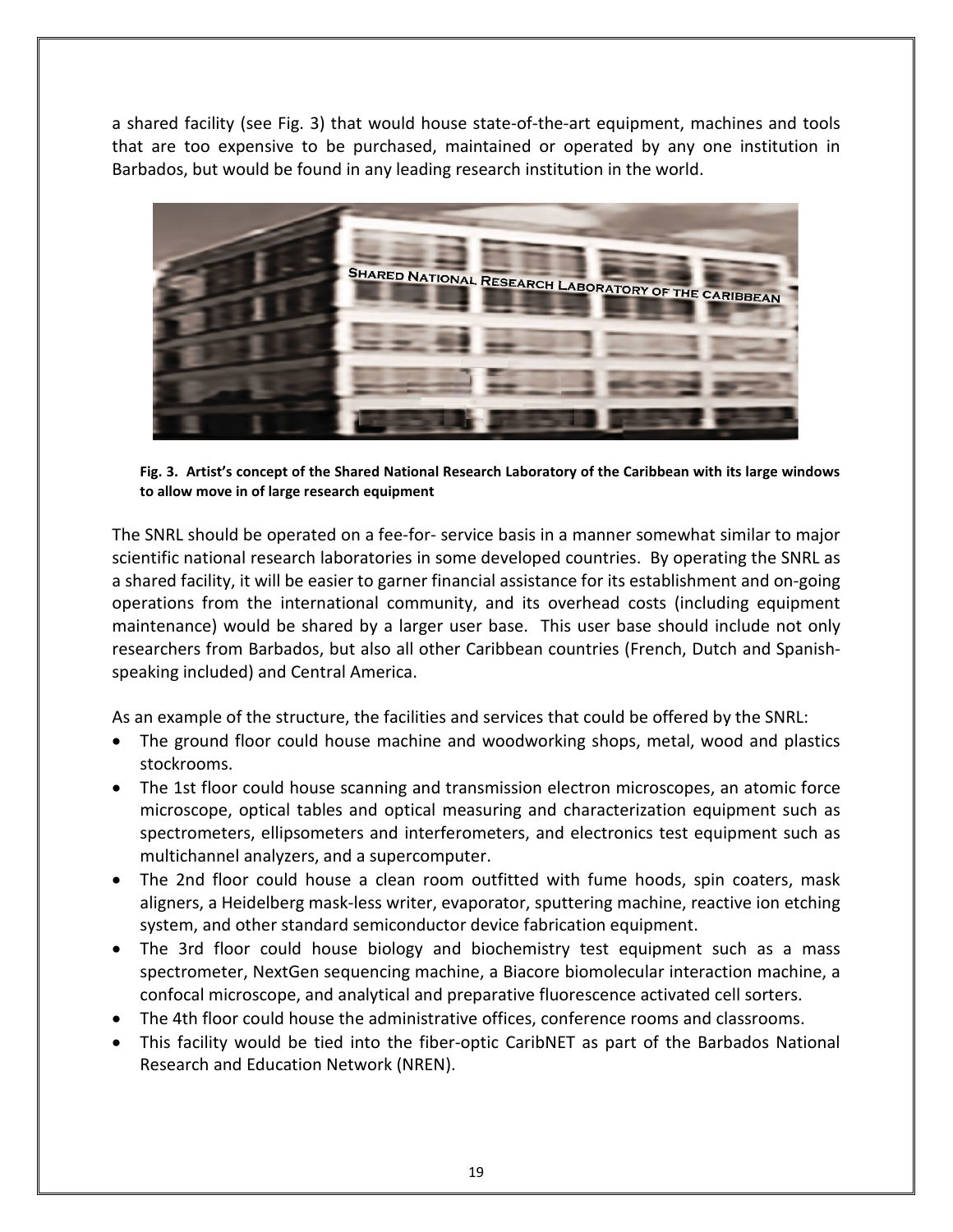No other Caribbean country has such a facility or is planning to install such a facility. The expensive test equipment listed above, their upgrades and eventual replacement would be procured as gifts from other governments, the international community, corporations and universities abroad, the Diaspora, friends of Barbados, and wealthy individuals seeking tax relief.

The SNRL would be owned by the Government and administered by a Director who reports to the DGSE. Ideally, it should be located in close proximity to the University of West Indies (UWI) - Cave Hill campus, and would operate in close collaboration with all the tertiary institutions in the Region. The daily research operations of the SNRL would be run by research professionals with specialized skills who are experts in the use of the machinery and equipment. Each of the 3 laboratory floors should have 4 or 5 such well-trained experts who are intimately familiar with principles of operation of the machines and are capable of operating them and carrying out the required low-level maintenance and calibration. Some of these operators will hold masters and Ph.D. degrees, and some could ideally have dual appointments at UWI. These operators should be encouraged to carry out their own grant-funded projects using the specialized equipment in the SNRL.

Major maintenance and repairs of the machinery and equipment is a challenge that must be properly managed. Thus, it will be important to: (a) purchase service contracts for the major pieces of equipment and keep these service contracts up to date, (b) perform the routine daily or weekly maintenance on the machines, and (c) ensure proper usage of the equipment. This will be the responsibility of the full-time technicians working in the facility. Maintenance of the building itself can be a second challenge, and so the financing of both equipment and building maintenance must be budgeted at the very outset. Each month, a fraction of the fees recovered from the use of the facilities should go into the maintenance budget that is managed by the Director of the Laboratory. To cover the shortfall, Government should set aside an inflationcompensated amount for maintenance that is calculated based on each piece of equipment, taking into consideration its age, frequency of use and cost of the service contract. The Government's component of the maintenance budget for the SNRL would come out of the proposed 1% of GDP that would be set aside for science and engineering. If properly operated and maintained, the SNRL should break even as far as operating and maintenance costs are concerned.

The SNRL will make Barbados significantly more attractive to Caribbean students with advanced degrees in engineering, physics, chemistry and the biological sciences who wish to return to the Region to make a contribution in scientific research or to start technology-based companies. Such an institution would help to ignite and fuel the research culture that Barbados has been speaking about for many years, and has yet to realize. The existence of this facility will also solve a problem that the UWI system has been grappling with since its inception: how to attract and retain world class scientists and engineers. It is well known that world-class scientists and engineers want and need access to state-of-the-art equipment, tools and resources. For most distinguished scientists and engineers, it is not necessarily the highest salary that binds them to an institution, but often it is the ease of conducting research and working with the brightest students and post-docs, so that the quality and quantity of their research can be maintained at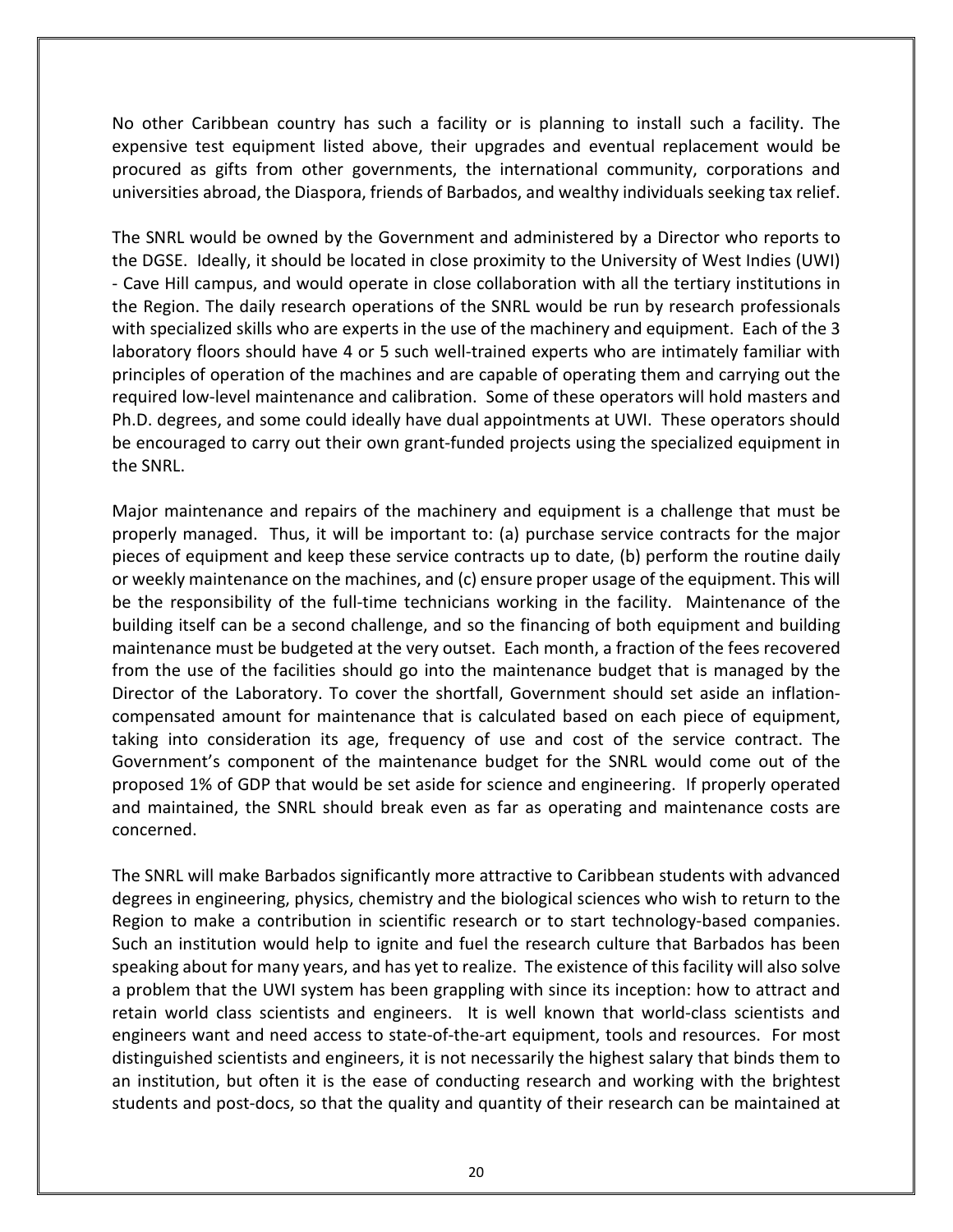the highest level. This is why the US has been so attractive to many of the brilliant minds from around the world. Salaries would need only to be competitive, not excessive, to attract these top-notch scientists and engineers.

Another source of international brain power for Barbados is through scientific exchange programs that the EU, the US and Canada have in place. The Caribbean rarely participates in the experimental research component of these programs because of the lack of world-class facilities in the Region. The SNRL will bring many more researchers from Europe, Canada, the US and Latin America to Barbados year after year. Also, professors from high ranking universities should be lured to Barbados to spend their sabbatical years at the SNRL. Additionally, such high-profile scientists and engineers will sometimes add significant additional pieces of equipment and tools purchased through their research grants and contracts.

In turn, having the top scientists and engineers in the world on the UWI - Cave Hill science faculty will attract the brightest students from around the world to come to Barbados to work with them. Furthermore, with the home-trained superstars and the senior professors that will be attracted to the SNRL, the international raking of UWI - Cave Hill will begin to rise sharply within 10-15 years.

Of course, the primary spinoff from having all of this scientific brain power concentrated in Barbados, will be the entrepreneurial endeavors that will place Barbados in the fast lane towards building its new economic development pillar based on science and engineering. The spin-off technologies and firms, and hence jobs, from the activities of this research facility can be expected to stimulate tremendous growth to the economy of Barbados and the greater Caribbean region.

#### **5.8 Private Sector Expansion and Diversification**

<span id="page-20-0"></span>Expansion and diversification of the private sector is the key to the development and growth of the economy of Barbados, and hence to the production of new jobs. Unfortunately, for Barbados, the largest private sector companies are engaged in trading, and developing science and engineering talent is not critical to their existence or survival. Currently, many of the new companies that register to do business in Barbados are financial services companies, and while more of such companies are good for the Barbados economy, the fact remains that to propel Barbados forward and to significantly grow its GDP, these types of companies will not suffice. Science and engineering companies will create many more jobs, and will spin-off secondary companies that will create yet more jobs than the typical financial services company. So Barbados has no choice but to find ways to attract more science and engineering companies to its shores. For reference purposes, simply take a look at the skyline of Singapore and count the number of international companies operating there. The focus in Barbados must be on building a dynamic and diverse private sector by adding new technology companies year after year. In fact, the number of new technology companies added each year would be one important indicator of the vibrancy of the economic development plan.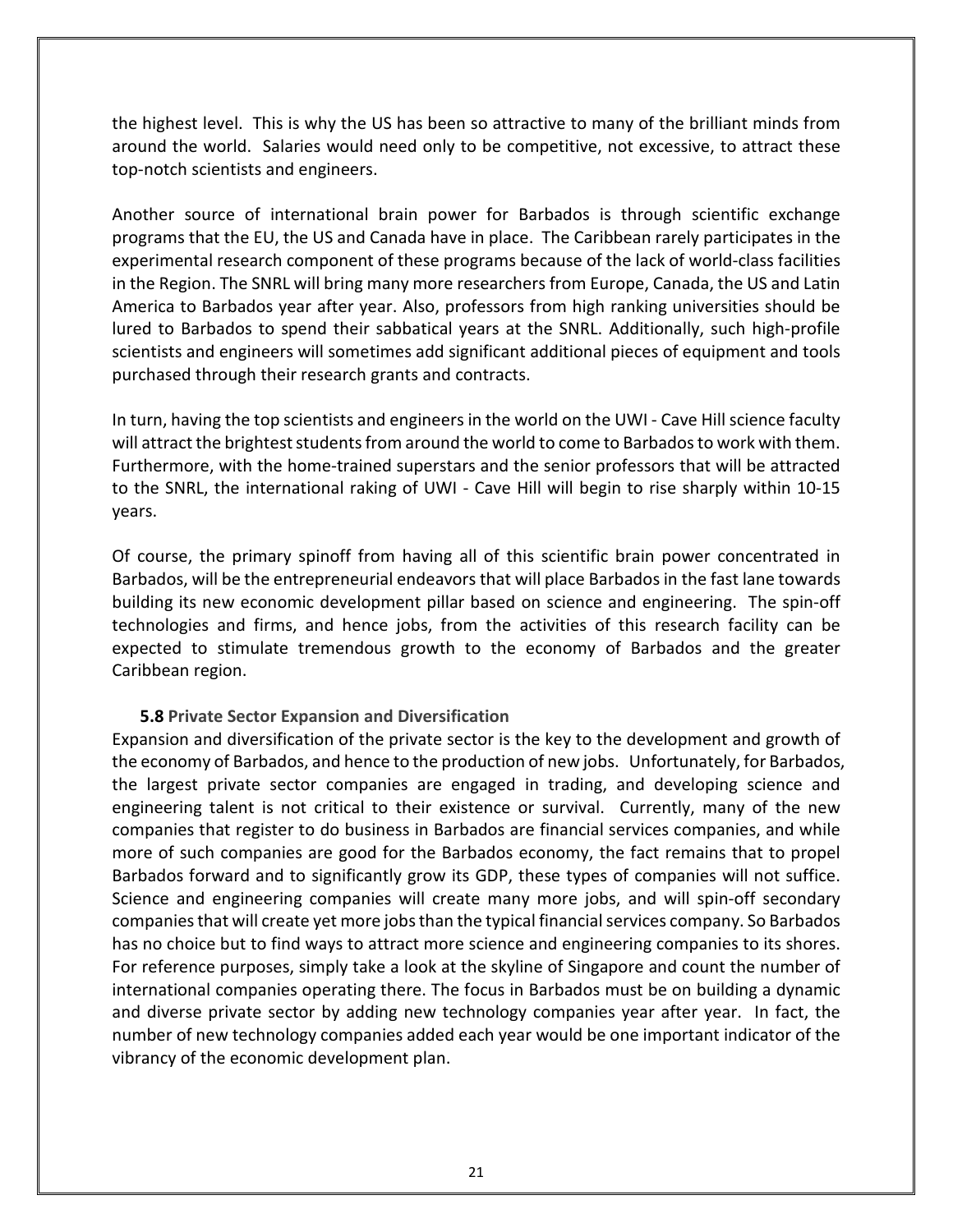Further, to strengthen the private sector through SME formation and growth, the HRD Strategy must support the delivery of workshops on financing, intellectual property protection, business operations for individuals and businesses, as well as technical conferences to boost communication and share information. The government should create a new small business research fund targeted at the private sector for building or developing technologies, products and services based on science and engineering as proposed below in Section 5.8.1. It should undertake expansion of the frameworks that provide mentorship for small businesses and entrepreneurs, and that assist small businesses with institutional strengthening, workforce training and capacity building with a system of incentives [3].

To further support and maintain private sector expansion, Barbados must keep the pipeline full of STEM talent. Thus the country should aggressively expand the development of an appropriate curriculum for the teaching of entrepreneurship at the postsecondary and tertiary levels as discussed below in Section 5.9.1.

More regional and local private sector influence and involvement with the tertiary education institutions is recommended. Technology-based private-sector companies should have input on curriculum reform discussions at the secondary and tertiary education levels, and also have a voice in research directions. Then, as tertiary education partners, the private sector would be more enthusiastic about funding research projects in academia. Additionally, the technologybased private-sector companies would be eager to provide more internships, support more science clubs in schools, participate in national science and technology events that are intended to excite and motivate young people, track students, and establish bonds to recruit the best students as future employees.

## <span id="page-21-0"></span>*5.8.1 Establishment of a Small Business Innovative Research & Development Program*

As suggested in Section 5.4, Barbados should consolidate all of its government-funded science and engineering research under the NCSE. The major funding vehicle should be a new Small Business Innovative Research and Development (SBIRD) program. Such a model was proposed to Caribbean governments as far back as 1998 [8]. Most of the funds now scattered throughout multiple agencies should be combined and used to kick start this program. Consolidating these funds to get SBIRD off the ground will allow the government to better control costs and minimize additional outlays to initiate this important program. In year 2 and beyond, the budget allocated to the SBIRD could grow slowly until a desirable funding goal is reached. Initially, the program would be open to applicants from anywhere in the world whose companies have at least 51% ownership by Barbados citizens and who would be willing to locate their business to Barbados. A smaller pool of funds should still be dedicated to the micro and SMEs and to the cottage industries that the government currently supports.

The SBIRD program should be modelled after the US SBIR program which has been highly effective in increasing the number of successful small technology businesses [9]. The proposed Barbados SBIRD program would be a three-phase initiative. Phase I of the Barbados SBIRD program would make grants to small companies (less than 50 employees) on a competitive basis to establish the feasibility of development of high-tech and biotech commercial products and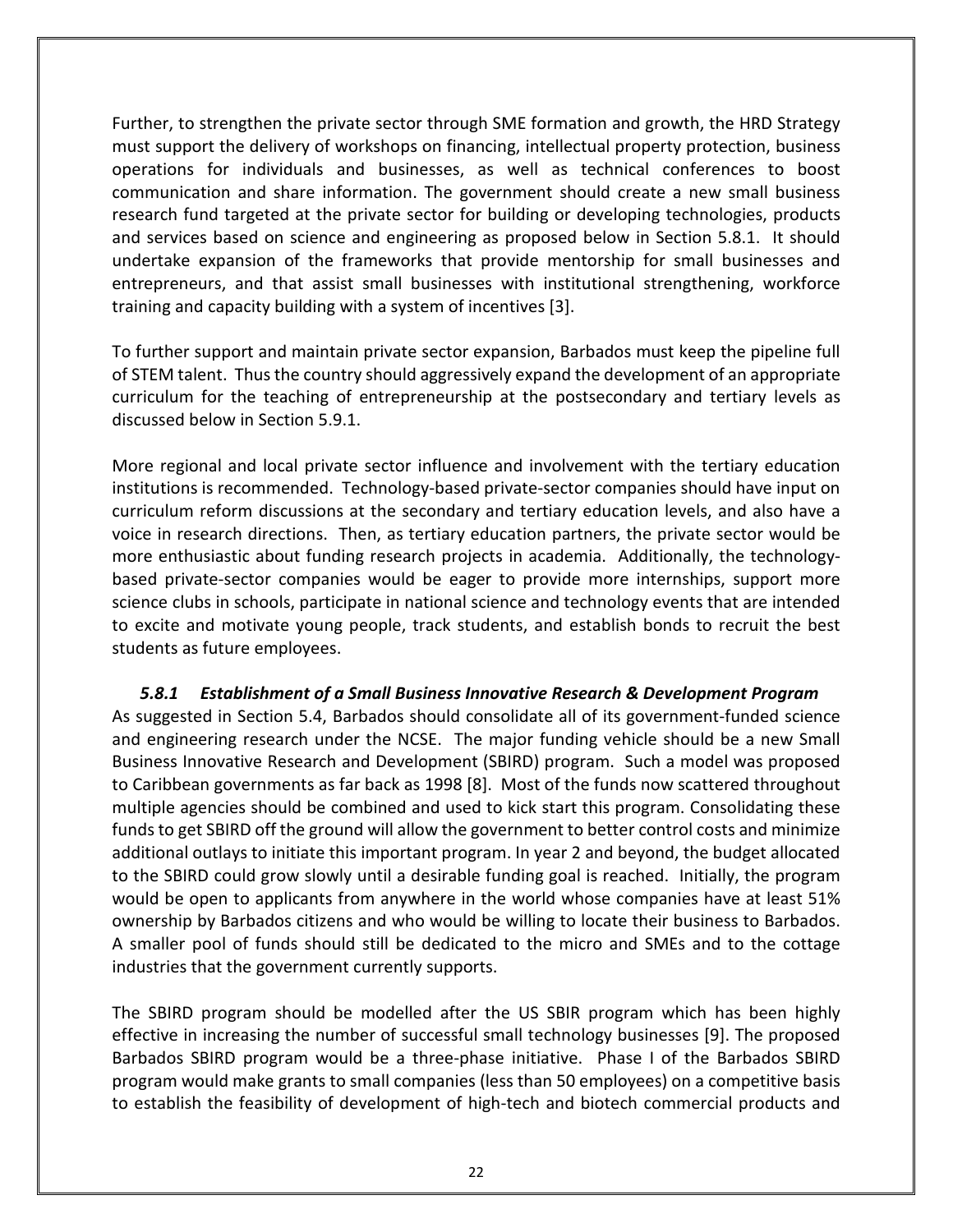services. Successful Phase I companies would be immediately eligible to use the services and the facilities of the SNRL. Those Phase I awardees that successfully meet the technical feasibility milestones would be invited to update their business plans and resubmit them for possible Phase II funding to develop pre-manufacturing prototypes or almost market-ready products and services. Many of the successful Phase II winners would be expected to form alliances with larger companies (in the Caribbean or the Diaspora) and in some cases these larger companies could be expected to cost share in or add to the level of the Phase II award from the government. As an example, Phase I grants could be approximately BDS \$100,000 with a six-month period of performance, and Phase II grants could be approximately BDS \$750,000 with a two-year period of performance. The Barbados SBIRD program would differ from the US program in that the Barbados government (NCSE) would take an equity stake in the company if the company accepts Phase II SBIRD funding.

Under SBIRD, business plans involving joint product or service development between industry and universities would be encouraged. The business plans would be evaluated based on a general overall ranking of the probability of success of the venture that includes: (a) technical merit, (b) the competence and experience of the management and technical teams, (c) the go-to-market strategy with a feasible work plan and timeline, (d) realism of the proposed market share and the commercial potential (including global competitiveness), (e) the potential for scaling to significant annual revenues (for example, about BDS \$40M within 5 years), and (f) relevance to the needs of Barbados. Phase III would be the full commercialization phase where the funding would come from angels and institutional investors facilitated by the government, if necessary.

The Phase I and II evaluations would be carried out by a committee of experts selected by the SEAB that includes members from the Diaspora. There would be no nepotism and no specialinterest advantages in the selection process. Committee members with conflicts of interest would excuse themselves from the evaluation process.

Since NCSE would take a small equity stake in the companies that are awarded Phase II funds, if these companies go on to be highly successful, then the government should eventually sell its equity back to the founders or other interested investors, and re-invest the proceeds realized into the basic pool of SBIRD funds. In this way, the pool of funds could actually grow after about ten years. Thus, in a well-managed program, taxpayers could be repaid their initial investment into the program, for a truly self-sustaining program.

To be successful, the SBIRD program should be part of the national entrepreneurship culture and dialog. The people and the politicians must always be talking about the program. The program must continually be refined as the economy evolves so it remains efficient and effective. This program would need to be very heavily advertised well in advance of its launch to make sure that potential applicants are aware of the availability of the funds and that the government is soliciting business plans for the development of new products and services or to upgrade the quality of existing products and services. In parallel, it will be necessary to develop an angel and venture capital network in Barbados with assistance from the Diaspora as discussed in Section 5.5.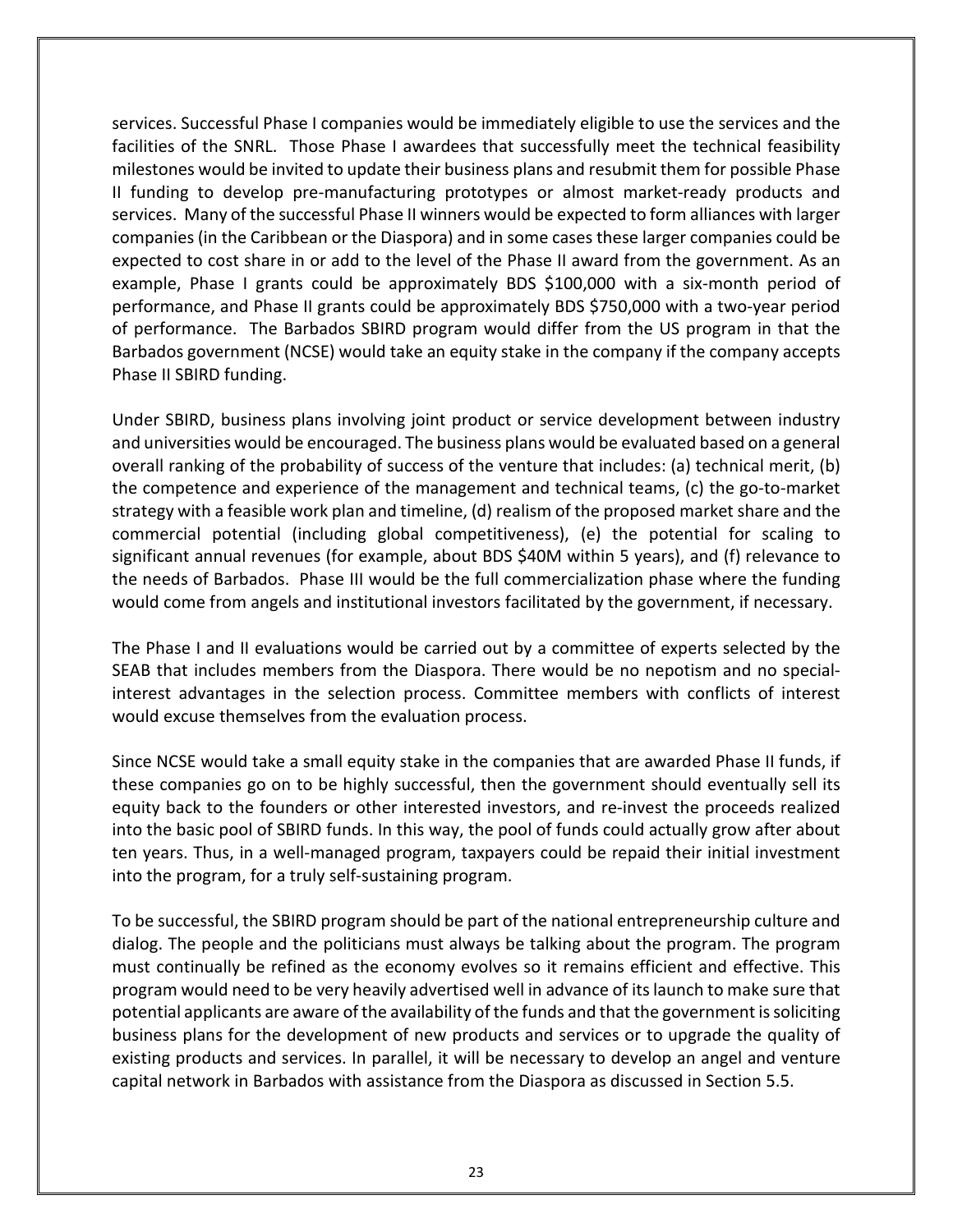## <span id="page-23-0"></span>*5.8.2 Bringing in Technology-Based Companies for Private Sector Expansion*

At a minimum, an adequate level of know-how in science and engineering must reside in the Barbados workforce in order to attract and retain foreign science and engineering companies to Barbados. STEM education reform that includes the integration of disciplines such as computer programming, science, robotics and entrepreneurship into curricula starting as early as age 8 would help to address this challenge [10, 11].

While Barbados should continue to encourage and support micro-business development, many of which focus on local markets, the new HRD policy should have its main focus on the stimulation, creation and development of companies that would employ large numbers of Barbadians, have the potential to be globally competitive, and could be significant foreign exchange earners. For example, special emphasis should be placed on the development of companies that have the potential to grow to about BDS \$40 million within 5 years.

Today, students who hold degrees in the STEM disciplines have great difficulty finding suitable employment in Barbados. The problem is that technology jobs are just not available in significant numbers in the private sector, and therein lies the initial challenge. Most of the Caribbean nationals holding advanced degrees in science and engineering are trained abroad and do not live in Barbados. These technologists do not return to Caribbean in large numbers after being trained, because there are few technology jobs, and they do not return to start companies that would create such jobs.

Figure 4 is one model that breaks this cycle. The process begins with government programs designed specifically to attract as many foreign technology firms as possible to Barbados. It would be ideal for Barbadians to hold high-level management positions in these companies. Caribbean youth who are trained abroad will begin to return to Barbados in small numbers initially to fill some of the new technology jobs created within the foreign firms. Of course, the government should also encourage Caribbean STEM students and technology entrepreneurs in the Diaspora to set up their businesses or branches of their businesses in Barbados, as shown in Fig. 4.

Expansion of the number of private sector technology companies can be further enhanced by encouraging more university, community college and TVET (Technical Vocational and Educational Training) students to start their own technology-based business and create jobs rather than asking others for a job. Additionally, non-scientists should be encouraged to focus their companies on products and services derived from the application of science and technology in areas such as the arts, agriculture, niche agricultural products, fashion and value-added products and services. It will be important to make sure that such persons can get the help they may need with the relevant science and engineering principles. Of course, helping them to identify projects that could lead to large regional and global markets will be essential.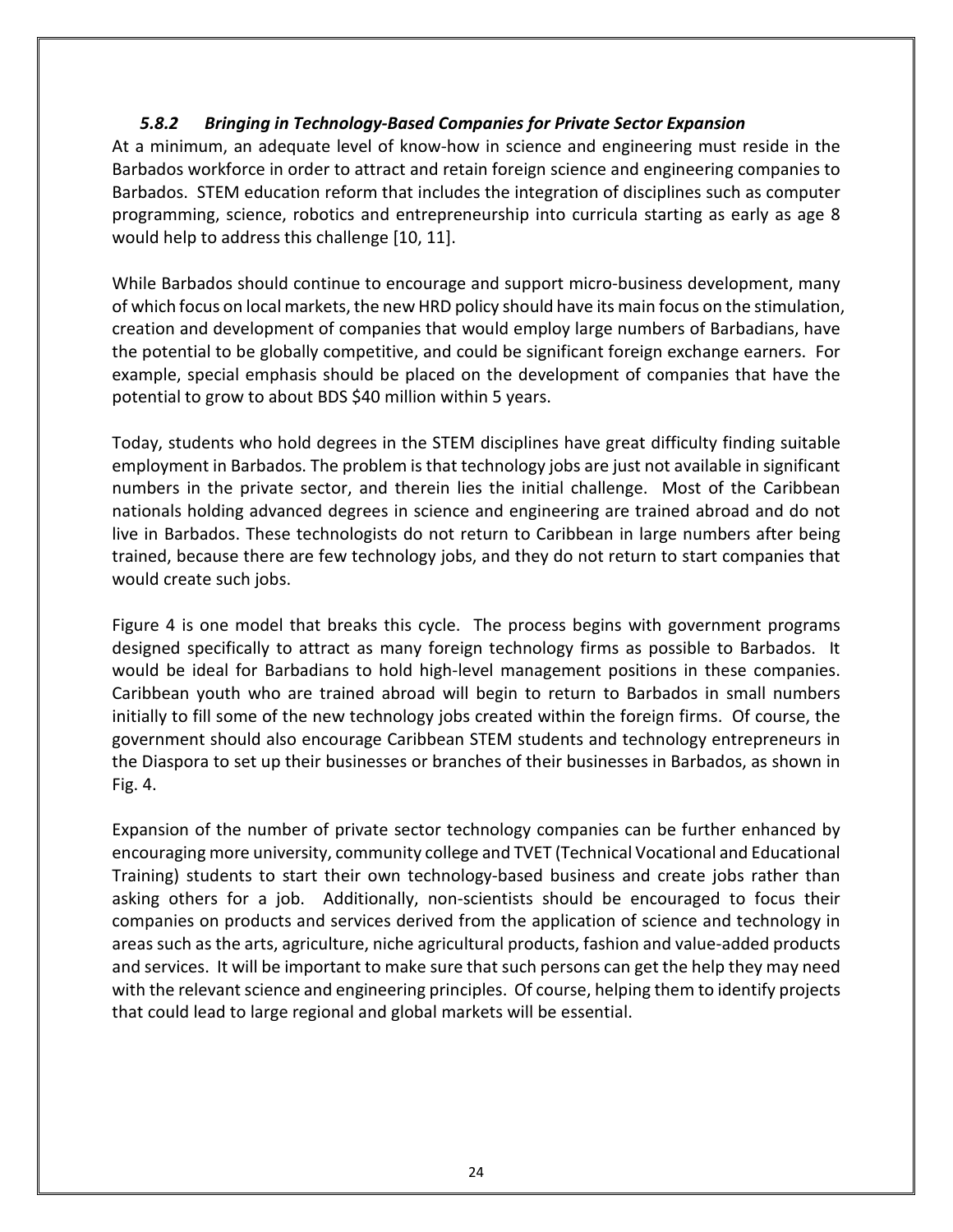

**Fig. 4. A technology jobs creation model**

To promote the formation of such new home-grown companies, incubation harmonization and mentorship strengthening will be needed to assist the entrepreneurs. Thus, Barbados should reengineer its science and technology incubators so that only companies with viable business plans and plausible strategies for exit in a reasonable period of time from the incubator are admitted and nurtured in the incubators.

The private-sector expansion process continues, when one of the locally and/or foreign-trained persons who are employed in these early technology companies, leave to start their own technology business, most likely in a related area, as is still the case in Silicon Valley. The goal is to have this process repeat itself over and over again until Barbados is replete with technology companies, as well as companies in the arts and agriculture that employ cutting edge technologies. In short, it is the spin offs from the first cohort of technology companies established in Barbados that will fuel the exponential growth of more technology and technologyrelated companies in Barbados, as shown in Fig. 4.

To implement this model, Barbados must also make itself much more attractive to technology companies that are looking for a place to relocate, or are interested in starting up in Barbados. This focus on attracting technology companies must be a national priority. An active recruitment strategy will be necessary. A variant of the Chile model [12] is one approach. In this model, Government and private venture capital institutions would open up business plan competitions to any small business in the world, with the understanding that winners would be required to locate their business in Barbados and that the total Barbadian citizen ownership exceeds 51% during the first 5 years. The proposed SNRL of the Caribbean (see Section 5.7) should help to make Barbados a very attractive option for such young emerging technology companies. The business plans will be vetted by a selection committee set up by the SEAB, and management of the program will be the responsibility of the NCSE (see Section 5.6). The selection criteria will be the same as those listed in Section 5.8.1.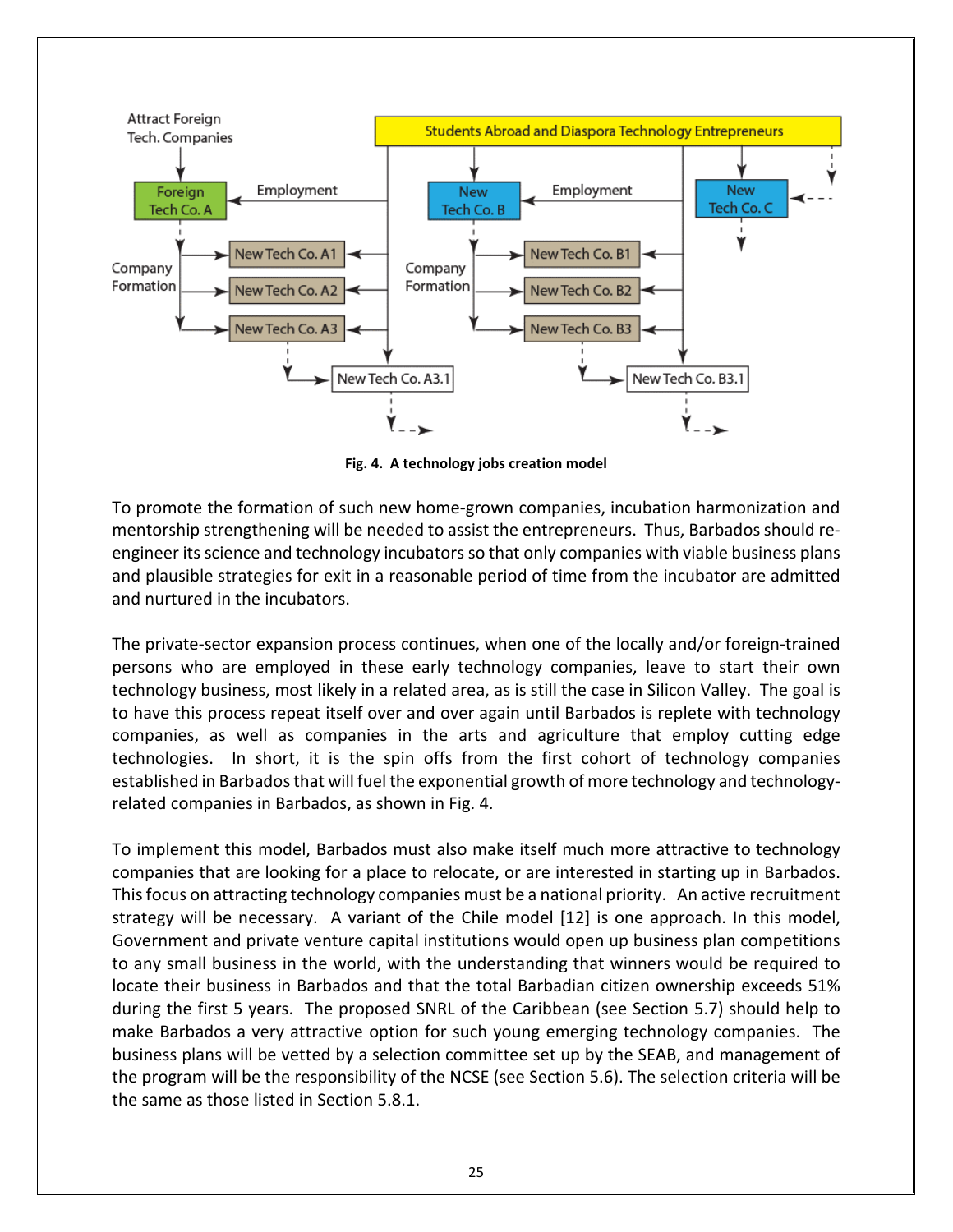To help attract and retain foreign science and engineering companies to Barbados, at a minimum, adequate level of know-how in science and engineering must reside in Barbados workforce. Therein lies the need for education reform in the STEM disciplines, including the integration of entrepreneurship, and disciplines such as computer programming and science into curricula starting as early as age 8.

Another very important action that Barbados must take to attract and retain these companies, is to foster a more progressive and supportive small business environment, where the government removes unnecessary hurdles to starting and maintaining a business. It is recommended that the promotion of an entrepreneurial culture includes more access to multiple sources of capital as well as in-kind capital for entrepreneurs by engaging the Diaspora, as there is very little venture or angel capital in Barbados. The facts are that investments tend to follow good projects based on sound business plans, often times irrespective of location. This can be done via partnerships between the angel networks in Barbados, the few venture capital sources in the Region, and similar entities in the Diaspora. The World Bank has been offering assistance with the formation of such networks in the Region, so Barbados should explore the possibility of such assistance.

Areas of focus for company attraction and formation could include the broad areas below:

- Information and communications technology
- Software (especially animation, processing of big data)
- 3-D display technology
- Renewable energy
- Nanotechnology
- Electronics circuit design
- Semiconductor chip design
- Specialized manufacturing of electronics, optical and biological components
- Biotech contract lab services (followed later by biotech companies)
- Niche food and agricultural products
- Technology enhanced arts, crafts and services

## <span id="page-25-0"></span>**5.9 STEM Education Reform Considerations for All Levels**

It is readily acknowledged that across the developed world and in many developing countries, science and engineering continues to be exploited as a major platform for the creation of innovative products and services, the advancement of economic development, and wealth creation. Developed countries generally have the resources and well-developed infrastructures within which science, engineering, and technology innovation can flourish. However, Barbados, like many other developing countries, has the desire to use science and engineering as a vehicle for economic development, but at the present time lacks the capacity and resources to make the necessary investments in research and development. The approach recommended to address these challenges begins with STEM education reform.

During the survey, most participants had lots of opinions and advice to offer on primary, secondary and tertiary education. One thing was clear; Barbadians felt that the education system was not serving them well. Some felt that creativity was too often stifled in the classroom at an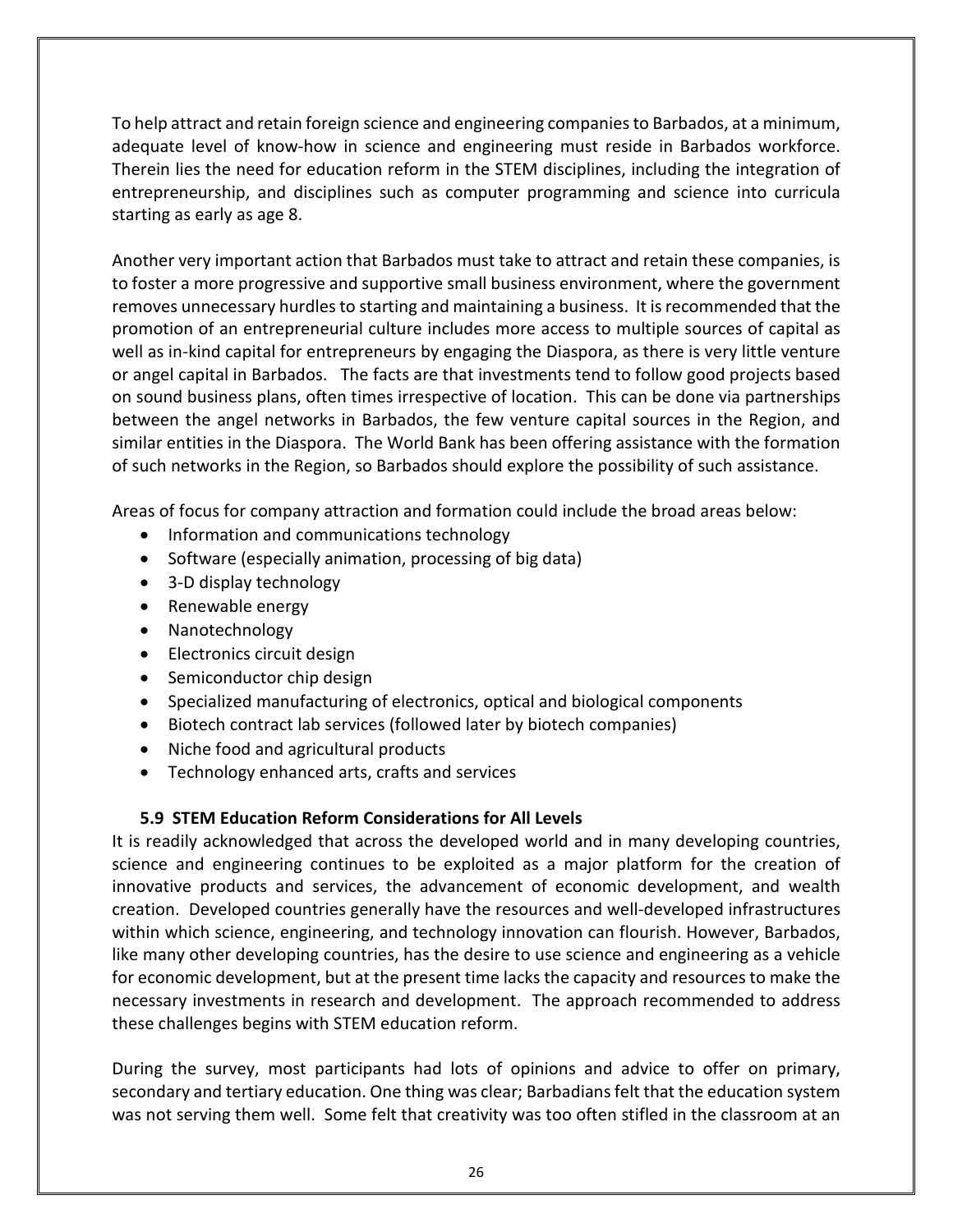early age, and that teachers who had outmoded classroom practices were teaching as they were taught, and were not giving students enough freedom or space to express their ideas and their thinking. Teacher training was seen as a key area that needs addressing.

Barbados needs to urgently embrace STEM education reform to: (a) increase the level of interest in the sciences, (b) encourage more youngsters to pursue careers in science and engineering, and (c) promote more awareness in the teachers and in the general population of the link between science and engineering, and national economic development.

## *5.9.1 STEM Curriculum Reform at the Primary and Secondary Levels*

<span id="page-26-0"></span>An adequate level of know-how in science and engineering must reside in the Barbados workforce in order to attract and retain foreign science and engineering companies to Barbados. Curriculum reform and STEM teacher training in inquiry-based teaching and learning methods are imperative for teaching science and engineering principles as well as entrepreneurship. The focus must remain on creating well-rounded technologists.

In particular, to keep up with the developed world and have a well-trained modern workforce, it is recommended that Barbados add computer programming (coding), robotics, science, and concepts in entrepreneurship to its primary and secondary school curriculum, beginning at age 8. The CSF recommends Python, not Pascal, as the entry-level coding language of choice today for primary, secondary and tertiary students. Other modern languages would suffice also. The hope is that CXC will drop Pascal and adopt Python as its computer programming subject within the next two years. Engineering and engineering principles are weaknesses in the Caribbean educational system. Adding robotics and coding will allow all Barbadian students to be exposed to engineering concepts at an early age. Such coding baseline knowledge coupled with good communication skills will become expected of all knowledge workers, just as spreadsheet and word processing skills are expected today of many entry-level workers.

In general, Information and Communications Technology (ICT) training is important because it can serve as a catalyst for the development of innovative businesses, products, and services while providing enhanced productivity and a competitive advantage for companies in many sectors, including the government [3].

Placing science education in the Barbados school curriculum at such an early age, will allow science questions to be included in the 11+ exam (which appears to be a permanent and robust fixture of the Barbados educational system). The use of the exam is more the problem than the exam itself. The exam unintentionally excludes the late bloomers from attending the schools that are more prestigious. Whether or not the 11+ exam is eliminated in the near term, it is recommended that the Ministry of Education implement a continuous assessment solution that: (a) emphasizes a teach-test-correct-teach approach, and (b) strengthens the lesser performing secondary schools by deploying, as soon as possible, a more even distribution of resources across all secondary schools.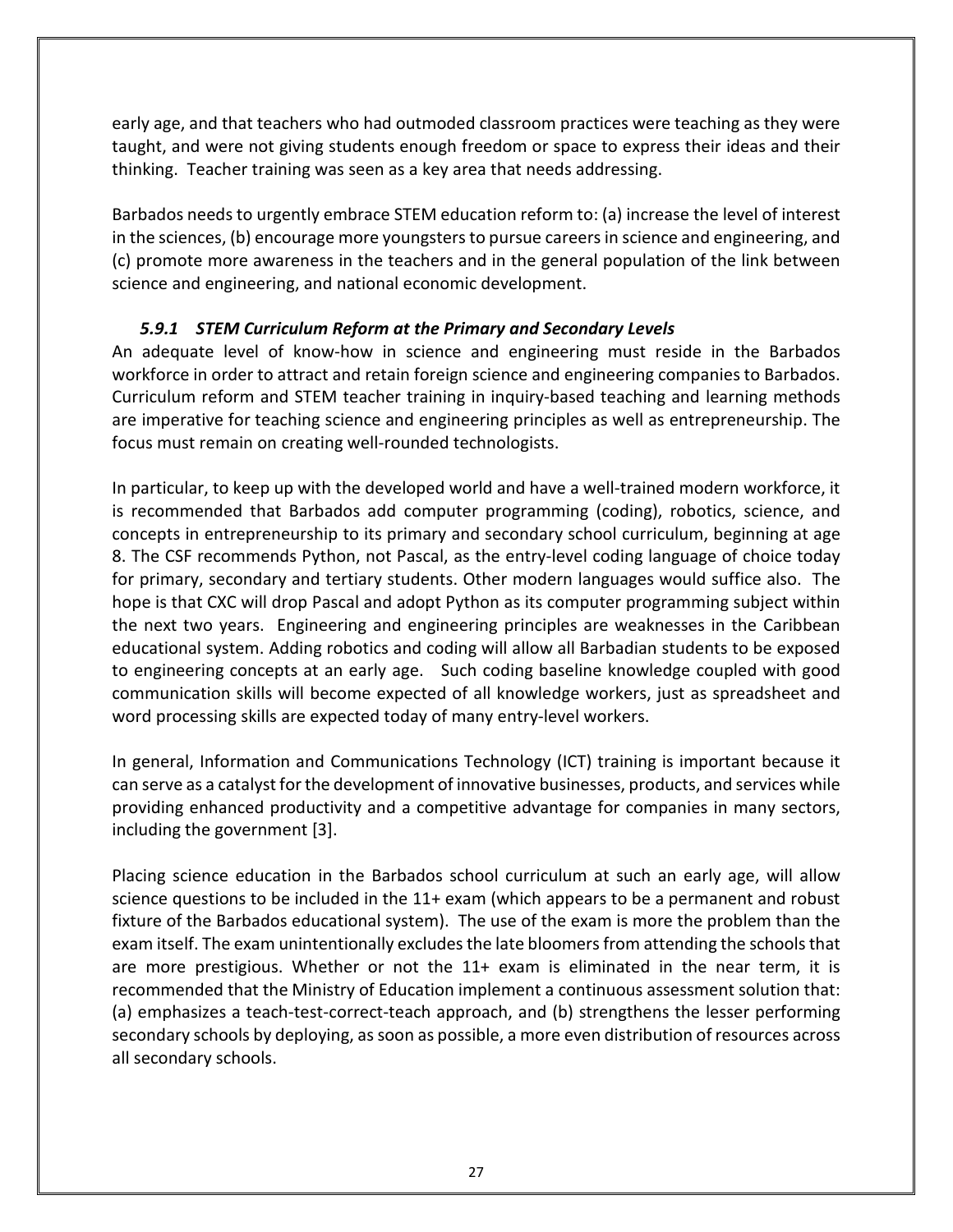Modification of the primary and secondary school curriculum at all levels to include the fundamentals of entrepreneurship is worthy goal, as a cultural shift is needed in Barbados with regard to the way entrepreneurship is viewed and practiced. A basic entrepreneurial education would complement STEM education, and should cover the fundamentals of finance, how to start a business, the various types of capital, intellectual property concepts, how to write proposals and business plans, market place competitiveness, ethics, and negotiation skills. Development of communication skills (listening, written and oral) and competency in one foreign language must also be part of the basic curriculum required for well roundedness.

To complement the formal in-school curriculum, it is further recommended that Barbados: (a) reinstate science fairs, (b) start annual math Olympiads, computer programming clubs, hackathons and robotics competitions, (c) get started on the opening of a science museum, and (d) follow the example of Guyana and weave some of the high-visibility project based exercises (such as the Sagicor Visionaries Challenge) into the science fair for cost effectiveness and implementation efficiency. The Ministry of Education must convince its education officers that they should not feel threatened or overwhelmed by the myriad of proposed curriculum changes.

## *5.9.2 STEM Teacher Training*

<span id="page-27-0"></span>Too many of the Barbados primary school teachers who are called upon to teach science do not fully comprehend the material, or have never taken a science course themselves. All teachers at all levels should be engaged in continuous training and continuous education, even if for a oneor two-day supplemental workshop annually. Such a policy is consistent with continuing education which has become the norm in other professions such as accounting and medicine, and is considered part of the life-long learning experience. STEM teacher training can yield huge returns on the investment. While a poor teacher can turn off an entire class of students, a good teacher can arouse passion, excitement, and create the will to learn in that same classroom.

Given that Barbados needs to urgently introduce coding, robotics and the elements of entrepreneurship into the curriculum, the trainers at Erdiston Teacher's Training College will need to be trained. Further, Erdiston will need to train more primary school teacher on basic science principles, and then teach them how to teach STEM subjects using PBL/ISBE approaches. Substantial investments at Erdiston will be needed in order for the training college to carry out its expanded role.

The "science is cool" factor also needs to be sold to children (e.g., more science and engineering programs on TV, more science exhibits, and more math Olympiads and science fairs with winners celebrated more in the media). STEM teachers need to be trained on how to get this message across with conviction and persuasiveness. Additional on-line STEM Teacher training can be done within the comprehensive Learning Management Systems (LMS) system described in Section 5.9.6. With this system, teachers can teach themselves new material, find examples of science and engineering phenomena that they can demonstrate in class, and get feedback on the effectiveness of their teaching.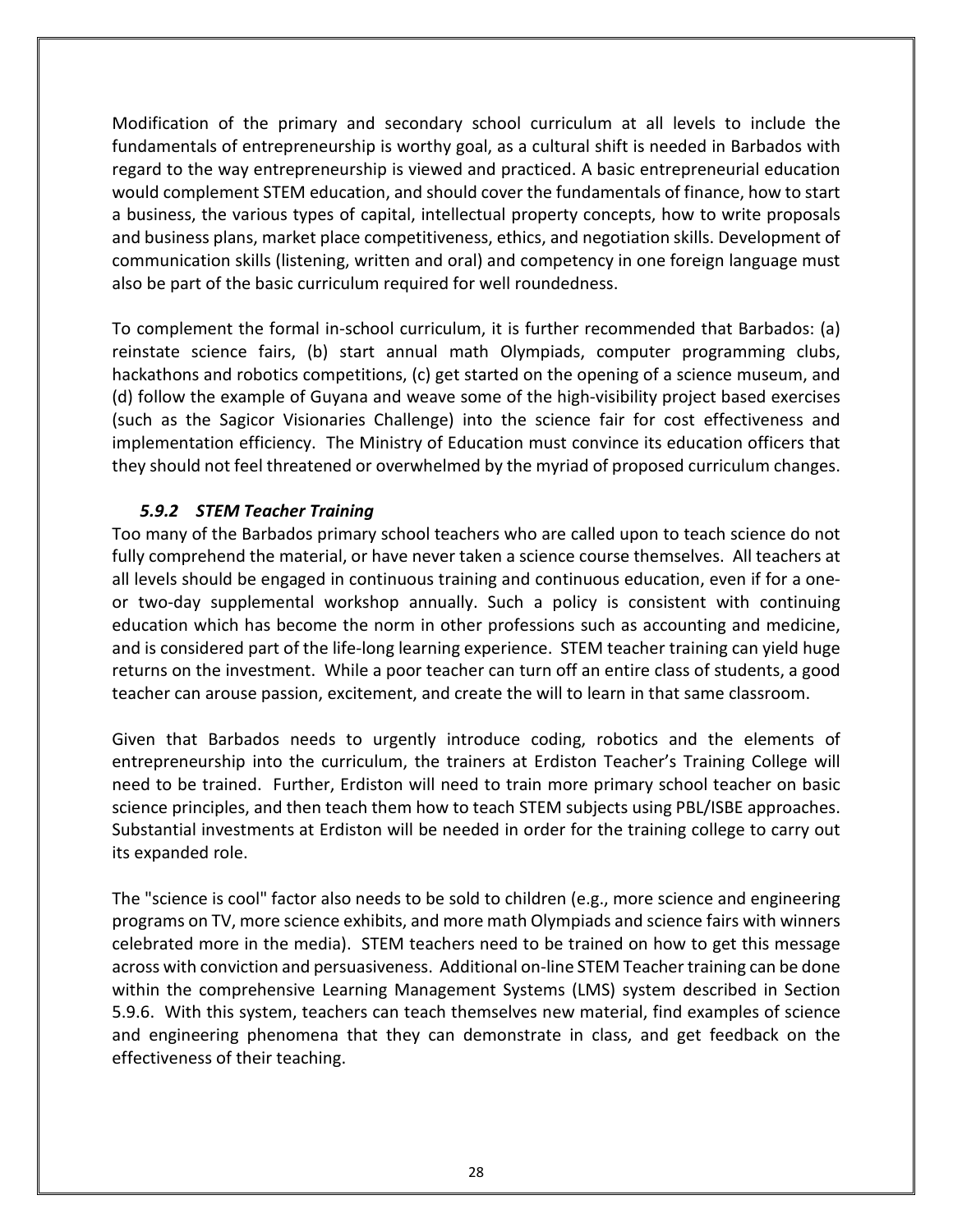The proposed increases in the budget for Erdiston, the costs of installing the LMS and the modest increases in teacher salaries should come out of the overall budget (up to 1% of GDP recommended) that is set aside for science and engineering in Barbados.

## *5.9.3 Inquiry-Based Teaching and Learning Methods*

<span id="page-28-0"></span>One of the first steps for Barbados in developing a culture of innovation in science and engineering, is to place much emphasis on the stimulation of creative thinking beginning with primary school and continuing through the tertiary level and beyond. This can be achieved by adopting Problem Based Learning (PBL) and Inquiry Based Science Education (IBSE) teaching methods. The PBL/IBSE inductive approach emphasizes observation, experimentation and teacher-guided construction, and draws on the student's own knowledge and ideas. This is also consistent with good research and scientific practices which begin often with a hypothesis, the design of an experiment, conduct of the experiment, and an analysis of the observations to test the hypothesis. Research scientists and engineers would then further refine the hypothesis, conduct further experimentation and analysis, and repeat this process until sound conclusions are reached (positive, negative or inconclusive). This is the kind of analytical, logical, critical and creative thinking that Barbados needs to perpetuate in its schools to develop the next generation of scientists and engineers.

The PBL/IBSE methods also provide an excellent environment for teamwork. The ability to be a good team member is a very important asset when charged with solving large complex interdisciplinary problems. Resources for such STEM education initiatives need not be expensive as the educational system can draw upon indigenous and everyday materials, and use examples from the home, workplace, school, farm and the community in its inquiry and project-based learning activities. Clever use should also be made of the World Wide Web and online information and teaching modules, many of which are freely available. Using these electronic media, students can learn and review material at their own pace, with the teacher and/or parent clarifying concepts and answering specific questions.

It is anticipated that the above-proposed approaches will promote more student interest and excitement in science and engineering prior to their entering secondary school. Further, the successes gained at the primary level will lead to a stronger focus on the sciences in the secondary level. Ultimately, this should lead to higher numbers of students pursuing advanced degrees and careers in science and engineering, and should help develop the Region's next generation of technology leaders.

## <span id="page-28-1"></span>*5.9.4 The Value of the Design Experience in STEM Education*

Barbados must place the student at the center of the learning experience not only in its tertiary institutions, but in all its schools. A balance needs to be struck between theoretical and handson learning, as both are important. Cramming followed by regurgitation must be discouraged. Instead, there must be a strong focus on mastery of the fundamentals of science and engineering, so students can draw upon their fundamental knowledge and use their creativity and inventiveness to solve complex problems that they have never encountered before. How else can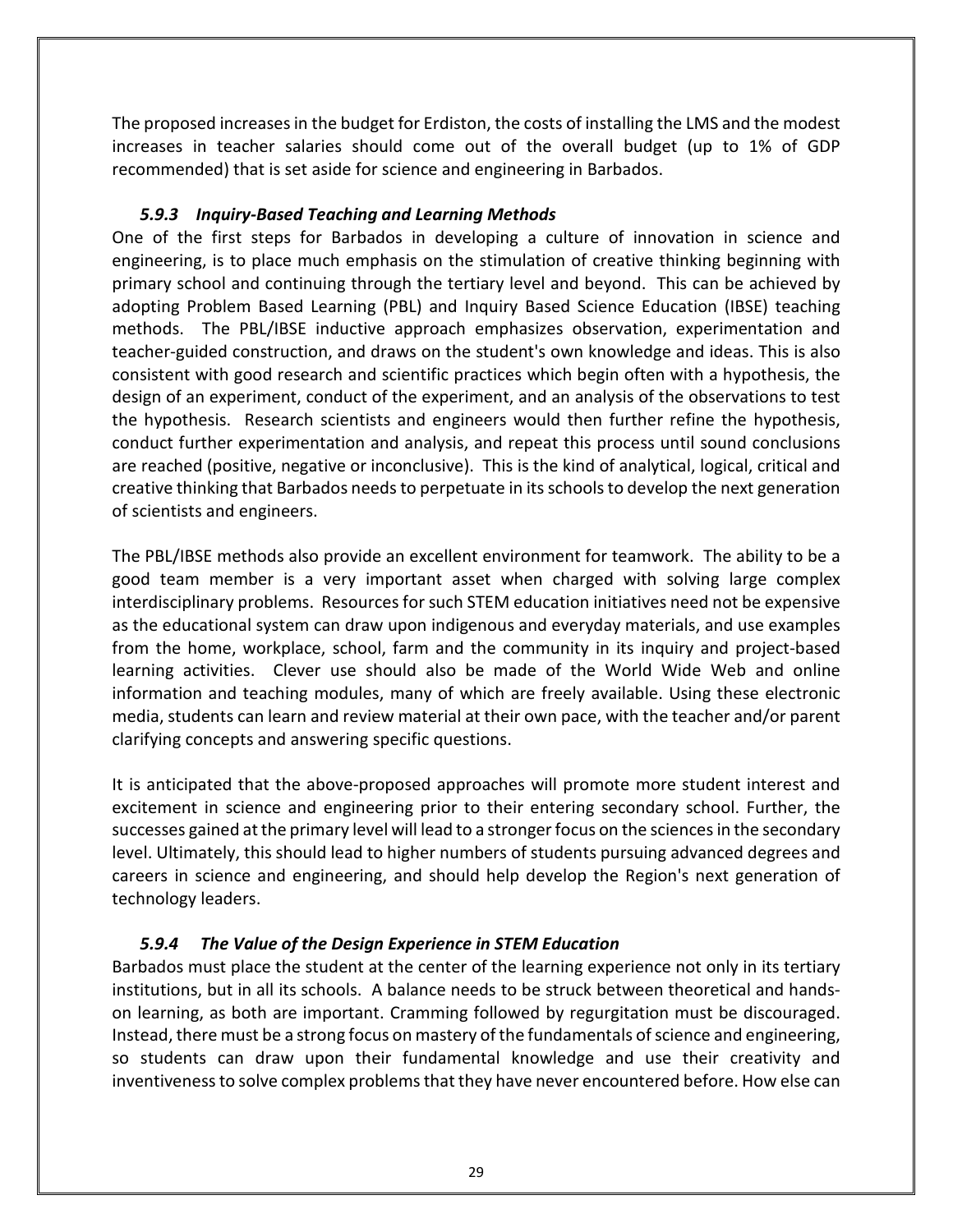Barbados train students today for the jobs of tomorrow, many of which do not exist today? In fact, we want our students to be creating those jobs of tomorrow.

STEM education reform should be multi-faceted and encompass learning both inside and outside the classroom. One of the obvious flaws in the education system, is that not enough attention is paid to the design component of learning in the Barbados educational system (primary through tertiary). The value of project-based assignments and team work seems to be missing in too many schools, especially in science and engineering. The imagination of each and every student needs to be exercised in and out of the classroom. The design component draws on the creativity of the student, and so project-based learning is critical for stimulating imagination and creativity which can then manifest itself in the design of new experiments, products or services.

## *5.9.5 Discouraging Rote Learning: A Bold Initiative for Barbados?*

<span id="page-29-0"></span>It is natural for students to cram for exams. Cramming is perhaps the worst way to learn new material. Students with the best memories, not necessarily the most creative, perform best on such exams. What Barbados needs more of are the creative geniuses, who think outside the box. To measure this kind of genius, open ended exams are better suited, where students can express their ideas and prove the viability of their ideas by theory, experiment, or computer simulation (the three basic tools that scientists and engineers use to do research). Coding (computer programming) then has to be an essential tool in the educational quiver of all students of all ages.

In addition to adopting the PBL/IBSE approaches, it is recommended that, in the classroom, Barbados lead the Caribbean by adopting a revolutionary method of classroom teaching. The below-proposed methods would create a learning environment in which students are trained to think critically and to develop analytical and logical problem-solving approaches in several disciplines. Rote learning would be discouraged. The focus would be on understanding the concepts and fundamental principles in each discipline, and to gain mastery. Grades, though important, would not be emphasized over and above mastery.

In this bold new initiative, to discourage rote learning, students would be given zero marks for correct answers arrived at with faulty reasoning, and more than 90% credit for incorrect answers that are based for the most part on logical and analytical thinking. Of course, although arriving at the correct answer to a given problem is important, it is the analytical and logical thinking, the methodology and the problem-solving approach that are most highly valued, as getting these right will lead to correct answers every time.

In order to implement this approach, Barbados would need to cultivate a risk-free learning environment in its schools, that is, an environment in which students are encouraged to have no fear, insecurity or hesitation in asking questions. In such a classroom, there would be no penalty for statements such as "I do not know" or "I do not understand", and there should be no such thing as a stupid question. Since there would be minimal competition between students, students would naturally help each other to learn and understand the material, and would be encouraged to do so. Grades in assignments would reflect self-improvement and mastery. The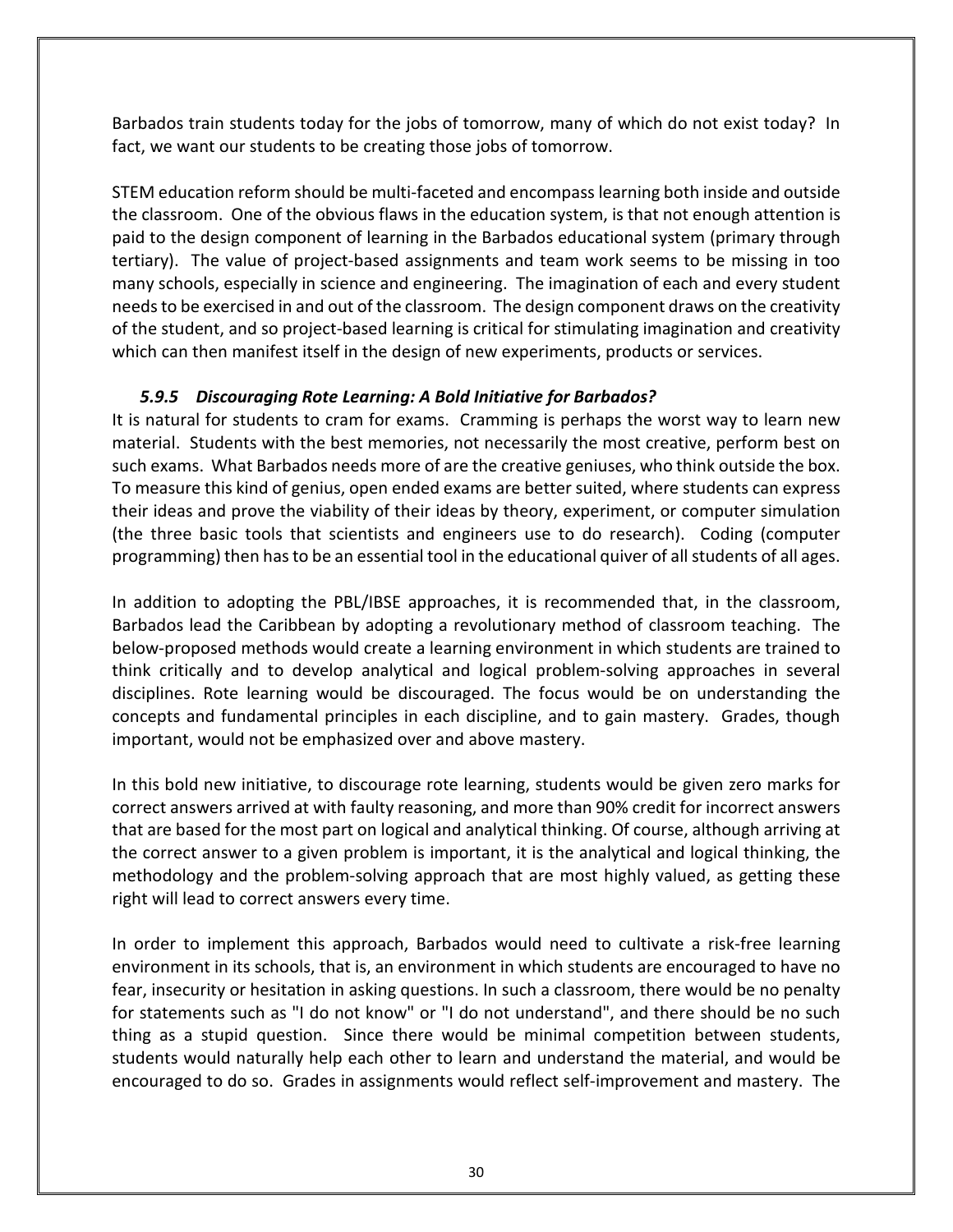above assumes that the teachers are well grounded in the fundamentals which is often not the case today.

<span id="page-30-0"></span>*5.9.6 Establishing a Learning Management System for Primary and Secondary Schools* Regarding primary and secondary education, Barbados could make a quantum leap forward in the way it manages the educational processes in its primary and secondary schools. Many parts of the world are instituting comprehensive Learning Management Systems (LMS) in their primary and secondary schools, and Barbados should do the same. These systems include: (a) a website featuring high quality STEM teaching materials (with lots of culturally relevant examples), (b) online teacher training components where teachers can learn/practice skills at their own pace, (c) a system to measure teacher performance and effectiveness, and (d) a system to provide feedback and suggestions to teachers so they can improve their performance. Despite potential push back from the unions, merit-based pay for teachers is the best way forward for Barbados. The LMS system can be set easily up to show which teachers are the most effective. Increasing their pay will draw more highly qualified teachers into the profession.

## <span id="page-30-1"></span>**5.10 TVET Education Considerations**

Going forward, Barbados must meet the needs of its old and new technology-reliant employers while maintaining its historical excellence in the liberal arts. With the implementation of this HRD strategic plan, Barbados's new employers will need to find sufficient numbers of skilled workers, especially in key tech-intensive and growth-oriented industries like information technology, healthcare and advanced manufacturing. The education system must be the engine that nurtures the talent, grooms our leaders, and prepares our technology workforce. Thus, it is widely agreed that educational institutions must develop programs which respond to employer needs and provide students with the skills most likely to enable them to make a significant contribution to the workforce immediately upon graduation. Barbados secondary and tertiary education systems, for the most part, are still operating in "old economy" modes, in terms of services, practices and strategies for preparing students for career transitions and employability in the new economy.

TVET education has a major role to play in training of the new workforce, and therefore in the economic development of Barbados. TVET must provide alternative credentials, training, mentoring and career services that complement those provided by the university. A new and reordered credentialing system will be needed. Barbados would benefit from expert assistance to reform its credentialing system. The experts should among other criteria, assess the quality and relevance of the current credentials, and also explore the need for stackable credentials and certificates in the new workplace.

It was observed during the survey that the Samuel Jackman Prescod Polytechnic (SJPP, the premier TVET institution in Barbados) does not presently emphasize a design component in it courses. If Barbados is truly going to embrace a culture of research in science and engineering, then this institution must immediately incorporate curriculum reform, where each and every student, as a requirement for graduation, must complete a project as part of a team that designs and implements an idea from the student's own imagination. Teamwork would help build the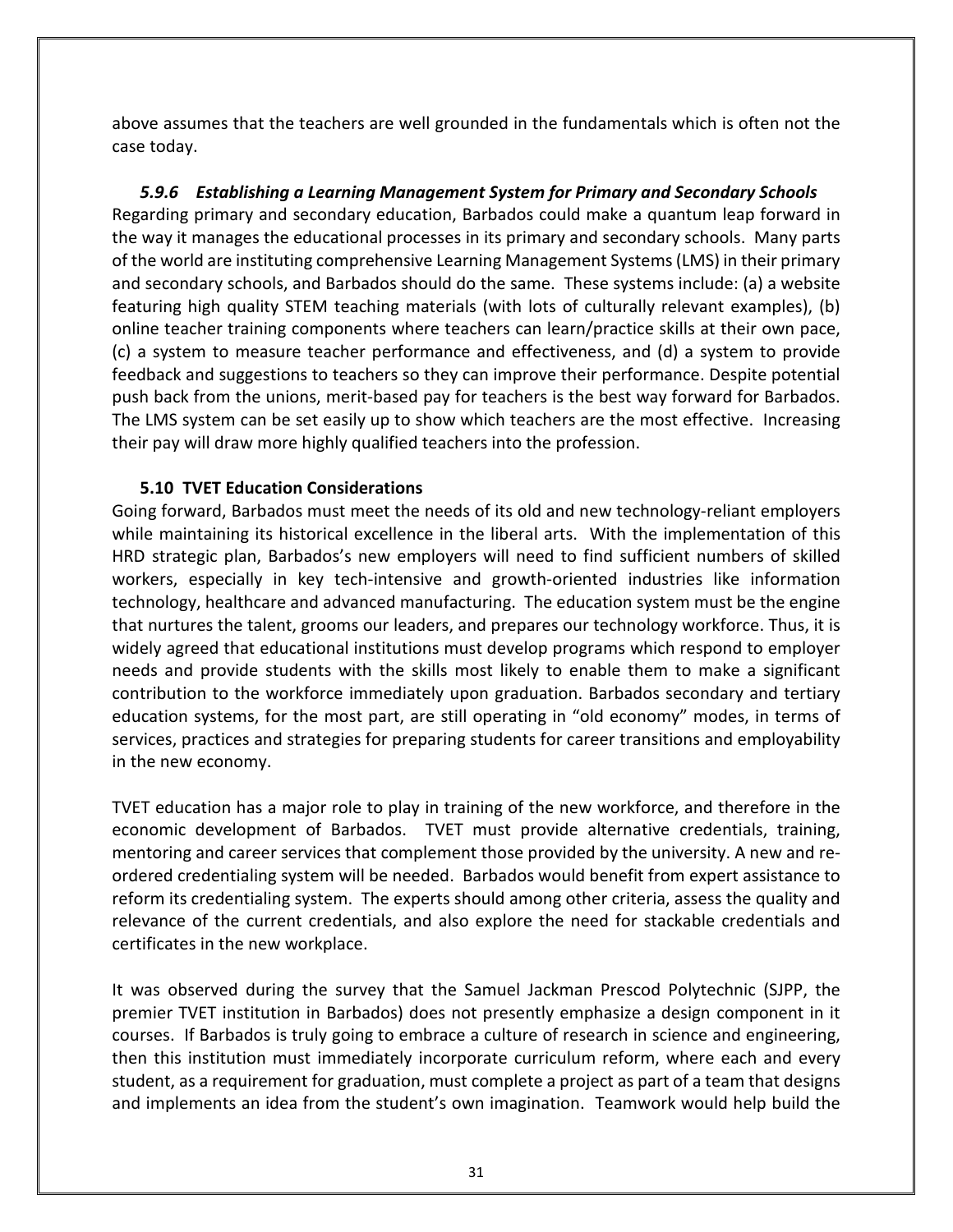values of respect, listening, suppressing ego, and placing the good of the whole before interest of self, and will heighten the realization of the enormous accomplishments that can be achieved when a team, working under good leadership, tackles a complex or daunting challenge.

A further weakness of this institution is that its students are very narrowly trained. A student coming to SJPP for a certificate or diploma in cabinet making will not normally have access to computer programming, for example. Even within the engineering disciplines, mechanical engineering students receive very little training in electronics. The fact is that in today's world, many machines are a complex arrangement of electronics, optics, and mechanics and chemistry all working seamlessly together, and technicians narrowly trained in one discipline with no knowledge of related disciplines will be completely overwhelmed if faced with the repair of such a machine. Today's automobiles are an excellent example where this interdisciplinary approach to engineering education is essential.

It is recommended that the SJPP devote most of the first year of its program to giving all of its students a broader education in cross disciplinary subjects such as coding, basic electronics and basic mechanics, and then spend the second year on specialization. Such students would be much better prepared for the modern knowledge-based workforce.

The SJPP is in dire need of more modern equipment for its teaching laboratories. It is also lacking in basic components, materials and supplies for electrical and electronic engineering, mechanical engineering, computer engineering and software. It is further recommended that investments be made to address the proposed curriculum changes, infrastructure deficiencies, and operating costs challenges.

## <span id="page-31-0"></span>**5.11 Career Counseling for STEM Students**

To convince our young students of the value of a science-based education, we must expose them, from an early age, to the myriad of technology-based career options that are available with a STEM education beyond traditional paths such as medicine, law and accounting. Some schools are already bringing role models from the Region and the Diaspora, who have a STEM education and are changing the world, into the classroom to accomplish this goal. More schools should do the same. Strengthening career planning and guidance and counselling services needs to become an integral part of the services offered by both secondary and tertiary education systems. In addition to encouraging students at all levels to think more broadly about technology entrepreneurship careers, students should also be encouraged to "ask not who can give me a job, but for whom can I create a job".

Today, both Barbadian parents and students have a growing preoccupation with career readiness and are concerned by the lack of post-university work opportunities. Career services at the secondary and tertiary education institutions must offer students better help in building their careers and transitioning to work. University-employer partnerships are essential if Barbados is to move forward efficiently in training its new knowledge-based workforce. Government legislators, business leaders, employers, education leaders and national and international experts need to better align with speed and unanimity on the demands of the new economy.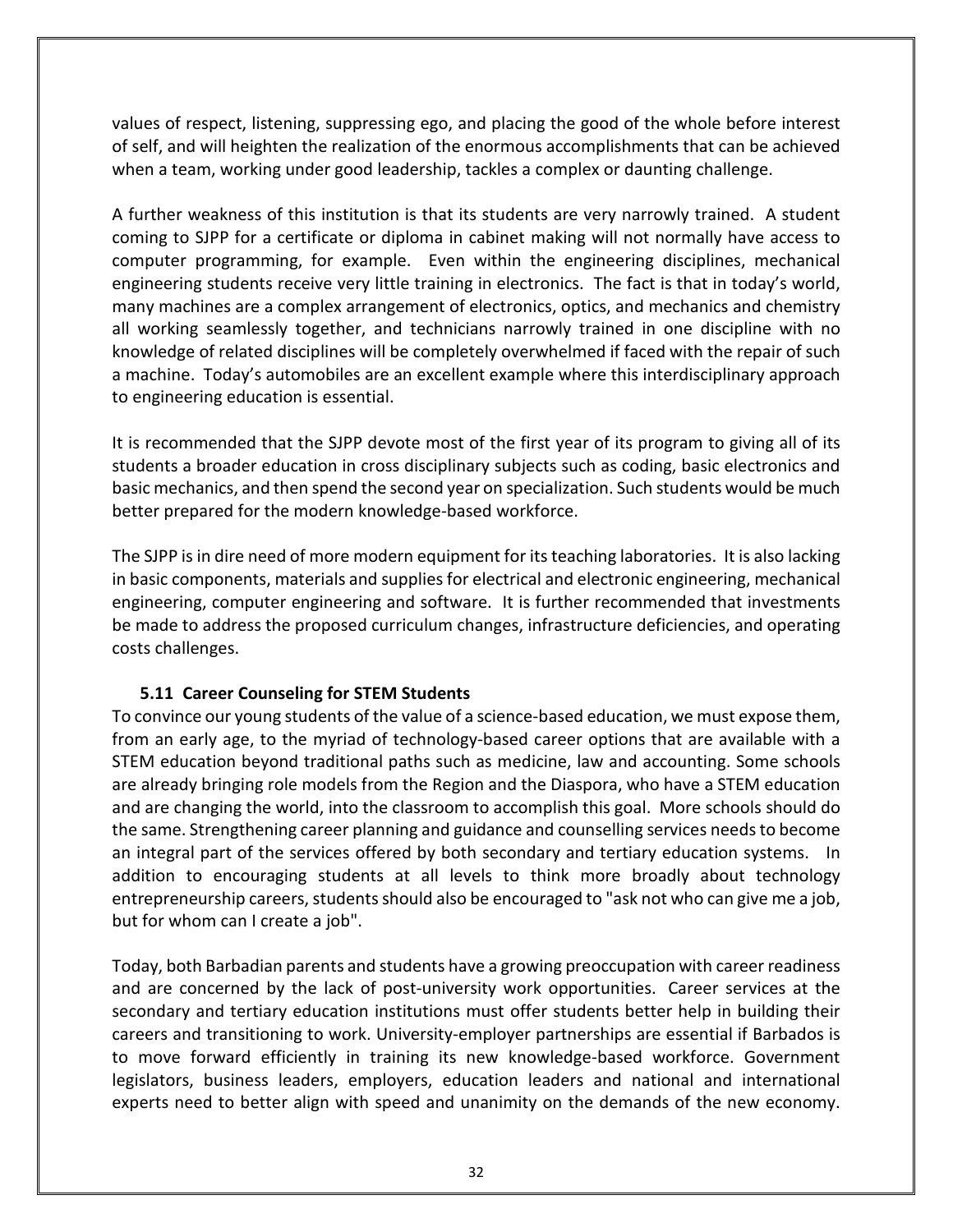They must also work together to install public policies to address these issues. These actions will permit Barbados to determine which skills and credentials its employers really care about, to identify skill gaps that exist, and then with innovative thinking and planning, to address these gaps.

## <span id="page-32-0"></span>**5.12 Second-Chance and Continuing Education Programs**

Both second chance and continuing education need to be encouraged much more in Barbados not just in science and technology, but for all disciplines. Second chance programs are designed for those who have not satisfactorily completed their secondary education, or those with disabilities, youth who are vulnerable and at-risk, and adults who are unqualified or under qualified for employment. While Barbados can boast a good primary and secondary education system, there are still too many persons not adequately certified to move into the labor force or into tertiary education. Continuing education programs can assist those seeking to upgrade skills and trade/occupational qualifications, or to transition or re-qualify for a change in career. These programs should especially cater to those people most reticent to opt for learning, such as retrenched workers, unemployed youth, retired persons, widows and widowers, and mothers who have been out of the workforce for a few years. To provide incentives to such groups, certificates of participation, diplomas and letters of commendation should be provided to participants who successfully complete these second-chance and continuing education courses [3].

Although many private and public institutions provide adult and continuing education opportunities, there remains a need to strengthen this provision. Second chance and continuing education need to be encouraged much more in Barbados not just in science and technology, but for all disciplines. Fostering the ability to think logically and creatively, develop talents and skills, and solve problems, will in general enhance opportunities to achieve personal goals and aspirations. Importantly, we must provide an avenue for continuing education in business and entrepreneurship principles for those who have already left the school system and need help getting their businesses off the ground, or in making the transition from a prototype to a globally competitive product. The goal should be the development of a learning culture in which all Barbadians can play a part. [3]

It is recommended that Barbados increase the scope of second chance and continuing education in multiple disciplines, using the facilities of the tertiary education institutions. The Ministry of Education should have full responsibility for implementation, but the prioritization of subject areas in STEM should be jointly decided by the private sector, NCSE and Ministry of Education.

## <span id="page-32-1"></span>**5.13 Further Tertiary Education Considerations**

The Barbados tertiary education institutions must play a key role in the implementation of this HRD Strategic Plan. Barbados must demand that the students in its tertiary institutions be trained today to create and fill the jobs of tomorrow, many of which do not exist today. Barbadian students are as intelligent as students in other parts of the world, so why are Barbadian students not actively involved in creating the jobs of tomorrow? What is missing is the research culture – the teaching and continuous exposure to creative and innovate STEM research environments in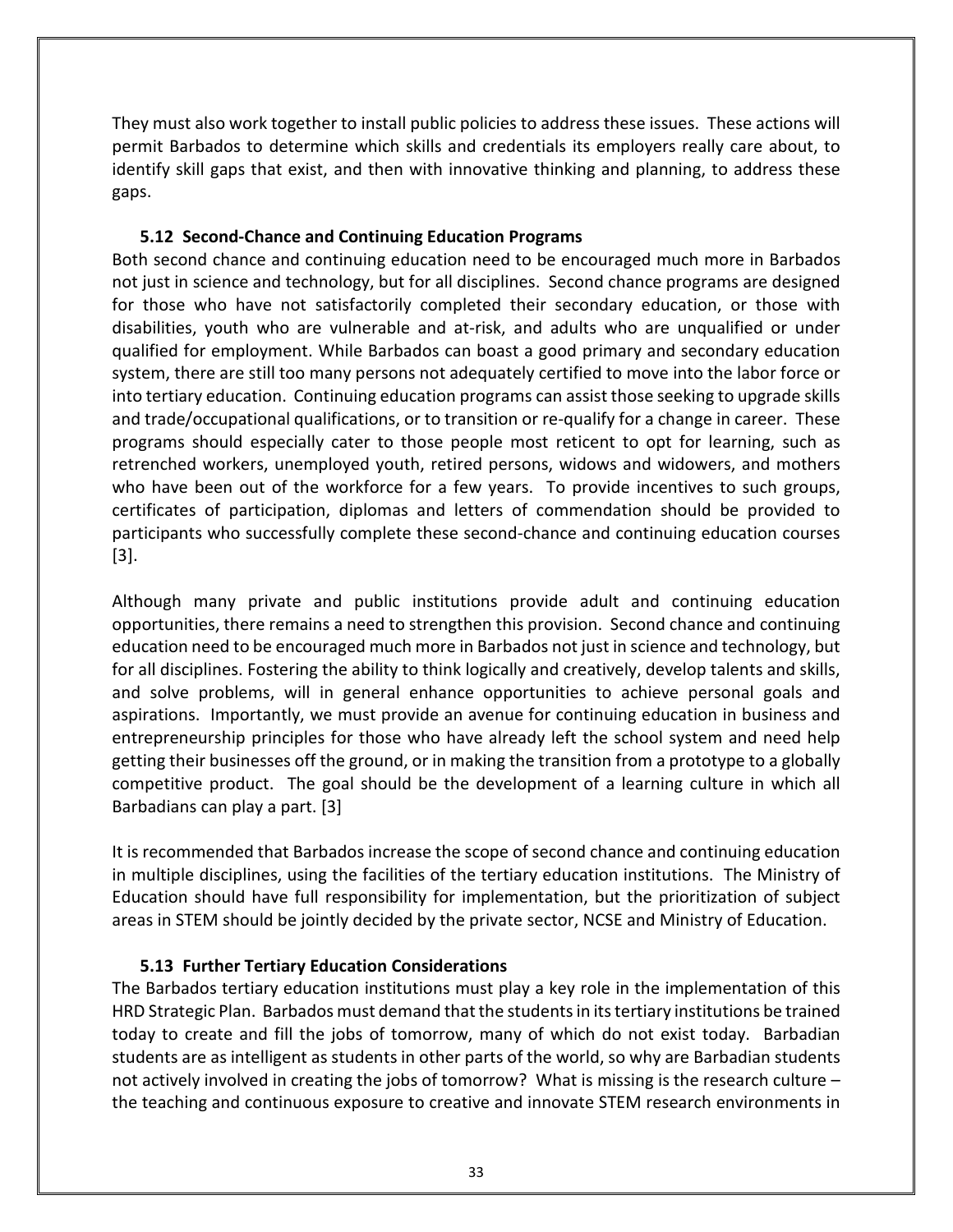the physical, biological and computational sciences. In addition, the tertiary institutions lack the human capital and the laboratory infrastructure to carry out the expected mission. Significant investments in both areas over the next ten years are recommended to broaden the scope of the university and community college from primarily teaching institutions to research and teaching organizations.

Roughly 80% of university research should be driven by the economic needs of the Region. This is not to say the university should abandon all theoretical research. In fact, theoretical research that can be shown to have a clear link to future product or service development should be encouraged. Technology transfer from university to industry and from industry to university should be more strongly encouraged and rewarded. Furthermore, the university must help businesses sustain their competitive advantage through joint research projects.

Engineers create far more jobs than most professions, and so to accelerate the development of a STEM-based economic pillar, Barbados needs to urgently place more focus on the training of high-technology women and men engineers and scientists to rapidly fill the void. At this time, very little engineering is taught or practiced in Barbados or the Region. Perhaps for this reason, the language in the Region is more often about "science and technology" than "science and engineering".

It is necessary to make clear here, the distinction between the terms "engineers" and "technicians" as used in this document. Engineers often work in research and development environments and combine the STEM disciplines with art and agriculture to design, model, simulate, develop and build their innovative products and services for the betterment of mankind. They are the creators of our cell phones, pacemakers, photovoltaic solar cells, spacecraft, robots, software, microprocessors, and special-purpose materials, to mention a few. Such high technology engineers are superb physicists, chemists, biologists, computer scientists and mathematicians, and many hold Ph.D. degrees in related engineering fields. On the other hand, technicians (often referred to as engineers in Barbados and the Region) are trained to repair, copy, or install products and systems that were originally designed and built by engineers. Technicians usually do not have the theoretical knowledge and have not done the research to invent cutting edge devices, systems and services that are globally disruptive.

Market and foreign exchange opportunities are being missed because Barbados is not sufficiently exploiting the STEM talent in Barbados, stimulating entrepreneurship, and grooming our students into the science and engineering professions. Here are three examples: (1) Barbados could begin to train electrical engineers who would develop new niche and innovative low-power circuit designs for cell phones and computers (to extend battery life between recharges) and market them to the big manufacturers of these products; (2) our software engineers could be parsing, sorting and preprocessing big-data for sale on the global markets; (3) our biotechnologists could be developing more contract laboratories to provide services for biotech companies in North America and Europe. The latter is, perhaps, the fastest way to attract new biotech industries from overseas to set up shop in the Region.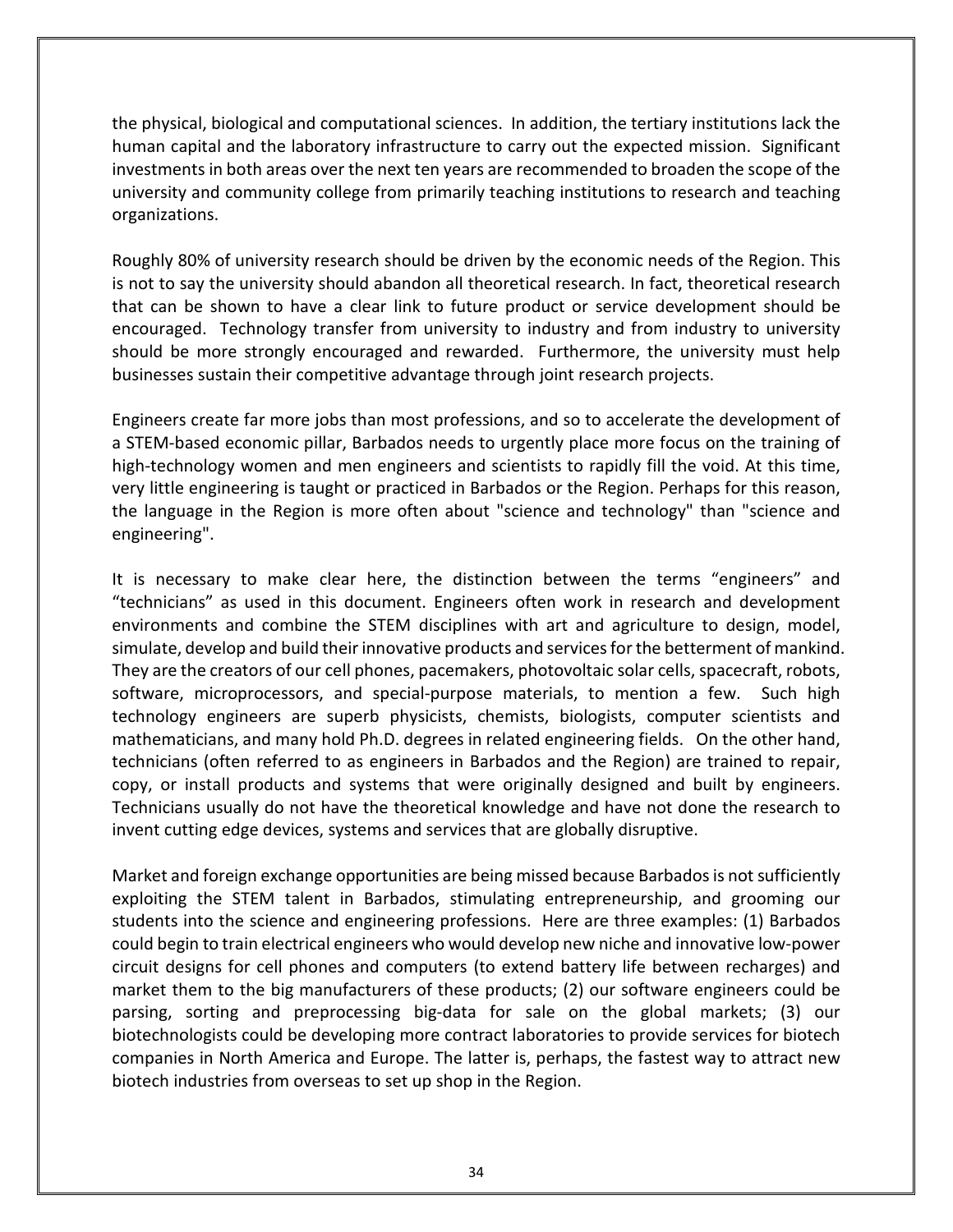Sometimes it is one or two individuals within the university or a research laboratory (not necessarily the big companies) who come up with the next disruptive innovation (like Facebook invented by Mark Zuckerberg, his roommates and colleagues while at Harvard university, and Google started by Larry Page and Sergey Brin while students at Stanford University). Ironically, the first evidence of a search engine is credited to Alan Emtage of Barbados while he was a student at McGill University; however, he never benefitted from his invention. Such inventions can also be hatched within the tertiary education system in Barbados if Barbados could put an effective research ecosystem in place. The Emtage story points to the fact that students, professors and university technology transfer officers must be savvy enough to recognize the potential value of disruptive inventions, and act swiftly to seek appropriate intellectual property protection. Barbados needs technology transfer experts who can provide business, intellectual property, and commercialization advice and guidance. Such persons would have the skills to identify potentially interested companies and negotiate deals that would move university research into the private sector. The SEAB and the Diaspora can help with finding leaders with such experience.

Key research areas based on the needs of the Barbados and on the identification of technologies with low financial barriers to market entry should be prioritized through careful consideration of the probability of commercialization success. These technologies, products and services should be developed within new or existing research and development centers of excellence in the tertiary educational universities and in the SNRL. Note that both research and development must be present. The most competitive niche products and services emerging from these centers should be targeted for growth and development, and should be nurtured in well-run incubators.

Some of the research funds for development of more and better research capabilities in the tertiary institutions would come from the proposed up to 1% of GDP set aside annually by the Government for research and development in science and engineering as described in Section 5.1. The remainder would have to come from the international community and the Diaspora, and the local private sector.

## <span id="page-34-0"></span>**5.14 Science Popularization**

For a country such as Barbados to implement a significant cultural shift such as the development of a culture of research and innovation in science and technology aimed at implementing social and economic development, the people must be onboard with the policy. Thus, the government must be prepared to sell the strategic plan to the people. To fully engage the general population and to get the necessary buy in, the population should be made scientifically literate and culturally savvy about the benefits of the plan to them. That is, the science and engineering strategic plan must be communicated to the people in simple, clear and concise terms over and over again until the general population understands the plan and can readily see how it will benefit their lives and national development, in that order.

Science popularization is an effective way to engage the people in the strategic plan. At the very least, a basic STEM education up to the high school level for most of the population will make a big difference. Disseminating information on science and technology to all Barbadians will help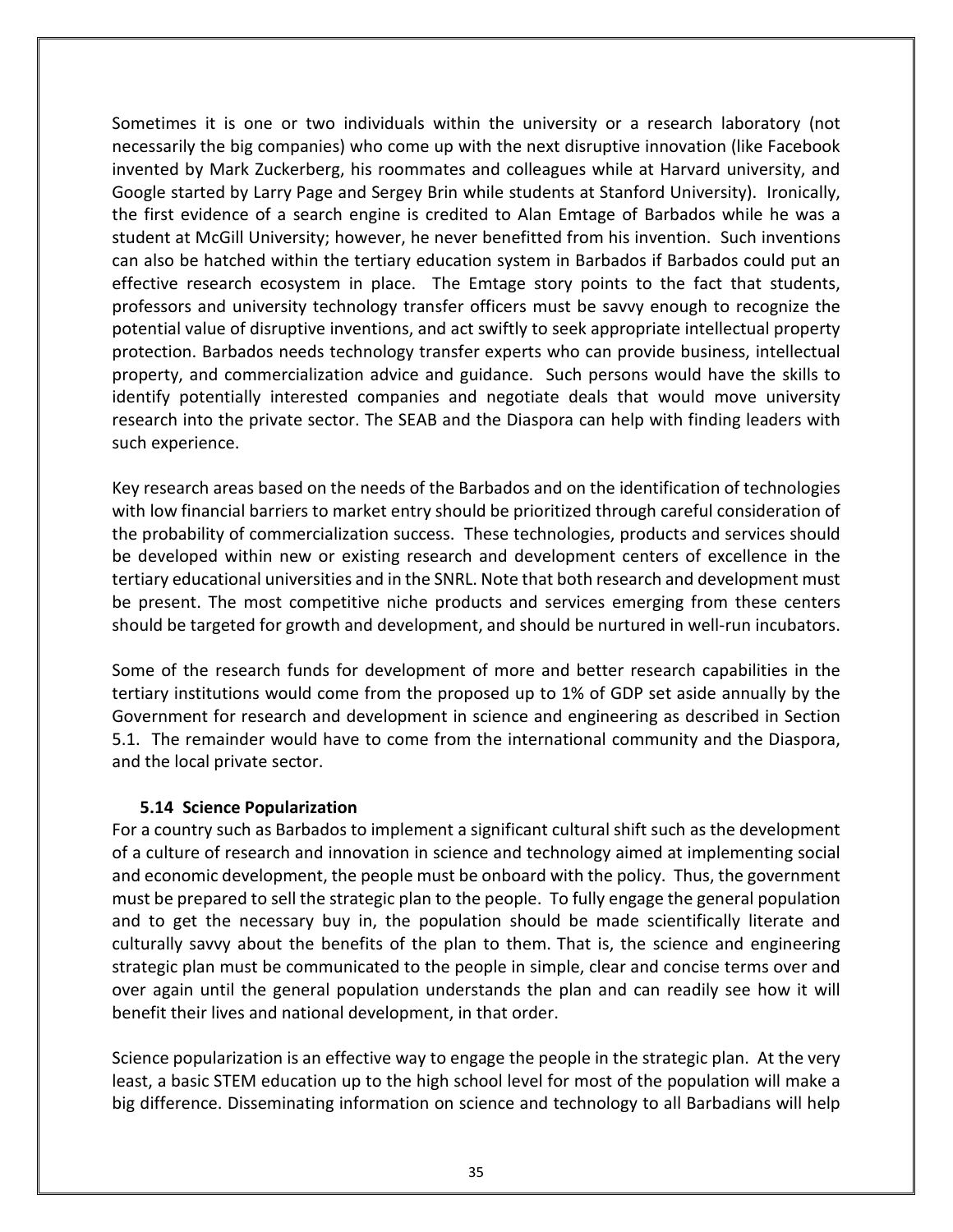to garner support and engender a greater understanding of the role of science and technology. The government should use all media, such as radio, TV, social media, websites, and print media over several years to raise awareness and create the cultural shift. Barbados could also establish an annual STEM week (as is done in the Dominican Republic) that includes STEM talks aimed at the youth and the general public, along with demonstrations of ongoing science and engineering projects in Barbados.

Barbados should, as standard practice, feature children who have won the science fairs, research and innovation awards, math Olympiads, hackathons, and robotics competitions on TV, radio, social media, and print media. In addition, the country should establish special national science innovation awards to recognize technology innovators and companies whose products reach global markets at several different revenue milestones, and feature such champions in the media.

Barbadian youngsters also need more exposure to role-model scientists and engineers to motivate and excite them about careers in science and engineering, and to make them aware of the diverse career opportunities available to scientists and engineers. It is recommended that more of this be done in the schools and at the science fairs, and that role models be featured also in all forms of media such as TV, YouTube videos, educational Websites, Twitter/Facebook, and smart phone apps.

An important benefit from science popularization and awareness raising about the benefits of a basic STEM education for all, will be that more people (including many nonscientists) will become involved in the development of companies based on the application of science and technology to the arts and agriculture. Some of these arts and agriculture companies should be selling their products and services to global markets in addition to serving local markets. Such initiatives must be encouraged, so that more jobs (not just high tech and biotech jobs) are created in Barbados. Science popularization is a low-cost, high-return initiative and its programs should be implemented immediately after NCSE is restructured.

## <span id="page-35-0"></span>**5.15 A Note on Workforce Training**

Because technology changes very rapidly today, the technologists must continually retrain themselves or be trained to stay competent and relevant. In general, Information and Communications Technology (ICT) training is important because it can serve as a catalyst for the development of innovative businesses, products, and services while providing enhanced productivity and a competitive advantage for companies in many sectors, including the government [3]. In particular, to keep up with the developed world and have a well-trained modern workforce, Barbados must adopt a computer programming (coding) culture within its secondary and tertiary education institutions. Such coding baseline knowledge coupled with good communication skills will become expected of all knowledge workers, just as spreadsheet and word processing skills are expected today of many entry-level workers.

Creativity is vital in the modern job market, and Barbados must engage in education reform that does not stifle innate student creativity. The links between creativity, innovation, entrepreneurship, global competitiveness, national economic growth, wealth creation and the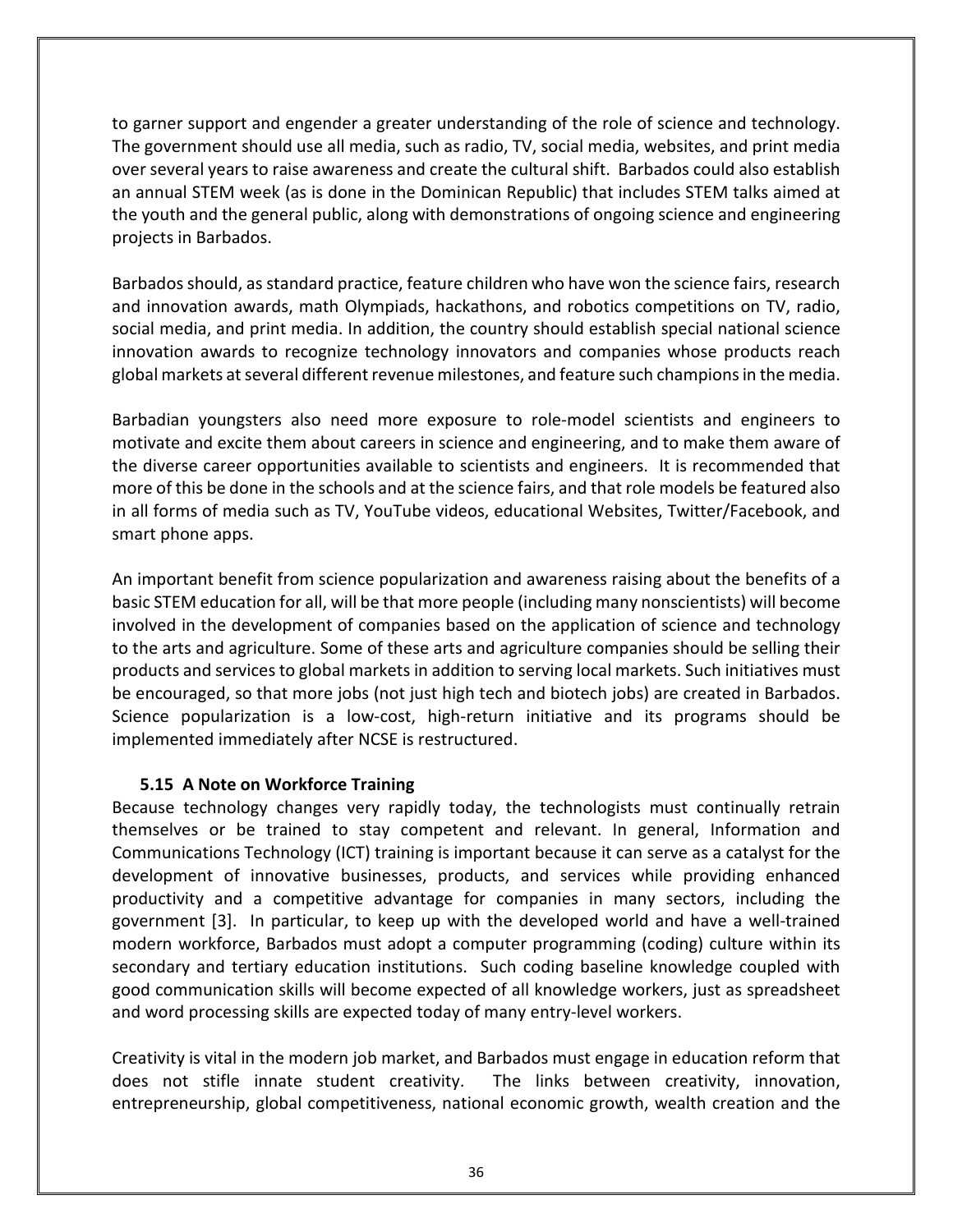improvement of the quality of life for all, have been well established. Creativity is not just confined to the realm of artists. In an Adobe report "Seeking Creative Candidates: Hiring for the Future", it was noted that 94% of hiring managers in the US believe that creativity is key when evaluating candidates and prefer applicants with creative skills versus conventional skills by more than 5:1. Barbados must prepare its students to be competitive in today's job market by cultivating creativity, unconventional thinking, and oral and visual communication skills. The Adobe report goes on to say that 75% of those hiring for businesses agree the job market will change significantly in the next five years. Furthermore, it states that greater than 80% of hiring managers consider the ability to communicate through digital and visual media to be an essential skill. The upshot of this is that 82% of hiring managers seek candidates who can creatively apply core skills to business and technical problems. The same will be true for Barbados within 10 years.

## <span id="page-36-0"></span>**6. SUMMARY OF RECOMMENDATIONS**

Throughout this STEM Blueprint, over three dozen specific recommendations have been made. The detailed recommendations and action items are collected and sorted below. The dagger (†) indicates those recommendations that relatively low cost and low risk and for which implementation should begin immediately.

## **A. Establish strong leadership and budget for science and engineering programs**

- 1. † Establish a Science and Engineering Advisory Board (SEAB) (with input from the Governing Council of the CSF [13]) whose chair reports to the Prime Minister.
- 2. Appoint (by the SEAB) a Director General for Science and Engineering who reports to the SEAB.
- 3. Transform NCST into a quasi-government agency and consolidate all research and development funding under new NCSE.
- 4. Rename NCST the "National Council for Science and Engineering" (NCSE).
- 5. † Begin now to increase the budget allocation of science and engineering research and development support, and set a goal of 1% of the GDP (Johannesburg Declaration) over a 5-year period.

## **B. Promote a culture of STEM awareness, innovation and entrepreneurship**

- 1. † Introduce science popularization programs targeted at the youth and to the wider Barbadian community, including daily TV and radio science popularization shows, and the promotion of websites that offer such programs.
- 2. † Reinstate science fairs and introduce robotics camps (at least 3 levels), math Olympiads, hackathons and coding clubs (with help from the Caribbean Science Foundation, the private sector and the Diaspora). Weave some of the high-visibility project-based exercises (such as the Sagicor Visionaries Challenge) into the science fair for cost effectiveness and implementation efficiency. Celebrate competition winners over and over again in the popular media.
- 3. † Further promote a culture of innovation and research, by encouraging each high school to have student participation in at least one high-visibility project-based exercise each year (e.g., a science fair, Sagicor Visionaries Challenge, or a robotics camp).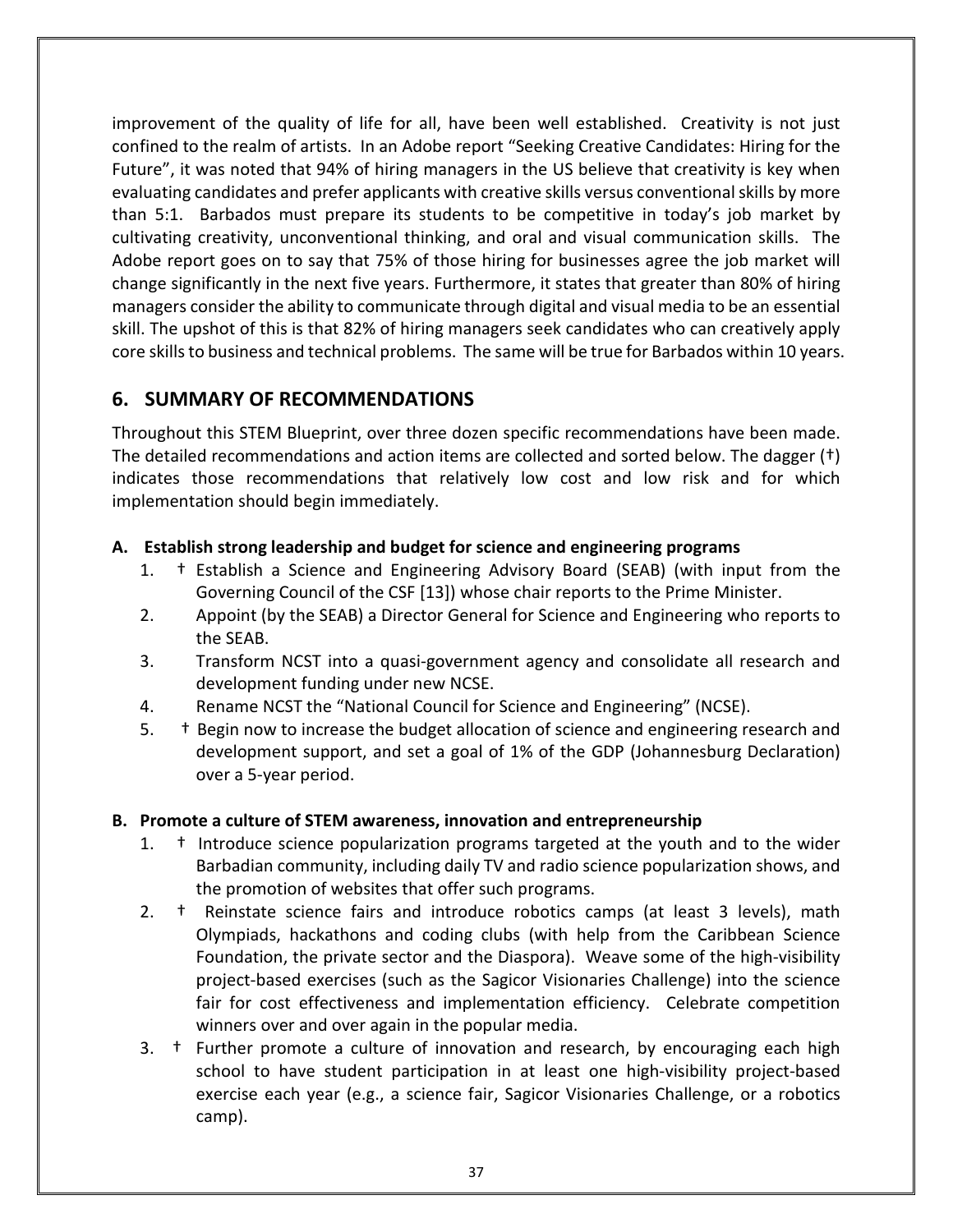4. † Open a science museum (start small).

### **C. Diaspora Engagement**

- 1. † Develop and implement a strategy for Diaspora engagement (with help from the Caribbean Diaspora for Science, Technology and Innovation) including the establishment of a formal organization (Diaspora Science Relations Committee, DSRC) which would work with the Diaspora to facilitate contributions of talent, expertise and resources such as science and engineering advice, business and academic connections and collaborations, STEM-focused seminars, contacts for students aspiring to attend university abroad, and funding, as well as to assist with the growth of STEM and STEMbased businesses.
- 2. † Assign at least 25% of the agenda of the biennial Diaspora conference to exploring how the Diaspora can help with the implementation of the new HRD strategy for Barbados.

### **D. Private Sector Expansion and Diversification**

- 1. Recruit foreign technology-based companies to locate or relocate to Barbados.
- 2. Recruit Caribbean Nationals in the Diaspora to return to Barbados for employment or to start technology businesses in Barbados.
- 3. Identify sources of seed capital needed by emerging new ventures, such as from the private sector, the government, NGOs (non-governmental organizations), the international community, and the Diaspora, and facilitate access to these sources.
- 4. † Set up a Small Business Innovation Research and Development (SBIRD) program that would increase the amount of grant seed funding for technology startups, and fund the best and most viable technology business plans in a two phase program on a competitive basis (funding can be within the suggested 1% of GDP allocated for the overall science and engineering budget). Open the SBIRD business plan competition to applicants from anywhere in the world whose companies have at least 51% ownership by Barbados citizens and who would be willing to locate their business to Barbados.
- 5. Re-structure the current incubators in Barbados so that more technology companies graduate within 3 years and become commercially viable.
- 6. † Continue the monthly entrepreneurship forum initiated by the Barbados Entrepreneurship Foundation (BEF) for entrepreneurs to share ideas, meet mentors/angels/lawyers/accountants etc.
- 7. † Provide opportunities for continuing business and entrepreneurship education. Explore the use of UWI and community college facilities for these courses.
- 8. Foster a more friendly and supportive small business environment, including legislation to remove unnecessary red tape.
- 9. † Sensitize civil servants to the needs of small businesses.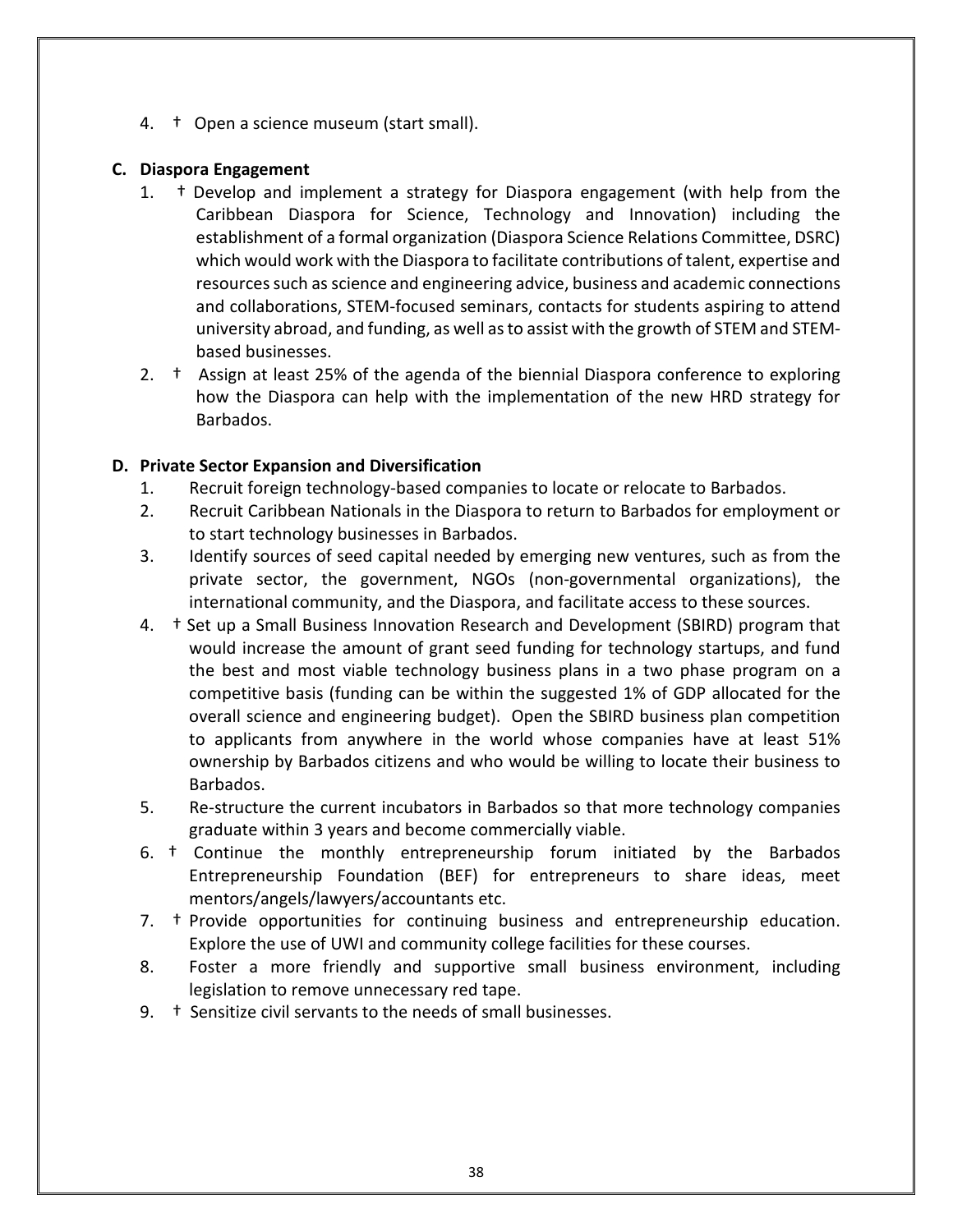# **E. STEM Education Reform**

## *Curriculum Reform*

- 1. † Introduce science education to all students, beginning at age 8 with a syllabus that employs Problem Based Learning (PBL) and Inquiry-Based science Education (IBSE) teaching methods and exercises, which:
	- Includes project based courses with a design component and teamwork
	- Discourages rote learning in the primary, secondary and vocational schools, and instead promotes a culture of logical and analytical approaches to problem solving, and a focus on the understanding and mastery of fundamentals of STEM.
	- Strengthens research skills at all levels beginning at primary school level.
	- Promotes more basic STEM training and the applications of STEM in the technical and vocational training curricula.
- 2. † Add computer programming (coding) and robotics and entrepreneurship to the primary, secondary and tertiary education curricula. Begin at age 8.

## *Reform of Teacher Training and Teaching Methods*

- 1. † Aggressively implement primary and secondary school STEM education reform to teach more science and to teach it more effectively, including the use low-budget science "labs". These "labs" would be furnished in part with every-day materials found in the home and the office. The "labs" would include the natural biodiversity environment of local plants, crops, insects, animals, the natural geological laboratory of rocks, minerals and soil, the environmental laboratory of our atmospheric and marine environments, and the cosmological laboratory of our solar system and galaxies.
- 2. <sup>†</sup> Require all primary school teachers to undergo mandatory basic science and math training, and all primary and secondary school science teachers to undergo continuing education including the use of Problem-Based Learning (PBL) and Inquiry-Based Science Education (IBSE) methods.
- 3. Require all teachers to be trained on how to include and more effectively use technology tools to teach STEM inside and outside the classroom.
- 4. † Provide continuing education and training for staff at Erdiston Teacher's Training College in the areas of robotics, coding and entrepreneurship, so Erdiston can train teachers in these subjects
- 5. † Strengthen/re-engineer and increase budget so Erdiston Teacher's Training College can carry out much of the above PBL/ISBE training in science, robotics and entrepreneurship to teachers
- 6. † Adopt a syllabus that employs Problem Based Learning (PBL) and Inquiry-Based science Education (IBSE) teaching methods and exercises.
- 7. Implement a comprehensive Learning Management System (LMS) across all primary and secondary schools that includes: (a) a website featuring high quality STEM teaching materials with lots of culturally relevant teaching examples, (b) an online teacher-training component where teachers can learn and practice skills at their own pace, (c) a system to measure teacher performance and effectiveness, and (d) a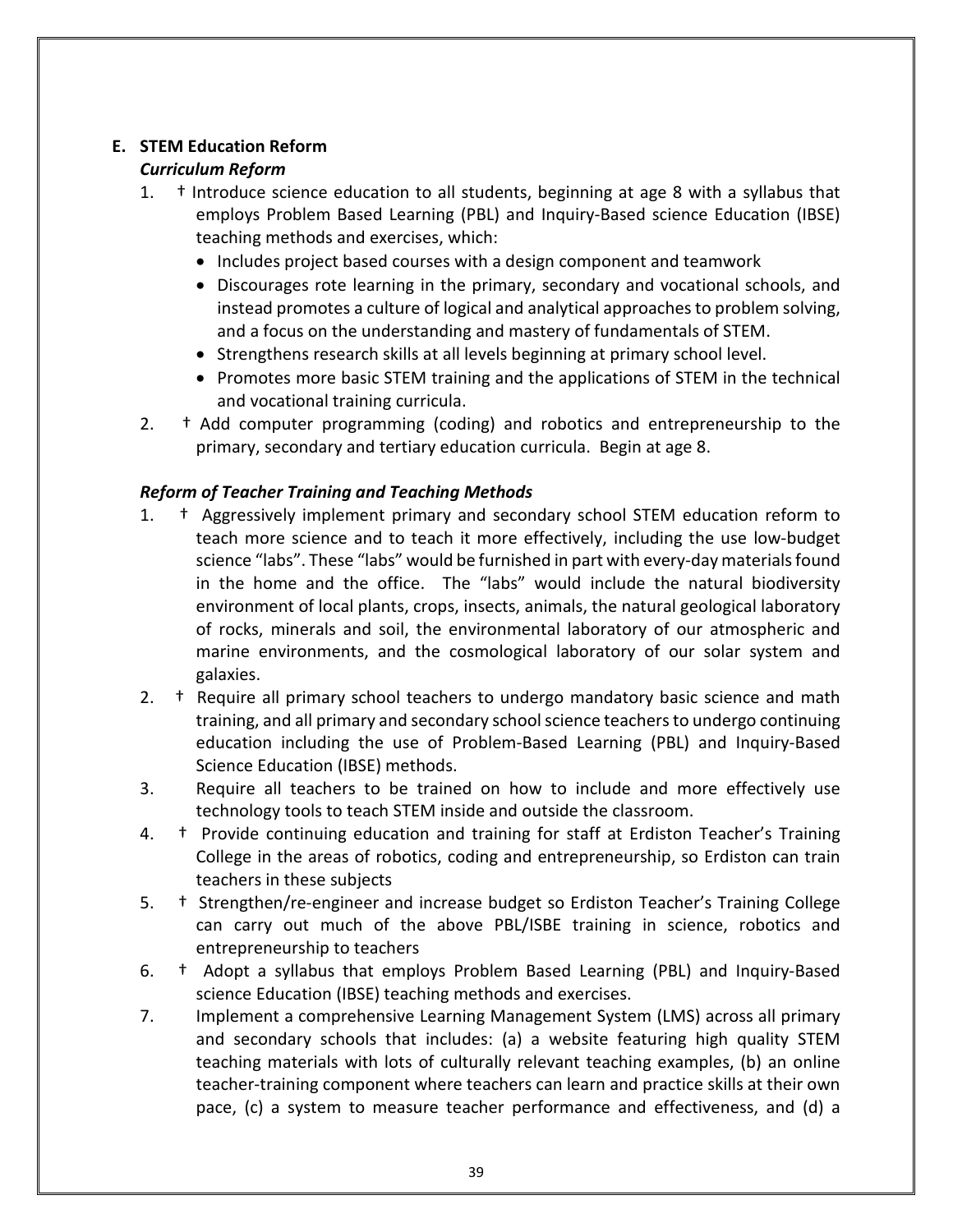system to provide feedback and suggestions to teachers so they can improve their performance.

8. Provide performance-based incentive pay for teachers as part of the LMS, and thereby attract and retain more talented individuals in the teaching profession.

## *Reform Teaching at the TVET Schools*

- 1. † Introduce more of the basics of STEM in the vocational training schools, and invest in modern tools, software and hardware so that the Barbadian workforce is more ready for the new STEM based jobs that will be created.
- 2. <sup>†</sup> Foster an environment in the vocational training schools where all students are encouraged to adopt analytical and logical thinking as the norm, think innovatively about creating new products and services, and consider entrepreneurship as a career path.

## *Tertiary Education Operations*

- 1. † Establish a Tertiary Education Scientific Advisory Committee (TESAC), comprising visionary educators and business leaders from Barbados, the wider Caribbean and the Diaspora, to provide advice on the reform of STEM teaching and research programs at these institutions.
- 2. Re-engineer tertiary educational institutions to establish research centers of excellence in areas of immediate relevance to the needs of Barbados.
- 3. Hire the appropriate staff to secure funding for the research centers of excellence at the university.
- 4. Invest in university research infrastructure and meaningful syllabus reform to increase the quantity and quality of research output, thereby enabling the university to recruit and retain top notch science and engineering talent from anywhere in the world.
- 5. Staff university and community college with a single experienced and highly effective grants and technology-transfer coordinator employed full time to: (a) help find more grant funding opportunities, (b) work with lecturers and professors to support assembly of persuasive application packages for grant funding, (c) provide business, intellectual property, and commercialization advice to faculty, staff and students, (d) identify companies potentially interested in licensing technology from the university/community college, and (e) negotiate with companies for licensing the technology.
- 6. † Increase collaboration between the tertiary institutions and the Diaspora so as to help the university keep pace with cutting edge STEM research (with the assistance of the TESAC).

## *Encourage More Private Sector Contributions to Education*

- 1. † Encourage more private sector engagement and collaboration with all levels of the education sector, including the vocational training institutions and the science popularization initiatives.
- 2. † Encourage more private sector input on curricula at all educational levels and work with companies to have them host more student internships.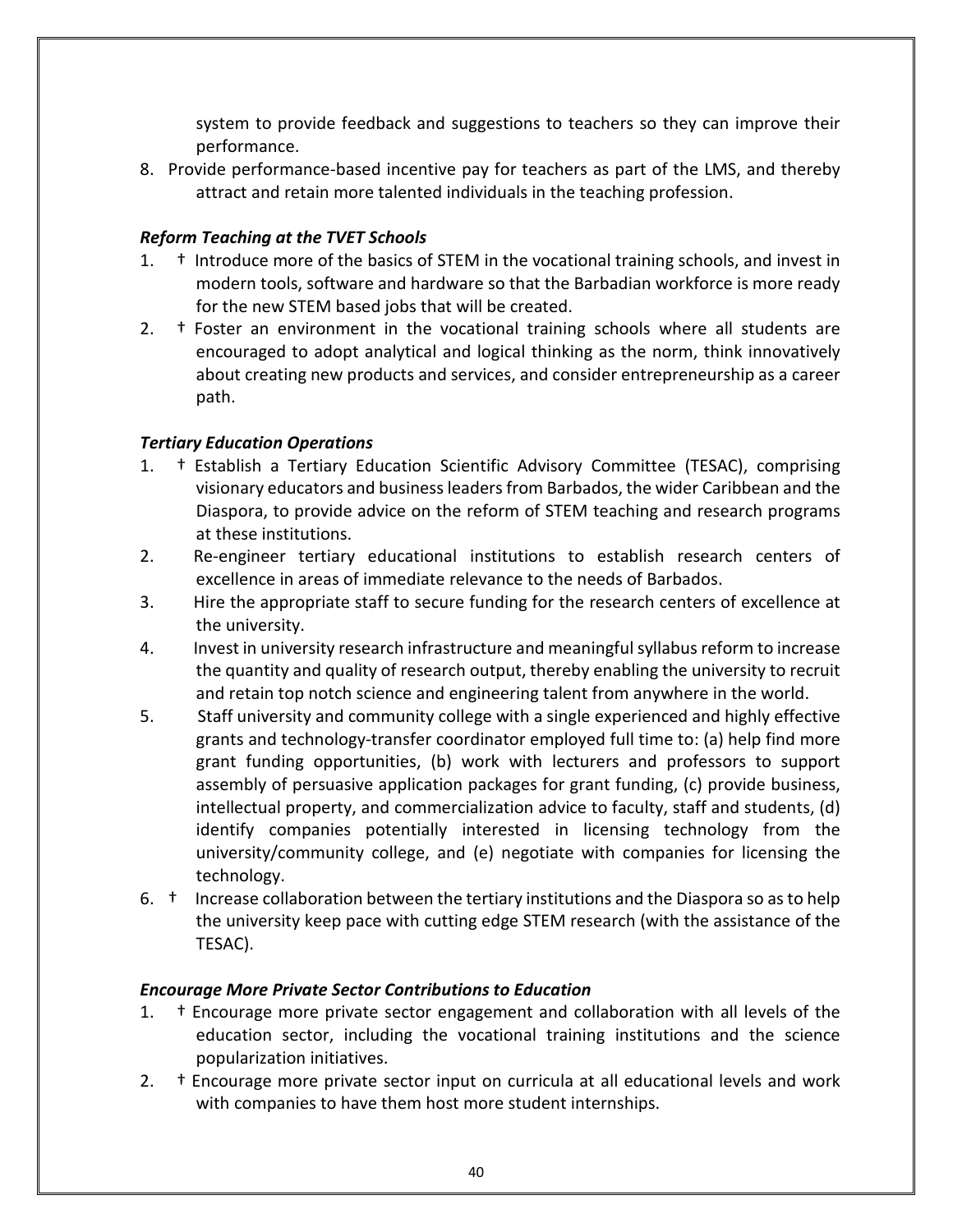## **F. Building a Strong National STEM Research Environment**

1. Establish a major Shared National Research Laboratory (SNRL) that serves Barbados and the wider Caribbean. SNRL should be owned by the government and administered by a Director who reports to the Director General for science and engineering.

## **G. Implement Legislation for Business-Friendly Reforms**

- 1. † Introduce policy reforms to promote the rapid use of technology within Government and Government agencies to: (a) provide services more rapidly and more efficiently, and (b) disseminate and share knowledge across and between all sectors of Barbadian society.
- 2. † Create a more business-friendly environment, including easier access to capital and the removal of unnecessary red tape.

## <span id="page-40-0"></span>**7. CONCLUDING REMARKS**

Clearly, sound strategic planning and implementation with strong new leadership will be needed to develop a STEM-based economic pillar for Barbados. The bottom line is that Barbados needs to immediately cultivate a culture of science and engineering across the Island, and substantially expand and diversify its private sector by adding significantly more science and engineering based companies that can be globally competitive. Existing resources (persons and institutions) are not being effectively used to harness science, technology and innovation as a tool for economic development. The country needs to get the people onboard and involved in the HRD Strategic Plan.

Implementation should start with the recommendations in Section 6, not all of which are low cost. The reason is that, in some cases, initial preparatory work is needed immediately on some of the higher budget recommendations. In parallel, Barbados should begin planning for implementation of the remaining recommendations. The many small-business organizations should be brought together to advise the government of their needs and their frustrations and to propose solutions. Government should take their concerns seriously and prepare any legislation necessary to address their concerns. None of these early action items have to be costly, but the government must provide a budget for this  $1<sup>st</sup>$  phase of implementation planning. The Diaspora can help with establishing the SEAB to the Government, the transformation of NCST, and implementation of the STEM education reform programs, thereby reducing consultancy costs.

Barbados must immediately begin reforming its educational system to address the low number of students pursuing advanced degrees in science and engineering. The focus should be on grooming the next generation of technology entrepreneurs and leaders in science, engineering and business.

Beginning now, Barbados must increase its investment in science and engineering projects within SMEs, and both attract and cultivate more technology-based companies. Barbados should begin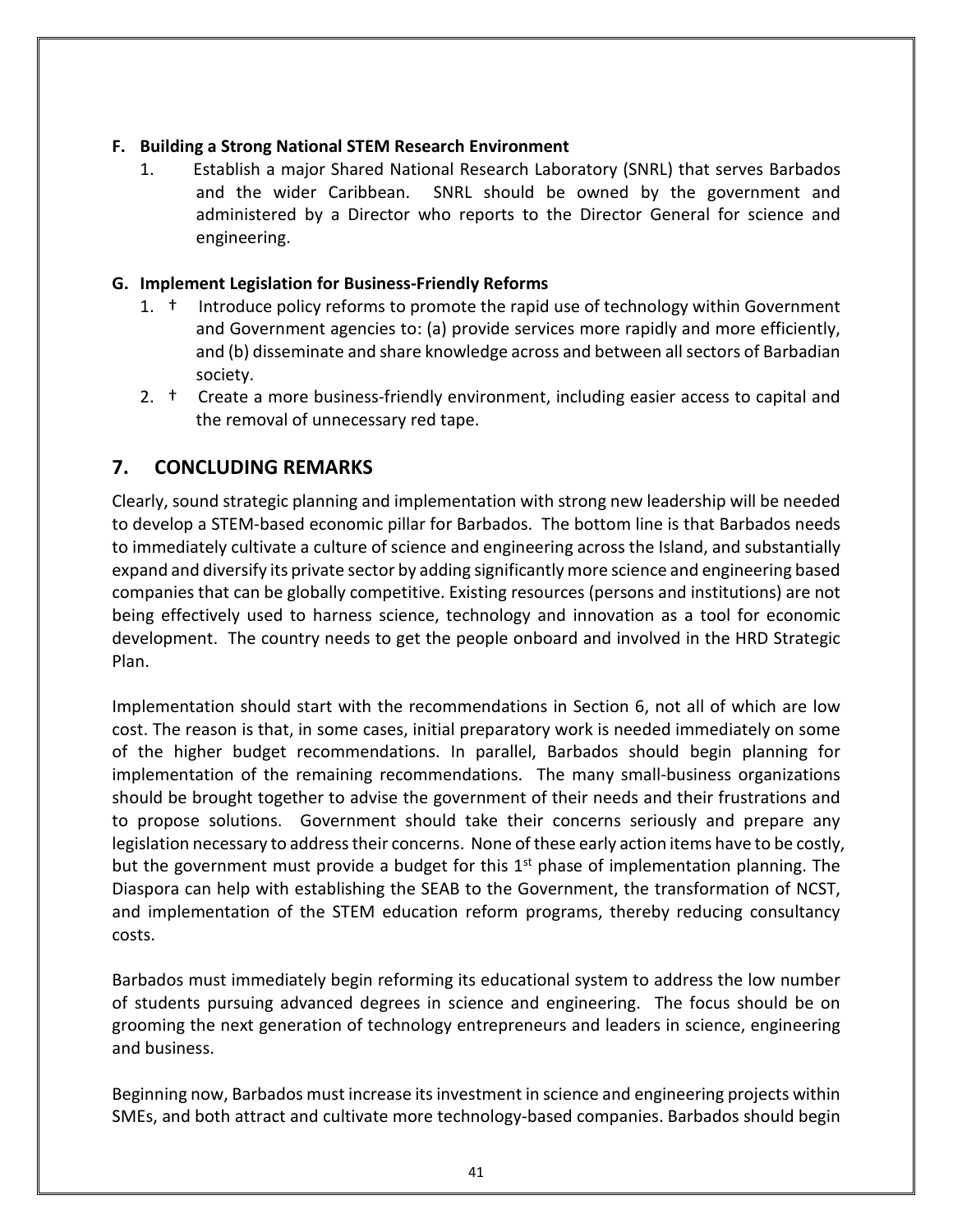to lay the groundwork for the establishment of the SNRL of the Caribbean. In addition, Barbados must foster a progressive culture and a more supportive small business environment. Simultaneously, the country must find ways to create a vibrant angel and venture capital base both inside and outside of Barbados.

Following through with adoption and aggressive implementation of the full set of recommendations will allow Barbados to harness STEM effectively for economic growth and development.

## <span id="page-41-0"></span>**8. ACKNOWLEDGMENTS**

Thanks are extended to Ms. Lois Oliver, Assistant Director of the CSF, and Ms. Pamela King, Administrative Assistant of the CSF, who did the initial compilation of the answers to the survey in Appendix A. Also, the insightful guidance of Ms. Maureen Pollard, Project Coordinator for the Barbados HRD, Ms. Erika Watson, Programme Analyst for the Barbados HRD, and Mr. Orville Lynch all within the Ministry of Labour, Social Security and Human Resource Development, throughout the entire consultancy is acknowledged and much appreciated.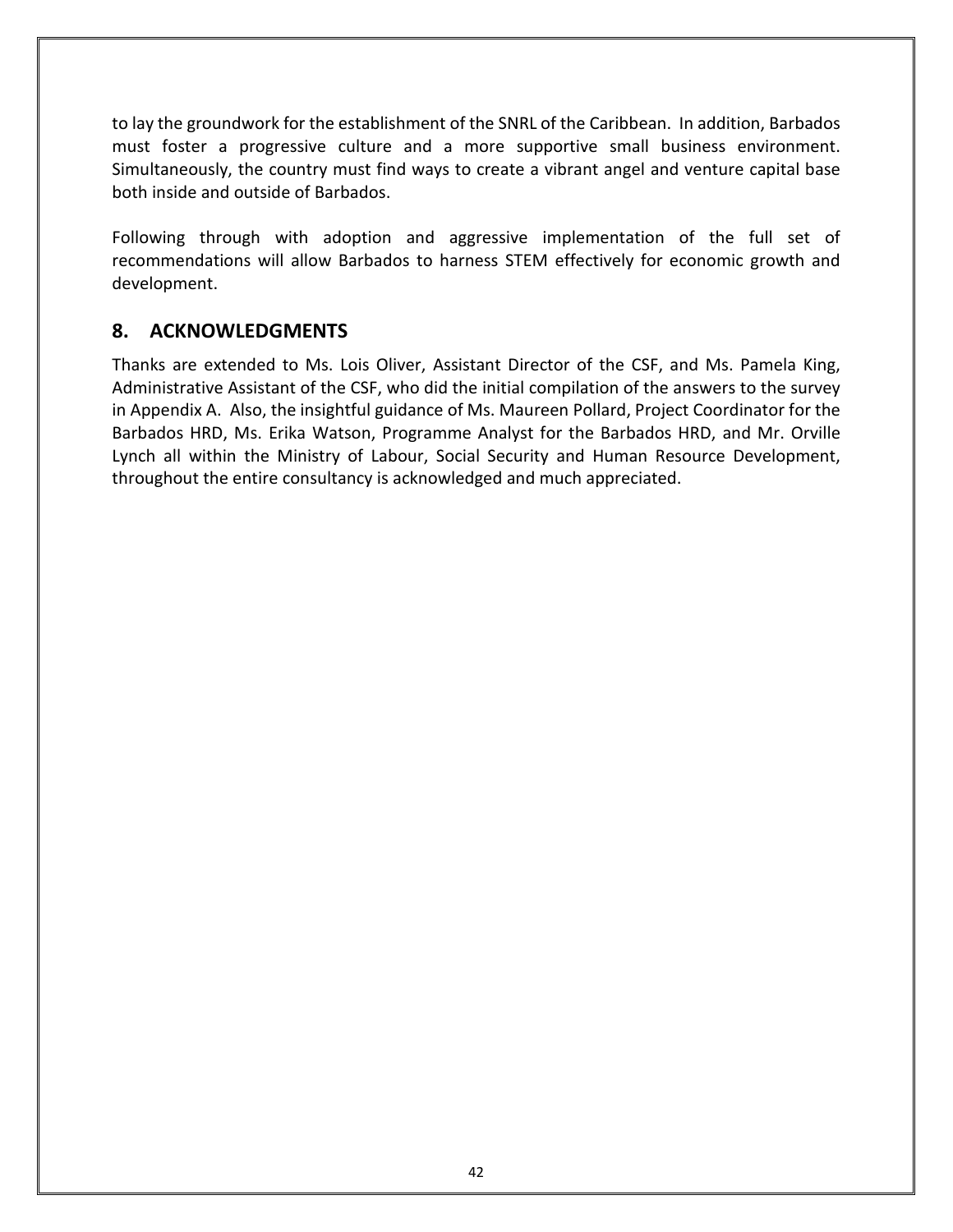## **APPENDIX A - STEM Questionnaire and Responses**

<span id="page-42-0"></span>This Appendix is a summary of the responses to the 144 questions. The questions on the survey were grouped into 8 categories as follows: General; Teachers, Teaching Methods & Teacher Training; Primary and Secondary Education; Tertiary Education; Private Sector; Entrepreneurship; and Government. Respondents were told to answer any questions they wanted to, and not to worry about responding to all of the questions. In the end, all of the questions evoked responses. In distilling the responses to the questions to extract the most salient points, and to remove redundancy, the questions were regrouped into the 9 categories shown below.

The Caribbean Science Foundation remains grateful to all who took the time and went to the trouble of filling out the questionnaire. Most of the concerns and ideas voiced that were consistent with the overall scope of the assignment, have been incorporated into this Blueprint.

#### **A1. General Strategy and Approach for Developing STEM**

*a) The current thinking is that we can create several new high-paying jobs and significantly increase our foreign exchange earnings by developing an economic pillar based on science and engineering. If you disagree, what should be the alternative approach?*

Overall, there was agreement. However, cautionary comments included finding short-term solutions, encouraging cottage industries, and the need to improve Barbados competitiveness.

*b) What should Barbados be doing in science and technology to earn more foreign exchange in (a) the near term, (b) the long term?*

In the near-term, attracting foreign investment in STEM from multi-national corporations, and focusing on ICT service exports were highlighted. A general sentiment was that Barbados is not ready in the short term to leverage science and technology (S&T) for significant foreign exchange. For the long-term, developing a culture of S&T, promoting STEM education, and training students and scientists through international exchange were highlighted. Investment from the private sector, and incentives and facilitating the establishment of new businesses were also seen as needed. Further leveraging existing local technologybased businesses such as solar energy through R&D and improved marketing were also mentioned.

- *c) How can Barbados build science and engineering competitiveness?* Facilitating STEM education at the top universities, and increasing S&T awareness and popularization through science fairs and competitions were seen as critical. A recurring theme was allocation of more resources including more scholarships for STEM education for the youth.
- *d) In Barbados, have we established benchmarks and quality standards for research infrastructure (funding, equipment, human resources and time), best-practices in research work and for recognition of science, technology and innovation outputs?*

The majority of responses was no, and the remaining responders were not aware of such standards. Bureaucracy and lack of implementation were cited as challenges, though it was noted that such standards could be developed by tertiary institutions.

*e) What fraction of the Barbados government budget should be allocated to science, technology, and business stimulation?*

Responses varied widely from 1% to 20%.

*f) Is the private sector doing enough investment in science and engineering, and in the science, technology and innovation policy/strategy for Barbados?*

Most believe that the private sector is not doing enough. However, lack of incentive for the private sector and/or lack of appreciation for the benefit to the businesses were cited as challenges. It was suggested to increase internship/apprenticeship programs.

- *g) Are existing resources (persons and institutions) being effectively used to improve science, technology and innovation as a tool for development? If not, what should be done to mobilize and deploy these resources?* All but 1 responder believe that existing resources are not being effectively used to improve S&T for development. Issues that were cited include a disconnection between public, private, governmental and non-governmental organizations, and the need for better coordination and support of initiatives.
- *h) How best can Barbados quickly create science and technology based jobs?*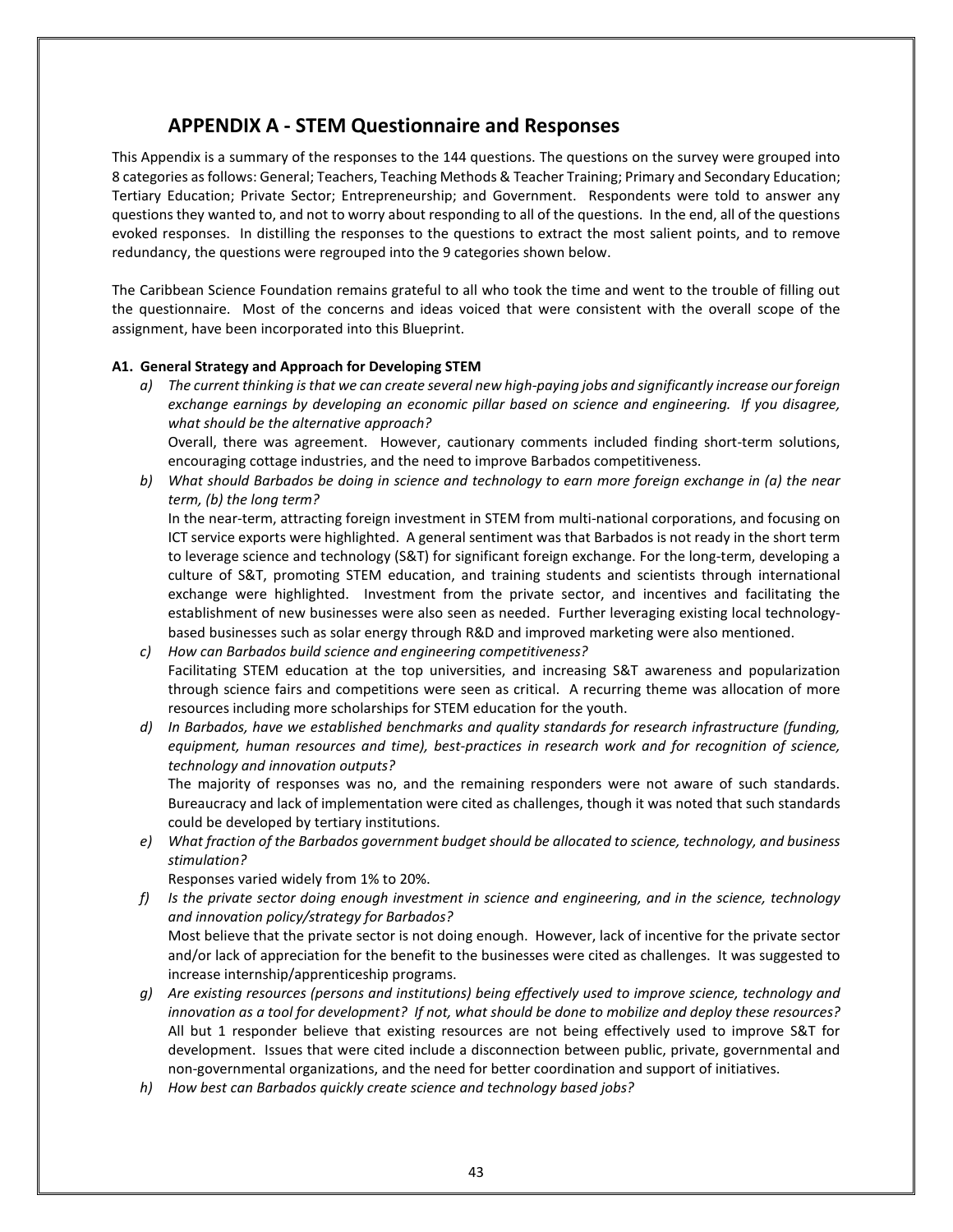Several responders highlighted attracting technology-based companies (foreign or local) to establish businesses in Barbados through incentives (which were deemed critical). Identifying areas that are feasible with current resources and expertise, and looking at other nations that have been successful for areas of science to focus on were also mentioned.

*i) It has been suggested that there is no reason why the next "Google" cannot start in Barbados. Do you see this all hype? If not, what do we need to do build the first globally competitive company in Barbados with the muscle of Google?*

Most believe this is possible, with a change in culture and better S&T education as well as improved marketing. Critical and independent thinking, and risk-taking were highlighted as cultural shifts that are needed.

*j) The current thinking is to link science and technology to the post 2015 agenda and the Sustainable Development Goals for Barbados. How should we go about this?*

Education, intellectual property training and investment in research were mentioned.

- *k) How should Barbados take the collective wisdom in science, engineering, business, art, finance, social science, and history and combine them to address its economic development problems?* Cross fertilization of key opinion leaders from these areas at meetings / interest groups was seen as an approach to leveraging the collective wisdom. A specific suggestion to focus on production of crops was made.
- *l) What should be the role of the private sector in the Barbados Science, Technology and Innovation development plan?*

The private sector needs to identify economic opportunities in S&T and the skill sets needed of future employees. Specific recommended roles of the private sector centered on funding STEM education initiatives, providing internship opportunities for students, and providing mentors.

- *m) Should the private sector be made accountable to contribute to the development of Barbados?* The consensus is that the private sector must contribute, either voluntarily through encouragement or incentives. This contribution is viewed as critical for the development of Barbados.
- *n) What do you see as the role (if any) that the religious sector can play in the economic development of Barbados?*

The religious sector can contribute through dissemination of ideas and information, and through influence, such as being proponents of creativity, and morality.

*o) Some have advocated that the Diaspora should be approached to help Barbados to develop programmes, and to modify and adopt successful programmes from other countries. What do you think of this suggestion?*

Most believe that the Diaspora could bring relevant expertise and resources. However, the Barbados culture was highlighted as a major influence on internal projects.

- *p) What role if any would you like the Diaspora to play in the economic development of Barbados?* Specific roles include expertise, funding, training opportunities, scholarships, and assistance with implementation.
- *q) What best practices can we learn from other countries?*

Best practices to learn from other countries include attracting foreign investment with a focus on manufacturing, facilitating innovation, allocating sufficient money and resources to science, attracting highly trained teachers through higher pay, structuring school curricula to focus more centrally on S&T, and including science labs in primary schools.

*r) What should Barbados be doing to protect current intellectual property that will be developed under this new STI thrust?*

Legislation, oversight and education were seen as needed actions to protect intellectual property.

- *s) How can we develop and strengthen linkages between the science knowledge networks in Barbados?* Facilitation via online platforms and regular meetings were suggested.
- *t) Do you know if there is an Information and skills network/system in Barbados that facilitates documentation and transfer of scientific information?*
	- There was no awareness of a broader network/system in Barbados to facilitate communication.
- *u) What should Barbados be doing to better utilize S & T in the tourism industry?* The only respondent suggested creating partnerships.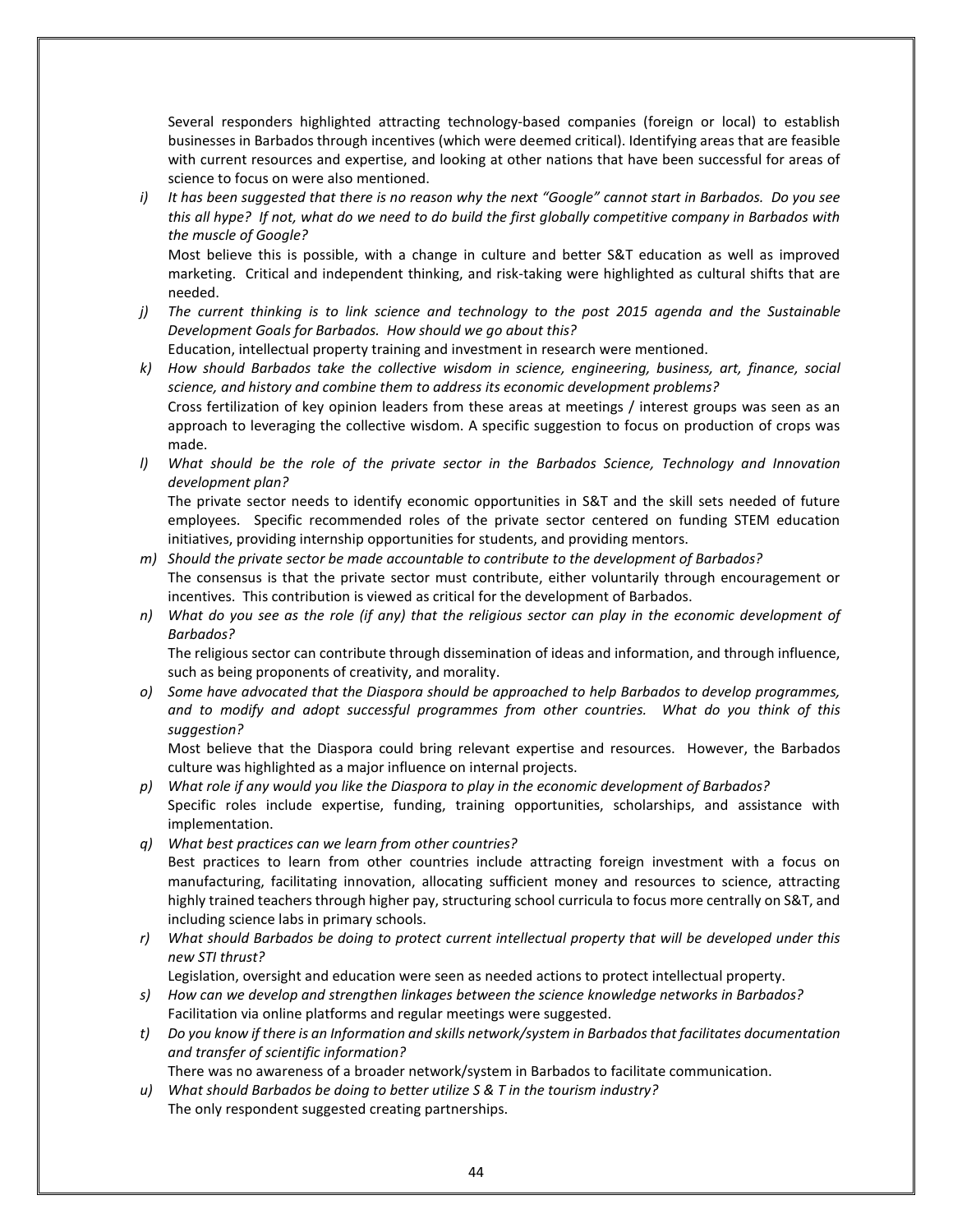- *v) What should Barbados be doing to better utilize S & T in the financial services industry?* Specific technology development was suggested.
- *w) Is the way forward for Barbados to simply grow the tourism, financial services, and international trade industries and forget about technology, since technology has never been our strength?* The consensus was that technology needs to be leveraged to diversity the economy, and to strengthen tourism, financial services and international trade. In addition, the application of S&T to the agriculture sector was highlighted as an area of high potential.
- *x) What should Barbados be doing now to be able to pay down on the national debt and thereby restore its international credit rating to a healthy level?* Reduction of government costs, innovation, and self-sufficiency through use and market of Barbados natural resources were cited.

#### **A2. Implementation of Science and Technology Policy and Strategic Plan**

*a) Is our colonial past the problem, or is it the after effects of slavery, or is it the government or the people, or our culture. Please elaborate.*

All of the above were seen as contributors. Creativity and thinking outside the box are seen as critical for the future.

*b) How should government reform itself to be able to implement a science and technology policy and strategic plan?*

A holistic approach and broad reform were seen as important for implementation of an S&T policy and strategic plan.

*c) What legislation would you like to see passed to insure implementation of a science and technology strategic plan and policy for Barbados?*

A national policy with emphasis on S&T and a national STEM curriculum that includes primary and secondary education as well as technical/vocational education was recommended. However, legislation was not necessarily viewed as ensuring implementation.

*d) What structure should Barbados put in place to most effectively implement a science and technology strategy plan?*

One responder recommended a single Ministry, the National Council for Science and Technology and a task force (working group). Involving all entities in the process was seen as critical.

- *e) Should Barbados establish a separate Ministry of Science and Technology?* Different views were stated, ranging from agreement (if clearly defined role of S&T, qualified staff and adequate funding) to disagreement (integrate into existing Ministries).
- *f) Which Ministries would you eliminate or combine?* A wide range of responses were provided, including creating a new ministry of S&T, combining S&T with Education, combining Labor and Education, and combining Education, Labor and Human Resource Development.
- *g) What should be the role of the National Council for Science and Technology?* Roles suggested for NCST included coordination of implementing the policy and strategic plan, liaising between private sector and government, promoting innovation, and popularizing science.
- *h) How and where can the government find the resources to implement a new science and technology policy when budgets are already stressed?*

Suggestions included sourcing funding through grants, and leveraging existing personnel.

#### **A3. Policies**

- *a) What should be the key aspects of a science and technology policy for Barbados?* Key aspects include creating employment opportunities, stimulating R&D, promoting STEM awareness, creating a targeted national curriculum that mandates specific STEM subjects, reforming STEM education (starting early in primary schools), and teacher training. The need for sustainability was highlighted.
- *b) What should be the key aspects of an energy policy for Barbados?* Key aspects include renewable energy (including solar, wind) and energy conservation, R&D, human resource development, employment opportunities, entrepreneurship, and tax credits for sustainable energy use. The need for sustainability was highlighted.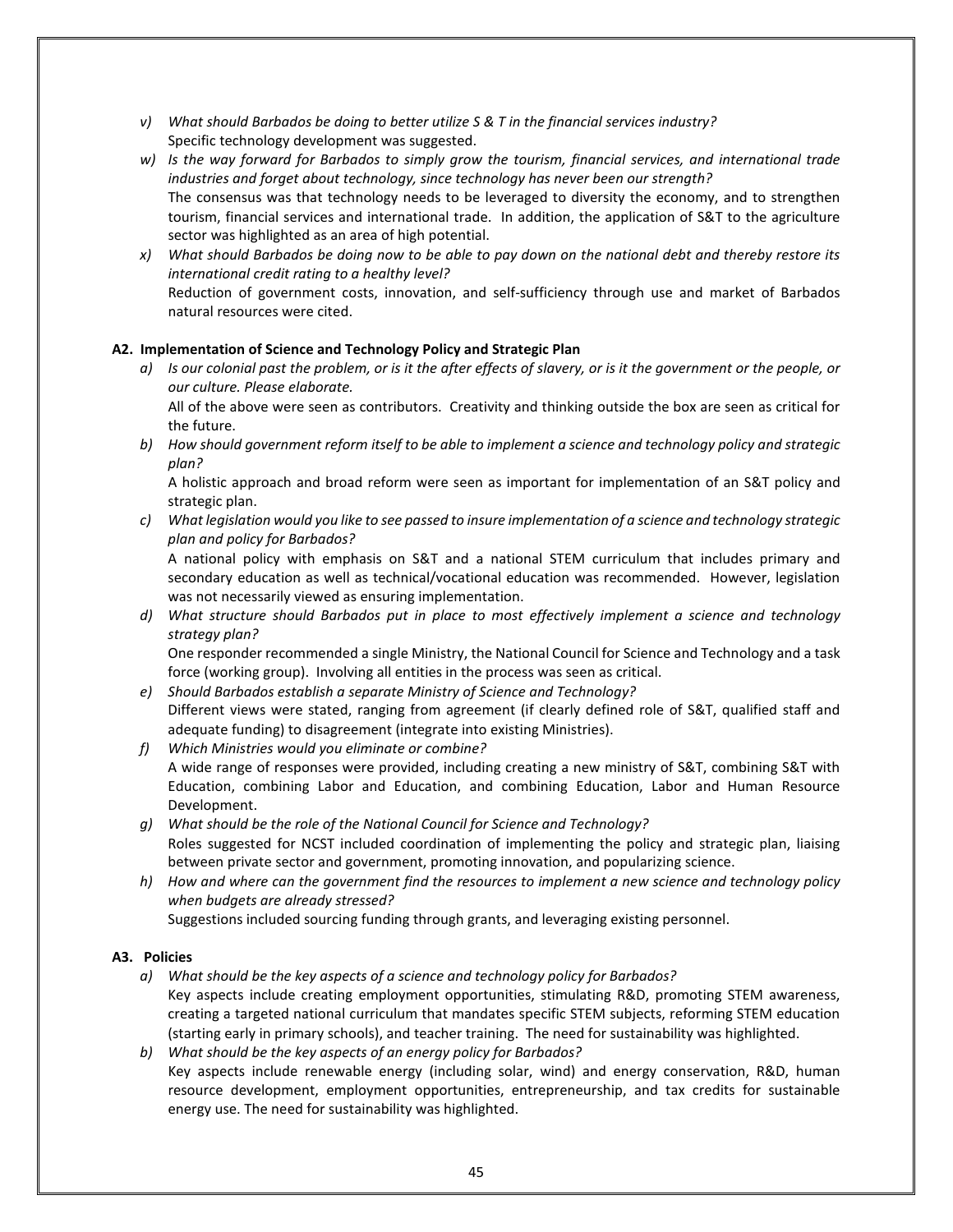- *c) What should we be doing about agriculture in Barbados?* There were many responders for this question, with overwhelming support for a return of the agriculture sector. Recommendations included developing the sector and encouraging investment with incentives, land development R&D, human resource development, and agriculture education (starting in primary school).
- *d) What should be the key aspects of an agricultural policy for Barbados?* Key aspects should include a focus on food security and health/nutrition, promoting awareness of the use of S&T in agriculture, R&D, protecting agricultural lands, support of locally grown food, and providing incentives to local farmers. The need for sustainability was highlighted.
- *e) What should be the key aspects of a food policy for Barbados?* Key aspects should include food security, reduction of food imports, healthy eating, and increased attractiveness of locally grown food. The need for sustainability was highlighted.
- *f) What should be the key aspects of an environmental policy for Barbados?* Key aspects should include sustainability, recycling, reduced emissions, and wise management of natural resources.
- *g) What should be the key aspects of a health wellness, and safety policy for Barbados?* Key aspects should include disease prevention, health maintenance, reduction of obesity, and emphasis on life-style. The need for sustainability was highlighted.

#### **A4. STEM Awareness/Sensitization**

*a) How do we go about mobilizing and motivating the people of Barbados to embrace the new HRD strategic plan for economic development?*

STEM awareness and sensitization was seen as critical. Communication of the plan and subsequent personal benefits as well as long-term economic development will be key. A strong emphasis was placed on continuous outreach to the community including public education via TV, social media, competitions, public seminars, and town hall meetings, with links to practical applications. STEM education in the primary school was also viewed as important.

*b) In Barbados, do we promote public understanding and awareness of science, technology and innovation and its role in society?*

The large majority responded no or only to a limited and insufficient extent. Although there is widespread consumer consumption of technology-based devices, there is little awareness of how such devices work or are produced.

*c) How can we get buy in for the development of a science and engineering-based economic pillar from the general public?*

STEM sensitization and showing the value of S&T are key. Science fairs and exhibitions with applications to local problems were suggested.

- *d) What should Barbados be doing to popularize science and technology and promote an STI culture?* Suggestions included science fairs and exhibitions, science competitions, science museums, radio shows, TV shows, websites, and career showcases. Promoting STEM in the schools at all levels, starting with primary school was a repeated theme.
- *e) What are the best ways to harness, cultivate and sustain the science and technology talent in the youth?* There were numerous responses that converged on stimulating interest in science and technology in the youth through science fairs and competitions, TV shows, and science clubs. Promoting STEM in school starting with primary school, particularly with great science teachers who are passionate about the subject and infectious with their enthusiasm, was seen as key.

#### *f) How can we increase the number of students interested in pursuing STEM-based careers?* The numerous responses focused on sensitization and making science fun. A change in attitude was seen as important – science should not be viewed as difficult or boring and only for the gifted, but rather exciting and relevant with real life examples. Science should be incorporated into the curriculum early  $-$  at the primary school level, and more emphasis needs to be placed on science and math in the curriculum. Teachers who are passionate about STEM are key. The broad range of STEM-based careers needs to be made known to the students so that they are aware of the diverse range of opportunities available, along with the possibilities of success (financial an otherwise). Students should be provided with role models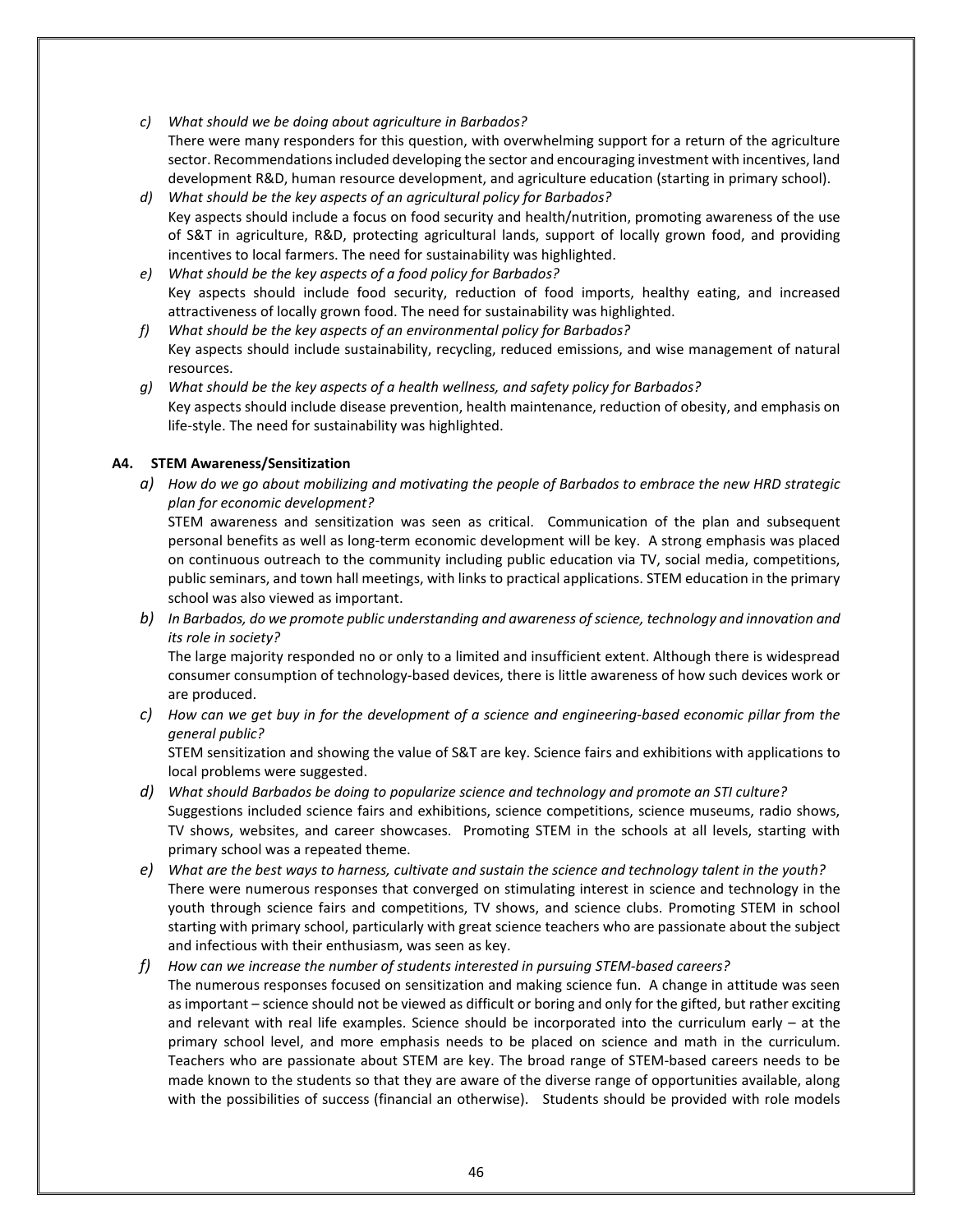whom they can relate to, and who can serve as mentors and advisors. Scholarships and awards for STEM students should be made available.

*g) Is there a need in Barbados to expose more young people to role model scientists to motivate them? If yes, how would you do this?* 

In general, the response was yes. Approaches included career day/career show cases, internship/apprenticeship programs, visits to the schools from scientists, profiling scientists locally on the radio and TV with their journey outlined, and connecting the students with successful professionals.

- *h) Should we have more math Olympiads, science fairs, robotics competitions for youngsters, and how should they be run and organized so that they are sustainable?*  Overall, the response was positive, though the need for coordination was mentioned. The more opportunity that students have to see science in action, the greater their potential interest. Science fairs and competitions on an annual basis were highlighted.
- *i) Should the private sector be co-opted to support science clubs in schools and to participate in national S&T events that are intended to excite and motivate young people through competitive activities? If yes, how should we go about making this happen?*

There was unanimously positive response. Companies with S&T interests should be identified and asked to sponsor these organizations/events and/or students. The businesses could promote their brand to potential future employees.

- *j) Do you agree we should be utilizing youth-targeted communications, e.g. websites/twitter/facebook to promote science and technology to the youth in Barbados? If yes, who should be in charge of this initiative?* The Ministry or Education (possibly in collaboration with the teachers), the youth themselves, the Ministry of Youth Affairs, or the CSF should be in charge of this initiative. The individual schools could be responsible to a certain degree for their students. Youth leaders could be identified to help coordinate their school's communications. Parents were viewed as an important part of the communications.
- *k) What is your definition of engineering?* Engineering was defined by most as the practical application of science or scientific knowledge to designing/building products.

#### **A5. STEM Education**

*General*

*a) What is your vision for STEM education in Barbados?*

The vision for STEM education comprised facilitating the development of the economy towards sustainability, promoting science as a way of thinking, and producing a population who are scientifically literate and have knowledge and skills congruent with existing and projected STEM careers. A shift from a didactic approach of teaching to deep conceptual understanding and application of knowledge especially was advocated. Innovation was highlighted. Applications such as manufacturing efficiency, food production and environmental preservation were mentioned.

*b) What fraction of the Barbados government budget do you think should be allocated to science and technology education?*

Responses comprised a wide range, from 0.25% to 20%.

*c) Is Barbados doing enough to implement policies to monitor expenditures and human resources in the education sector, along with activities, outputs and other areas necessary to provide a comprehensive overview of the situation of science and technology? If no, what should be done?*

The response was no, that implementation has consistently been a problem in Barbados. Cost efficiency and effectiveness were highlighted as areas for improvement.

- *d) What should Barbados do with regard to curriculum reform?* Labor market needs and projections were seen as important for guiding curriculum reform so that changes are relevant. A goal of producing innovators and emphasizing science in the curriculum with conceptual understanding were highlighted. Specific suggestions on curriculum reform included more practical exercises, and incorporation of inquiry- and project-based learning. Internships were also suggested. Several responders stated that the Common Entrance Exam should be revised to include science.
- *e) What reforms would you like to see implemented in primary school education?*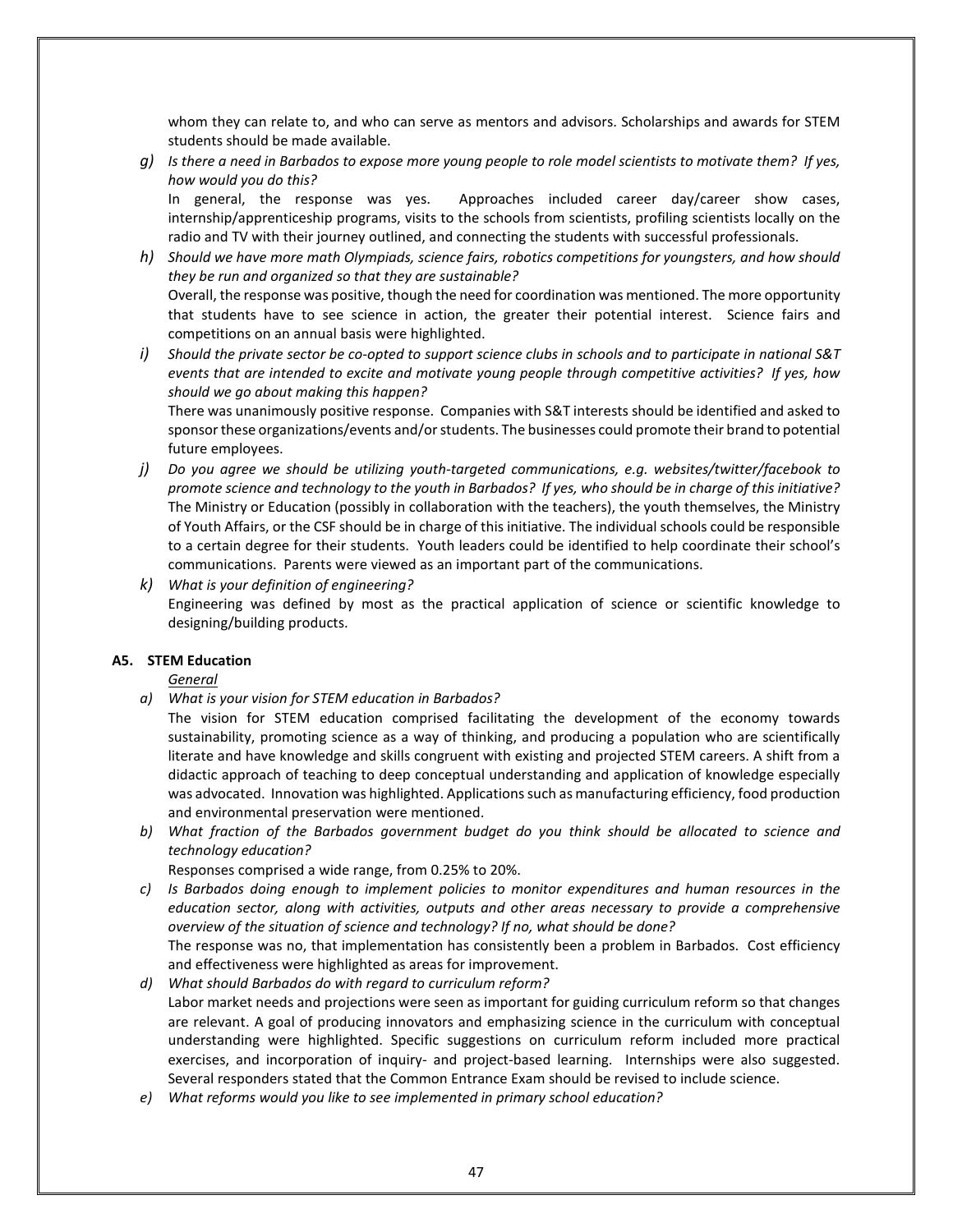Improving the quality of teaching science was emphasized. Teacher training and specialization in specific subject areas in science and math were seen as important and highlighted repeatedly. Ideally, teachers with degrees in science would provide the instruction to students. A common theme was that more practical and relevant exercises should be incorporated to illustrate applications of science that are engaging and fun. Critical thinking, problem solving and creativity were encouraged as key components. A tiered approach to assessment was suggested to evaluate concepts and critical thinking. Including science in the Common Entrance Exam was also suggested.

- *f) What reforms would you like to see implemented in secondary school education?* An emphasis on learning concepts rather than regurgitation of facts was highlighted. Greater diversity in the science curriculum was suggested. A common theme was that a strong practical component should be incorporated, to illustrate applications of science that are relevant and interesting. Career opportunities in agriculture and environmental science should be highlighted. Making integrated science mandatory up to  $\sim$ 3<sup>rd</sup> form was suggested, as well as providing special classes for gifted science students.
- *g) Should science be included in the 11+ exam?* There were different views on the inclusion of science in the 11+ exam, ranging from no to yes. Continuous assessment was advocated.
- *h) Should the 11+ exam be eliminated and replaced with a continuous assessment system that emphasizes a teach-test-correct-teach approach?*

Most responders thought that the 11+ exam should be eliminated and replaced with continuous assessment.

- *i) Should Barbados scholarships be limited to students who will major in STEM disciplines?* Almost all responders thought that Barbados scholarships should cover multiple disciplines. However, greater incentives and scholarship opportunities for students interested in STEM could be provided.
- *j) Should Barbados scholars who go abroad be required to return and provide services as part of the condition for accepting the scholarship?*  There was consensus that Barbados scholars absolutely be required to give back whether returning and contributing in person, or from abroad in some form of service to the country. *Teacher Training*
- *a) Are primary and secondary school teachers trained well enough to plan and design STEM activities for their students? And to teach the scientific process to their students? If not, what do you propose we do?* Most believe that primary and secondary school teachers are not trained sufficiently in STEM. It was noted that all science teachers should have science backgrounds but that currently this is not the case and some are not even familiar with the scientific process. Additional training was seen as needed to address the way in which STEM subjects are taught, increase teacher's knowledge and skills, and increase their experience with projects and practical lab work.
- *b) What should we be doing to improve STEM teacher training at the primary and secondary levels? M*ore training was advocated. It was suggested that the Erdiston Teachers' Training College programs be revamped. Specialization of teachers in science was a repeated theme. For primary levels, allowing teachers to specialize in science education (both content and pedagogy) was seen as important. Attracting STEM teachers with a background in science (e.g. gifted STEM graduates) was also mentioned.
- *c) Is it your observation that primary school teachers are struggling with simple science and technology concepts, resulting in fear by teachers to teach science subjects? If so, what are your recommendations?* Training of teachers and specialization of teachers in science were repeated themes.
- *d) Should all teacher training institutions in Barbados be reviewed annually to identify areas for improvement followed by a course of deliberate action and correction?* All agreed to regular review but differed in recommended frequency – annual or less frequently (e.g. every 3-4 years).
- *e) Do trained Barbadian scientists trickle back into the school system? Or, instead do they pursue other perceived attractive opportunities?*

In general, Barbadian scientists do not become teachers in the school system. This was widely attributed to teachers receiving low salaries. Other reasons included lack of ability to bring about change, lack of incentives, and more attractive opportunities elsewhere - abroad or in the private sector. Those that do become teachers in the school system do so because of a lack of local job opportunities for scientists.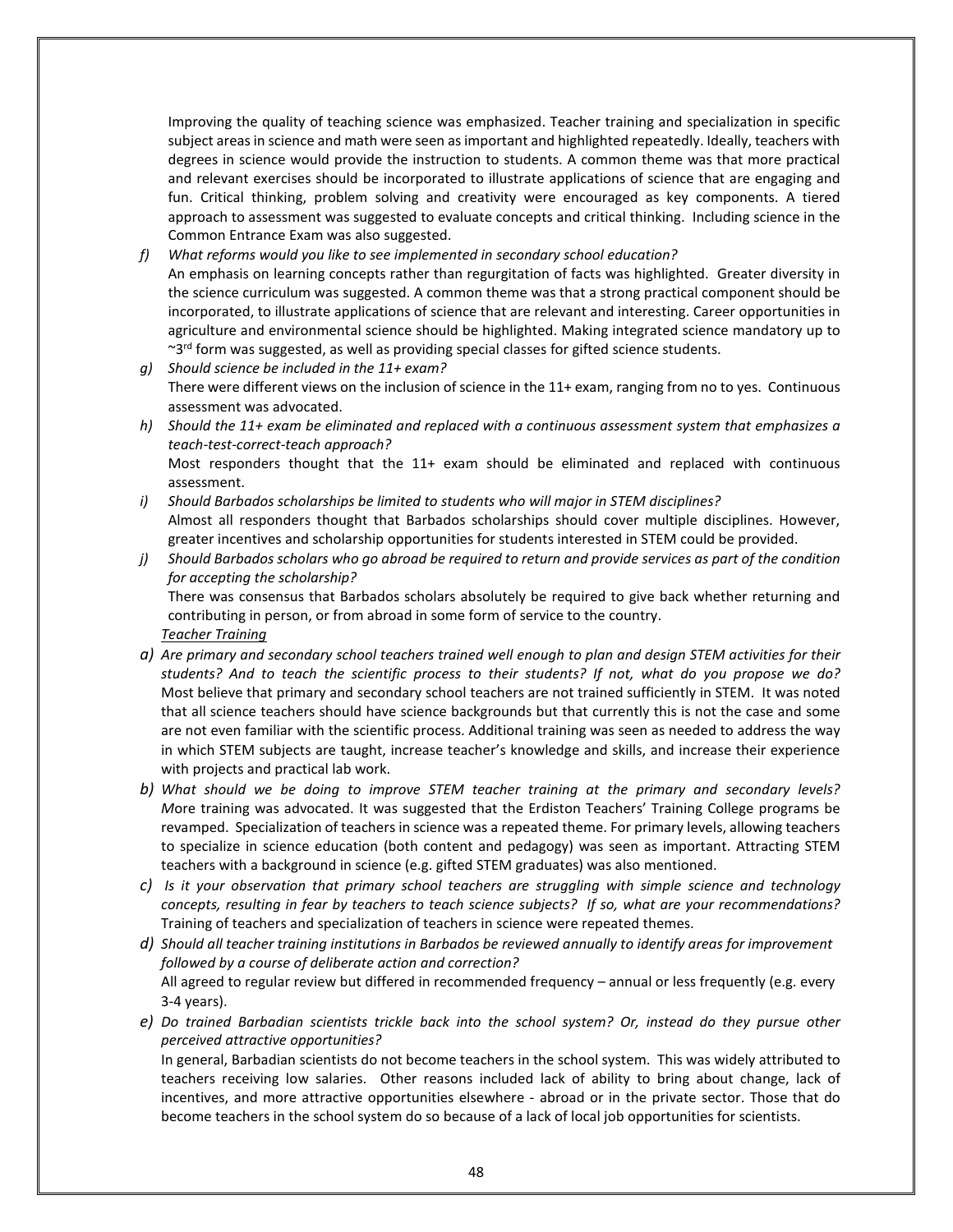- *f) Are limited resources, incentives and infrastructure acting as disincentives to professionals entering the teaching profession? If not, what is your opinion?* The main disincentives to becoming a teacher were attributed to low salary and increasing workload. Lack of incentive, lack of resources, and lack of respect for the profession were also cited.
- *g) The following were observed as critical contributing factors for the success of education in countries such as Japan, Malaysia and China:*
	- *Top graduates from the best universities are selected as teachers*
	- *Teachers are offered competitive salaries*
	- *Teachers are engaged in continuous training, annually*

*Do these approaches make sense for Barbados? If yes, why? And can Barbados afford to follow this model?* The overwhelming majority agreed that these approaches make sense for Barbados. However, a repeated concern was the financial challenge of paying competitive salaries to teachers; this was seen as an impediment to attracting top graduates. Annual training was viewed as critical and perhaps the easiest to implement.

*h) Should Barbados forge alliances for fellowship programmes with institutions in countries such as India and China to train persons (including teachers) at higher levels?*

All but 1 responded yes. However, cautionary notes included cultural relevance and language skills.

*i) In Barbados do we practice continuous training of teachers based on inter-disciplinary integrated inquiry & problem-based approaches?* Funding and resources were cited as challenges to continuous training. However, programs and workshops

for teachers were viewed as important.

*j) Most recommendations focus on teacher training. Should we not have equal emphasis on school Principal training? If no, why?*

Most responded yes, that principals should be trained and sensitized to the importance of STEM education, since they have ultimate leadership responsibility for the school.

*Curriculum and Teaching Methods – Primary and Secondary Education*

- *a) Do you think our teachers have sufficient materials to adequately implement activities in their classroom?* Almost all responded no, that materials are inadequate due to insufficient budgets. The government should do more in this regard.
- *b) Is it your opinion that Barbados institutions, including teacher training colleges, continue to use theory based/traditional approaches to education resulting in difficulty for persons to appreciate a more practical approach to STEM education?*

Most responded that STEM teaching was still too theoretical, and that the link to practice needed to be increased, especially with examples that demonstrate the relationship to real-life examples. Breaking with tradition was cited as a needed change.

*c) In Barbados, do we follow a curriculum that integrates scientific skills into the teaching of numeracy and literacy within primary schools?*

A lack of integration was commonly cited. Again, changing old methods was seen as challenging.

*d) In your opinion is there provision of equitable emphasis (time and resources) for science education, literacy and numeracy in primary school classrooms?*

All responded that the emphasis is on literacy and numeracy, and science is de-emphasized.

- *e) Is it your opinion that in primary schools, science subjects were taught if and when feasible? If so why?* The consensus is that science is taught in the primary schools, but is not taken seriously because math and English are the focus of the 11+ exam.
- f) *Are Secondary schools participating enough in science and technology? If no, what are your recommendations?*

The majority responded no. Recommendations that were repeatedly made included holding science fairs and competitions, such as those that require STEM to solve local problems.

*g) Is mathematics being approached as part of science, and not being compartmentalized in the education system? If no, what should be done?* Most responded that math is being compartmentalized, and taught in isolation, rather than in relation to

science. Math teaching was viewed as too theoretical, without sufficient application and link to science.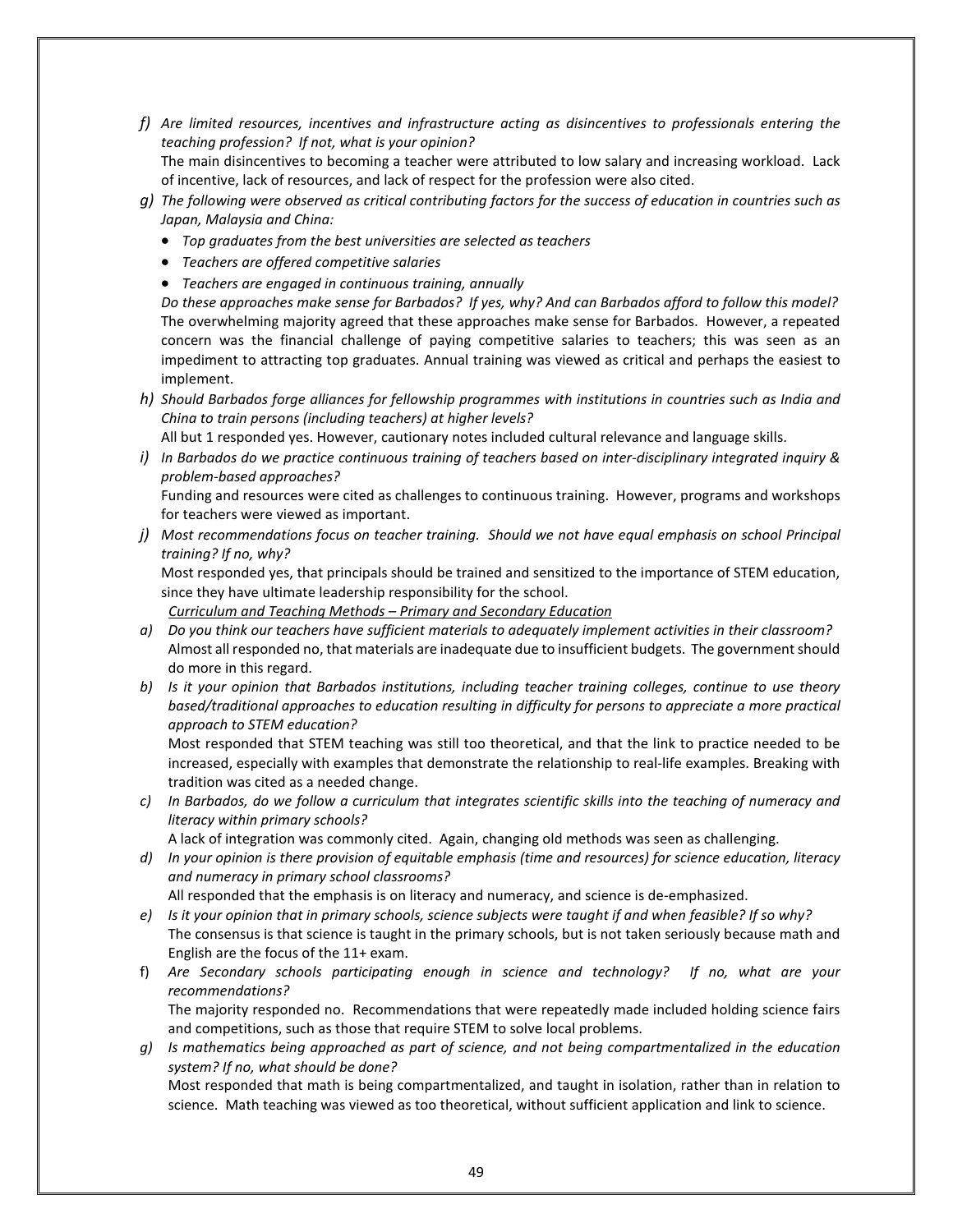- *h) Is it your observation that students are generally not interested in science subjects and often feel discouraged when experiments/activities are not successful?* Most felt that some students are interested in science when it is taught in a fun and exciting way. The lack of adequate facilities and resources, however, was seen as a challenge. Also, it was noted that science is perceived as difficult.
- *i) Do teachers in Barbados focus on how children learn?* Responses were divided. Different learning styles are often not taken into account, as content is taught in the same way. Class sizes are often a factor. However, some teachers, as a result of training, have become sensitized to different learning styles.
- *j) Are teachers in Barbados encouraged to develop an environment that facilitates learning?* Yes, in theory. However, in practice, resource limitations were cited as a challenge as well as a focus on exam results.
- *k) What are your thoughts on problem-based learning and inquiry-based methods of teaching STEM subjects?* There was overwhelming endorsement for these approaches to teaching STEM subjects. This was seen as important for developing creative and independent thinkers.
- *l) Is memorizing and regurgitation the primary form of "learning" that takes place in the STEM disciplines in most classrooms in Barbados?* Almost all responded yes, that teachers are trained to use this approach and that this practice is exam-
- driven. *m) Do teachers know when students are learning, by using proper assessment methods that measure learning?* Proper assessment methods were seen as lacking in some cases, and overly focused on tests and exams.
- *n) How would you feel about a revolutionary new system for Barbados where the focus was first on the student's mastery of the fundamentals? A system in which grades were deemphasized, but in which the tests were used primarily to measure the level of mastery of the material, and the student would have to study, get help, and retake the test until the student reached a sufficient level of proficiency? What do see as the upside and the downside of such a system?*

There was general support for this shift in emphasis. However, resources and time were cited as potential challenges, as well as gaining support and execution of a 'seismic' shift in approach.

*o) To improve the teaching of STEM in our schools, it has been suggested that we need "disruptive innovation". Would you be in favor of providing funding to school Principals to develop and utilize non-traditional teaching and training formats?*

Almost all were in favor. However, implementation questions included support from principals, development of program plans and facilitation of such programs.

*p) At what age should scientific research methods be included in the curriculum as an integral part of the educational process? And why?* All thought that this should start at an early age – during primary school or even preschool. Tapping into

children's natural curiosity was seen as important, as well as integration into students' approaches to problem solving.

- *q) Students should start thinking about science and technology from early ages, including how to find and check information and test hypotheses? Is this going on in our schools at the moment? If so, which schools?* Most responded that this is generally not going on in schools currently.
- *r) In your opinion, is science across the education system utilizing scientific methodology and drawing on culturally relevant examples with an aim of generating new scientific knowledge, relevant to the Barbados?* Most responded no. Teacher training workshops were cited as increasing this approach though.
- *s) In your opinion, are we addressing the needs of all students in Barbados (not just those who are considered gifted or who achieve higher grades)? Are there target groups that are being overlooked (e.g., poor, underachieving, etc)?*

Almost all responded that the needs of all students are not being addressed, especially for example those with special education needs, and at-risk youth.

*Curriculum and Teaching Methods – Tertiary Education*

*a) What education reform initiatives would you like to see at the UWI – Cave Hill campus?* A greater focus on the sciences was advocated. In general, coursework was viewed as too theoretical; more practical applications were recommended, along with opportunities for students to invent.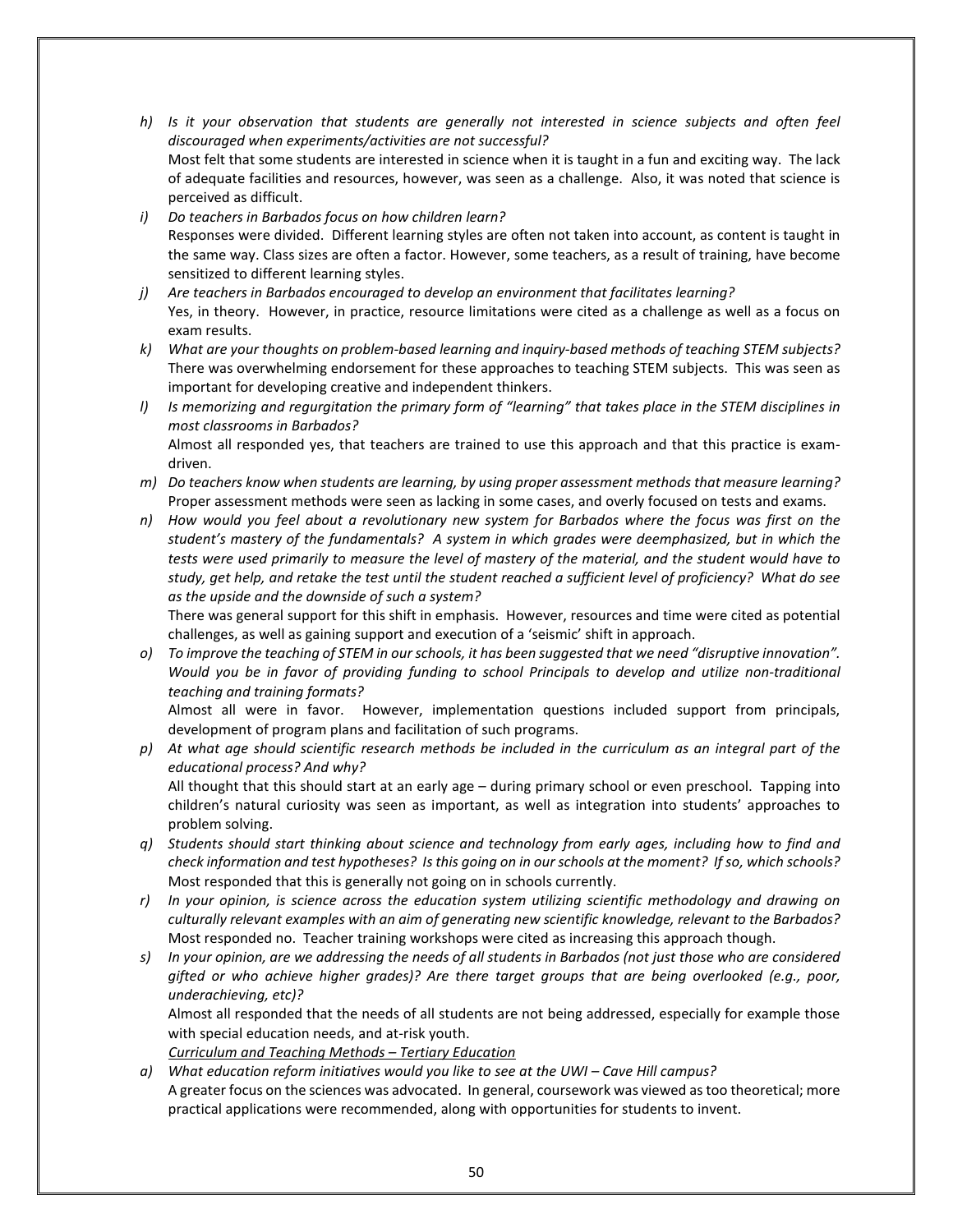*b) It has been suggested that the tertiary educational institutions in Barbados re-engineer themselves to play a more critical role in stimulating technology-based innovation and entrepreneurship. What are your thoughts on this idea?*

There was general agreement though how to implement this was seen as a challenge, as well as funding.

- *c) It has been suggested that UWI and BCC each set up a Scientific Advisory Board (SAB) consisting of visionary educators and business leaders from Barbados, the wider Caribbean and the Diaspora to help our tertiary institutions re-engineer themselves and to assist with strategic planning and implementation. What do you think of this suggestion? Is outside assistance really needed?* Generally, this was viewed positively though tapping into local expertise was also suggested. Giving the SAB enough influence was seen as important.
- *d) It has been suggested that more collaboration between the universities in the Region and universities and industries in the Diaspora would avoid a re-invention of the wheel and bring much needed expertise into Barbados. If you agree, describe how this would work or give some specific examples.* This was viewed positively. Specific examples provided included exchange programs for faculty and students, and research collaborations.
- *e) How else can we train students today for the jobs of tomorrow, many of which do not exist today?* Creativity and learning skills were highlighted as key to adapting to the changing needs and opportunities in the work force.
- *f) Are tertiary institutions providing enough cutting edge training in STEM? If no, what should be done?* Responses lacked specifics. One comment was that students were being educated to be employees, not employers.
- *g) Should private companies invest in education institutions, be involved in developing curriculum, track students and, later, establish bonds to secure the best students as employees with attractive compensation packages?*

Most agreed that closer ties between education institutions and the private sector were needed to guide curriculum development. Summer internship programs were cited as an example of facilitating interaction between students and companies.

*h) It has been suggested that to accelerate the development of a STEM-based economic pillar, Barbados needs to urgently place more focus on the training of high-technology women and men engineers and scientists to rapidly fill the void. Do you agree, or are we doing OK with the inclusion of women as leaders in the technology sector?*

There was agreement with a focus on source of funds for this training, e.g. from the private sector, and from international grants.

- *i) Should Barbados set up a Faculty of Engineering at UWI that offers bachelors, masters and Ph.D. degrees in engineering? If yes, on which disciplines should it focus (electrical, mechanical, civil, optical, chemical, aeronautical, astronautical, environmental, biomedical, software, financial, industrial, etc.)?* The responses were no, given the Faculty of Engineering at UWI – St. Augustine.
- *j) Should Barbados set up a science and technology university (like Trinidad or Jamaica)?* Most responded no, and instead recommended leveraging existing UWI and community college campuses to accommodate increased curriculum needs.
- *k) Some think that a basic entrepreneurial education should complement the STEM education, and should cover basic finance, how to start a business, the various types of capital, intellectual property concepts, how to write proposals and business plans, market place competitiveness, ethics and negotiation skills. Communication skills (listening, written and oral) development are seen as an important part of the basic entrepreneurial curriculum. Most believe that least one foreign language is necessary for today's entrepreneurs. Are we doing anything like this in our schools at the moment? If so, please cite the specifics.* In general, responders cited inadequate entrepreneurial education in the schools. There was strong support for implementing this at a broad level, starting in the primary schools.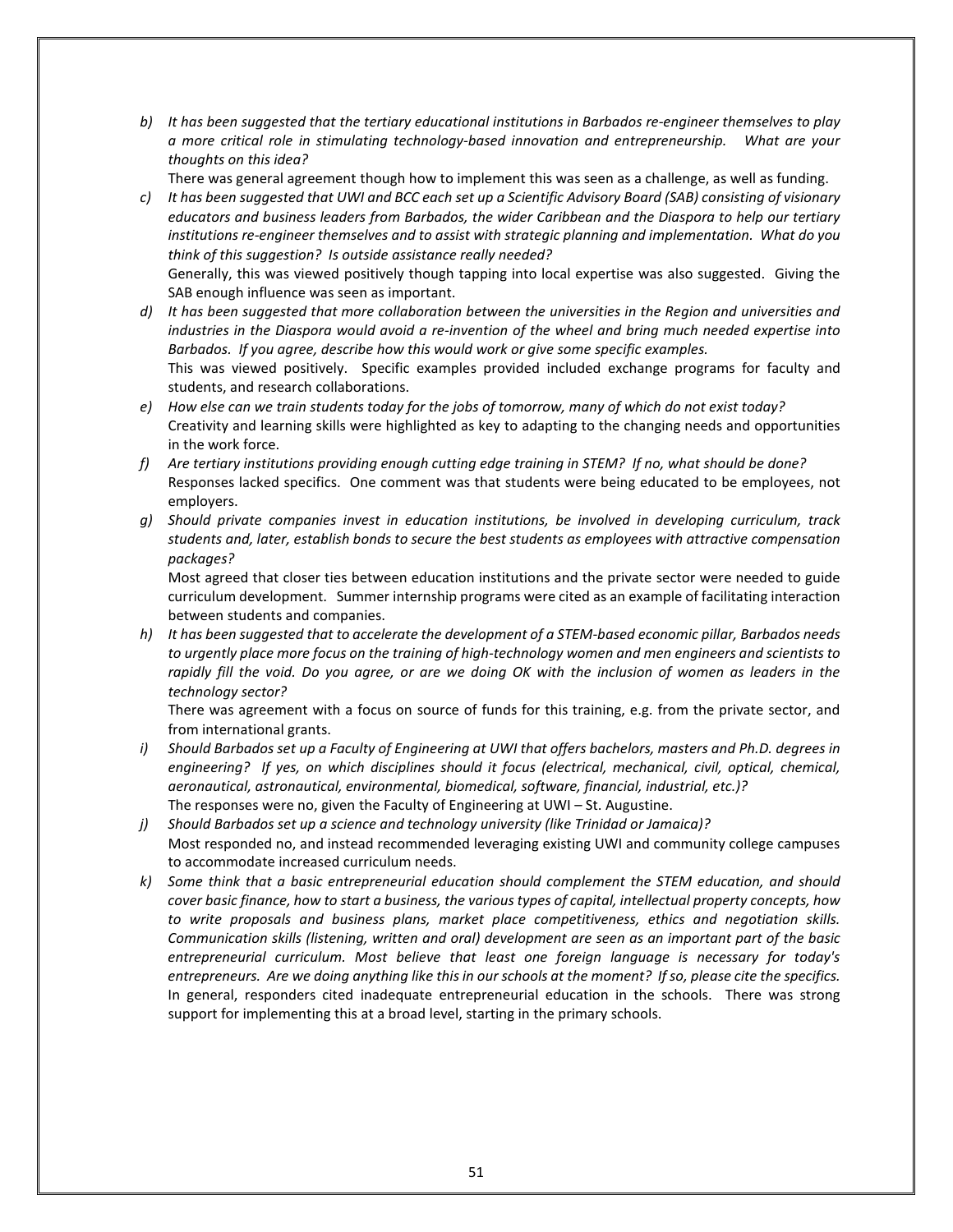#### **A6. STEM Research**

*Competitiveness*

- *a) Do you think the university and the community college are doing sufficient high quality applied research that they can make a significant impact on the economic development of Barbados today or in the near future?*
	- Responses were negative, and reasons cited included inadequate funding, personnel and infrastructure.
- *b) Do you think our university is capable of recruiting and retaining top notch science and engineering talent from anywhere in the world? Please elaborate.* Responses were negative, and reasons cited included insufficient grant funding, poor research success record, and unstimulating environment.
- *c) In Barbados, do we identify and nurture young researchers, and reward science, technology and innovation practitioners? If no, what should be done?* All responded no. Suggestions included mentorship programs including links with the Diaspora and external institutions, and recognition of excellence and accomplishments.
- *d) In developed countries, it seems that there is a correlation between the most highly ranked universities and their contribution to the development of innovative technology products and services. What do you think is the rough numerical ranking of UWI on the world wide university scales? Top 10, top 100 top 300 top 500 top 1000 top 10,000 below 10,000 (circle one)* Most ranked UWI in the top 1,000.
- *e) Should Barbados care or worry about these rankings of its university? If so, why? If not, why?* The overwhelming majority felt that Barbados should worry about these rankings, since rankings impact ability to attract students, staff and faculty, and since UWI's graduates needs to compete with graduates from top ranked universities.
- *f) If you think the rankings are important, what should we do in Barbados to improve the rankings of our university and community college?* Responders suggested identifying relevant areas and working on improving those areas. Specific areas for improvement included research, teaching, and facilities.

*Areas for Focus and Funding*

- *a) In which research areas should Barbados be investing?* Renewable energy and agriculture were the most frequently cited areas. Education, tourism, marketing, international business, clinical research, and biomedical research were also mentioned.
- *b) As part of its accreditation programme, should the University (faculty and students) be placing greater emphasis on research in response to market demands? From where would such research funds come?* Challenges in obtaining research funding were cited. Suggested sources of funds included the private sector and international partners.
- *c) There was a recent recommendation that Barbados (and other Caribbean countries) set aside about 1 % of GDP (Johannesburg Declaration) for research in science and technology. What do you think of this recommendation?*

Most thought this was a good idea; however, several indicated that this was probably too small of a commitment.

- *d) Do the university and community college have a grant coordinator employed to support research funding?* Yes.
- *e) It has also been suggested that the university create technology research centers of excellence in specific thrust areas that are of national interest and that have international recognition. How do we go about attracting world class researchers and equipping these facilities with state-of-the-art equipment, and making them sustainable?*

Funds were seen as critical.

*f) Funding for the R&D centers of excellence and the incubators in the university, and the seed capital needed by the emerging new ventures would have to be supplied jointly by the private sector, the government, NGOs (non-governmental organizations), the international community, and the Diaspora. Are we doing anything like this at the moment? If so, please cite the specifics.*

The issue of overly theoretical programs was raised, in response to this question.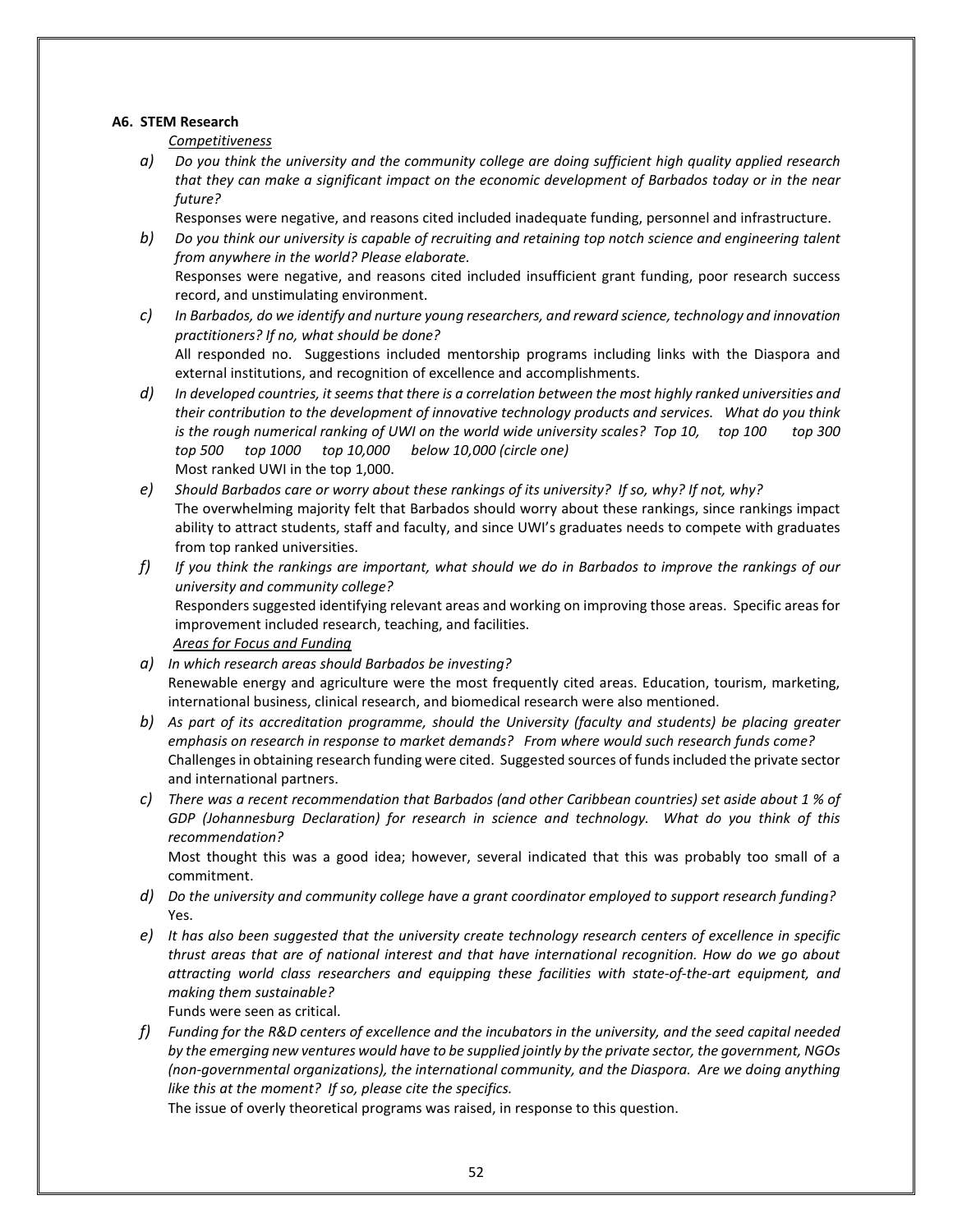*g) Do you think we have the right technology transfer experts within our universities who can provide business, intellectual property, and commercialization advice and guidance to our students and faculty? Such persons would have the skills to identify potentially interested companies and negotiate deals that would move university research into the private sector.* Almost all responded no.

#### **A7. Technology-Based Entrepreneurship**

*General*

- *a) What is your vision for technology-based entrepreneurship in Barbados?* There was broad enthusiasm for this as a way forward for the country.
- *b) Which technology areas should Barbados focus on and why?*
- The most frequently cited areas were renewable energy, agriculture, IT and mobile apps. Biochemistry, marine biology, medical technology, manufacturing, math, physics, robotics, and engineering were also mentioned.
- *c) Should the creation of globally competitive technology companies be part of the strategic economic development plan for Barbados or should we focus only on local products and markets?* Most supported the creation of globally competitive technology companies for foreign exchange, and building international standards.
- *d) Are enough technology-based industries being created? If no, what should be done?* The common response was no and that there is a need for more. Incentives are needed to encourage these industries.
- *e) Are there enough technology-based employment opportunities in Barbados? If no, what should be done?* The consensus response was no.
	- *Regulations – Incentives and Facilitation for New Businesses*
- *a) In Barbados, is there a need to further promote and grow the entrepreneurial spirit and culture, or are we doing just fine?* Most responders cited a need to grow and promote the entrepreneurial spirit and culture. Broader support
- is needed. *b) In order to create the enabling environment to stimulate technology entrepreneurship, Barbados must develop specific legislation and policies to encourage innovation and new business startups. On a scale of 1 to 10 (10 the highest mark) how is Barbados doing right now?*

All responses indicated that Barbados is not doing well, as reflected by being on the low end of the scale (marks of 1-4).

- *c) Do you believe the Barbados Government will be able to create the friendly ecosystem for innovation and entrepreneurship that will be needed to stimulate technology entrepreneurship, or will the civil service sector be forced to continue to read the rule book to entrepreneurs and slow down progress?* There was general pessimism on this. The suggestion was to implement the right type of performance appraisal with resultant reward/penalty for government staff to act and change the system.
- *d) What should the government be doing to reform its agencies to be more efficient, offer faster service and be more responsive to the needs of entrepreneurs?* Recommendations included changes in attitude, implementation of performance reviews and more e-Government/online transaction systems.
- *e) How can we get our legislators to pass new legislation that would remove roadblocks and antiquated laws that are impediments to business formation and put in place legislation that would reward entrepreneurship and start-up business development?*

Lobbying from entrepreneurs and business organizations was suggested, as well as anti-corruption legislation.

*Incubators and Mentorship*

*a) Do you think government and/or private venture capital institutions should follow Chile and open up business plan competitions to anyone in the world, with the understanding that winners would have to locate their business in Barbados?*

There was strong support for this, for near term benefits such as job creation, as well as long-term benefits,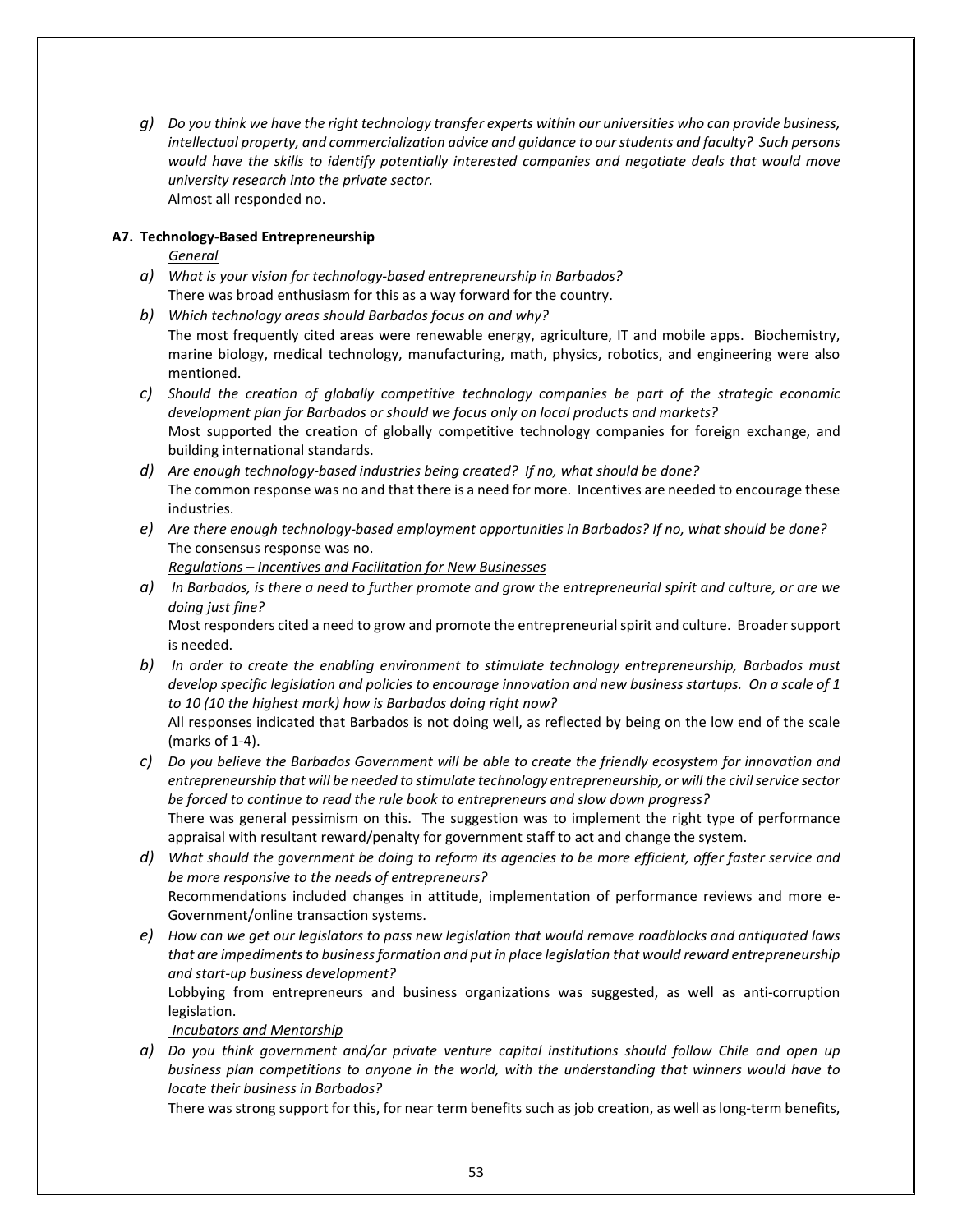*b) In Barbados, are university and community college students being encouraged to start their own technologybased business?*

Most responders stated no, that there is not a broad, coordinated approach and more is needed from postsecondary institutions. However, there is an emerging increasing effort to facilitate and encourage students to start their own technology-based business.

*c) It is also thought that we must also provide an avenue for continuing education in business and entrepreneurship principles for those who have already left the school system and need help getting their businesses off the ground, or in making the transition from a prototype to a globally competitive product. Are we doing anything like this at the moment? If so, please cite the specifics.*

Most cited organizations such as BIMAP, UWI Open Campus, Youth Entrepreneurship Scheme, and BYBT for providing continuing education in business and entrepreneurship.

*d) In Barbados, do young entrepreneurs have a place where they can go to learn about intellectual property rights to become aware and appreciative of the significance of ownership of intellectual property (patents, trademarks and copyrights)?*

Most stated no, that lawyers were usually consulted to get advice on IP. This is a key gap.

- *e) In Barbados, is there a need for incubation harmonization and mentorship strengthening for entrepreneurs?* All responded that there is such a need for more mentorship programs.
- *f) In Barbados, is the pool of available entrepreneurship mentors large enough? If no, how can we find more mentors?*

All responded that there is an insufficient pool of available mentors in Barbados. The Diaspora and private sector were cited as potential sources of additional mentors.

- *g) How would you describe the quality of available entrepreneurship mentors?* The quality of mentors was generally seen as good; however, there were very few.
- *h) There is a lot of talk about science and technology incubators. What should we be doing (more, less, abandon, reorganize, refocus, new management, etc.)?* The consensus was that more should be done, but that the incubators should be reorganized, and more focused on implementation.

#### **A8. STEM Research**

- *a) One aspect of promoting an entrepreneurial culture, is to create more access to capital for entrepreneurs. How should we go about doing this in Barbados?* Recommendations included providing access to early financing options, venture capital, grants and International businesses.
- *b) What are some of the innovative ways to build investment capital in Barbados?* Suggestions included angel investment financing, crowd funding, and special business development funds.
- *c) How should Barbados go about helping to significantly expand the venture capital base in Barbados?* Tax incentives for contributing to venture capital entities and funds, and for angel investors were suggested. *Sectors for Focus*
- *a) Should Barbados forget about high tech and biotech and focus the scarce resources only on skills training? Explain why you agree or disagree.* Both were seen as needed. Skills training was viewed as essential for supporting high tech and biotech

companies. STEM jobs in technology-based companies was viewed as necessary for sustainability.

*b) Do you think it is possible for Barbados to create a strong manufacturing sector that could rival tourism, financial services, and international trade in foreign exchange earnings? If so, how would we get it off the ground?*

Most though this was possible, but would require commitment, foresight and vision. Contract manufacturing partnerships with international firms could facilitate this.

*c) Does creating a biotech industry for Barbados make sense? Please elaborate.* Most agreed that this would make sense, particularly with a focus on more culturally relevant areas such as fisheries and agriculture. To create such an industry successfully, experienced professionals from the biotech industry would be needed for leadership, and mentorship of local talent.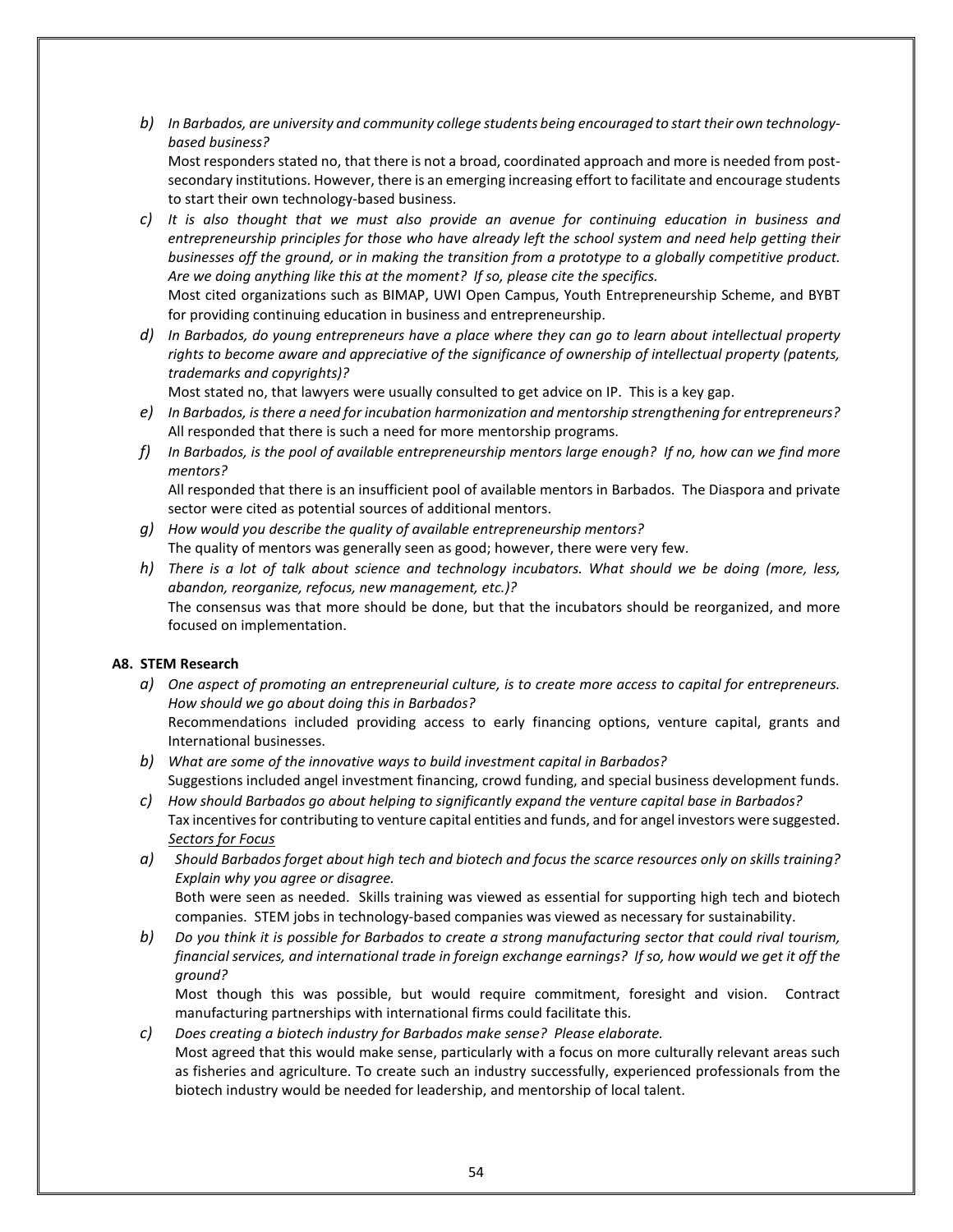*d) Do you think it is possible for Barbados to develop a biotechnology industry that could rival tourism, financial services and international trade in earning foreign exchange?* Most thought this was possible but that it would require major financial investment to build a biotech industry. Low long-term trade costs and location were seen as advantages to be leveraged for Barbados.

#### **A9. Impact of Science and Technology on Government**

- *a) How are Cabinet members using science and technology to make decisions?* Most thought that Cabinet members were not currently using S&T to make decisions.
- *b) What access do ministers have to science and technology to inform decisions?* Most responders did not know, but thought that the ministries would have planning/research departments, and employ consultants.
- *c) How do cabinet members ensure that they are advised by the best scientists and engineers?* Responders did not know, but suggested that they establish a high level committee of experts to provide this advice.
- *d) Do you think the Government should employ science advisors on a full time basis to be accessible to Cabinet for input on decision making in areas such as international, foreign and national policies?* Almost all responded yes. It was noted that the Government should be aware of who they could contact for advice. Science advisors were seen as critical if STEM education will be advanced.
- *e) How should we go about strengthening the interface between science, technology and innovation and decision making?*

Responses included demonstrating the utility of S&T for decision making, as well as integrating scientists into Government.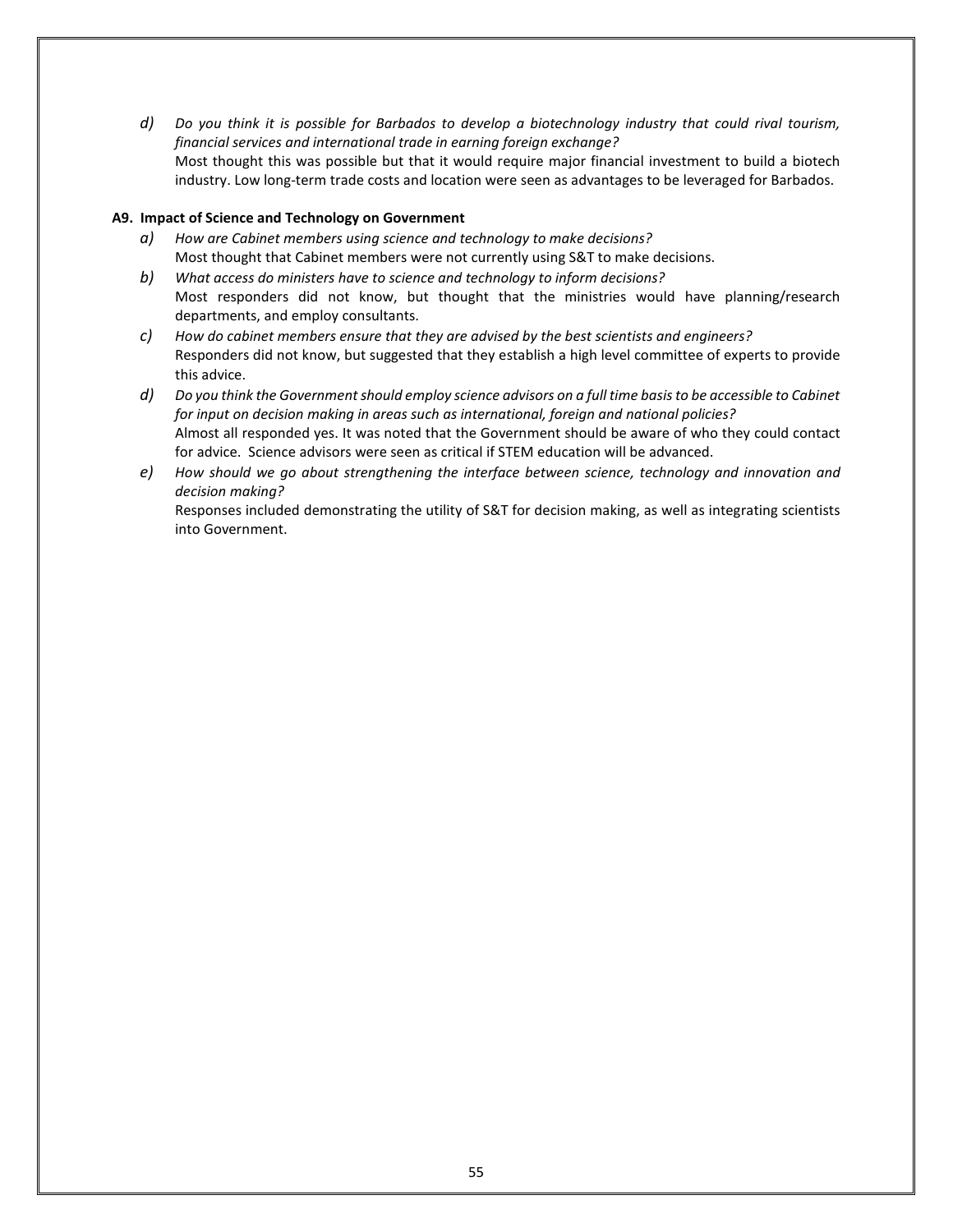## <span id="page-55-0"></span>**APPENDIX B – Town-Hall Style Meetings and Meetings at Offices of Various Stakeholders**

| <b>Date</b> | In Attendance                                                               | Venue                                     |
|-------------|-----------------------------------------------------------------------------|-------------------------------------------|
| 23MAR2015   | Director, The Chronic Disease Research Centre (CDRC)                        | <b>Technical and Vocational</b>           |
|             | Director, The Centre for Resource Management and                            | <b>Education and Training Council</b>     |
|             | Environmental Studies, UWI                                                  | (TVETC)                                   |
|             | Registrar, Caribbean Examinations Council                                   |                                           |
|             | Principal, Barbados Community College                                       |                                           |
|             | Dr. Samuel Miller, Barbados Community College                               |                                           |
|             | Principal, Samuel Jackman Prescod Polytechnic                               |                                           |
|             | Director, Barbados Vocational Training Board                                |                                           |
|             | Director, TVET Council                                                      |                                           |
|             | Dr. Colin Depradine, Dean, Faculty of Science and Technology,<br><b>UWI</b> |                                           |
|             | Director, National Council of Science and Technology                        |                                           |
|             | Permanent Secretary, Ministry of Education Principal, Erdiston              |                                           |
|             | <b>Teachers Training College</b>                                            |                                           |
|             | Director, The Bellairs Research Institute                                   |                                           |
|             | Principal, Harrison College                                                 |                                           |
|             | Principal, St. George Secondary                                             |                                           |
|             | Principal, Caribbean Institute for Meteorology and Hydrology                |                                           |
|             | <b>Barbados National Commission for UNESCO</b>                              |                                           |
|             | Ministry of Education, Science, Technology and Innovation                   |                                           |
|             | Caribbean Science Foundation                                                |                                           |
| 21MAY2015   | Post-Secondary and Tertiary Institutions<br>Key Research Bodies             | <b>UWI</b>                                |
| 22MAY2015   | All Primary and Secondary Schools, specifically teachers                    | <b>UWI</b>                                |
|             | delivering science education                                                |                                           |
| 28MAY2015   | <b>Private Sector</b>                                                       | Almond Bay Restaurant                     |
|             | Volunteer Members of the Caribbean Science Foundation                       |                                           |
| 29MAY2015   | Relevant Government agencies                                                | Ministry of Labour                        |
| 10AUG2015   | Division of Energy and Telecommunications (Prime Minister's                 | <b>Trinity Business</b>                   |
|             | Office)                                                                     | Centre, Country Road, St.                 |
|             | Mr. Jehu Wiltshire, Permanent Secretary                                     | Michael.                                  |
|             | Mrs. Francine Blackman, Deputy Permanent Secretary                          |                                           |
|             | Mr. Bryan Haynes, Chief Project Analyst                                     |                                           |
|             | Mr. William Hinds, Chief Energy Conservation Officer.                       |                                           |
| 12AUG2015   | Ministry of Civil Service                                                   | E. Humphrey Walcott Building,             |
|             | Mr. Alyson Forte, Permanent Secretary                                       | Cnr. Collymore Rock &                     |
|             |                                                                             | Culloden Rd, St. Michael                  |
| 13AUG2015   | Ministry of Agriculture, Food, Fisheries and Water Resource                 | Graeme Hall, Christ Church                |
|             | Management                                                                  |                                           |
|             | Mr. Elsworth Reid. Permanent Secretary                                      |                                           |
|             | Ms. Suzette Edey Babb, Chief Research Officer                               |                                           |
|             | Mr. Farnum, Chief Agricultural Officer                                      |                                           |
| 13AUG2015   | Ministry of Industry, International Business, Commerce and                  | Reef Road,                                |
|             | <b>Small Business Development</b>                                           | Fontabelle, St. Michael                   |
|             | Philmore Best, Permanent Secretary                                          |                                           |
| 18AUG2015   | <b>Barbados Coalition of Service Industries</b>                             | Harbour Industrial Estate, St.<br>Michael |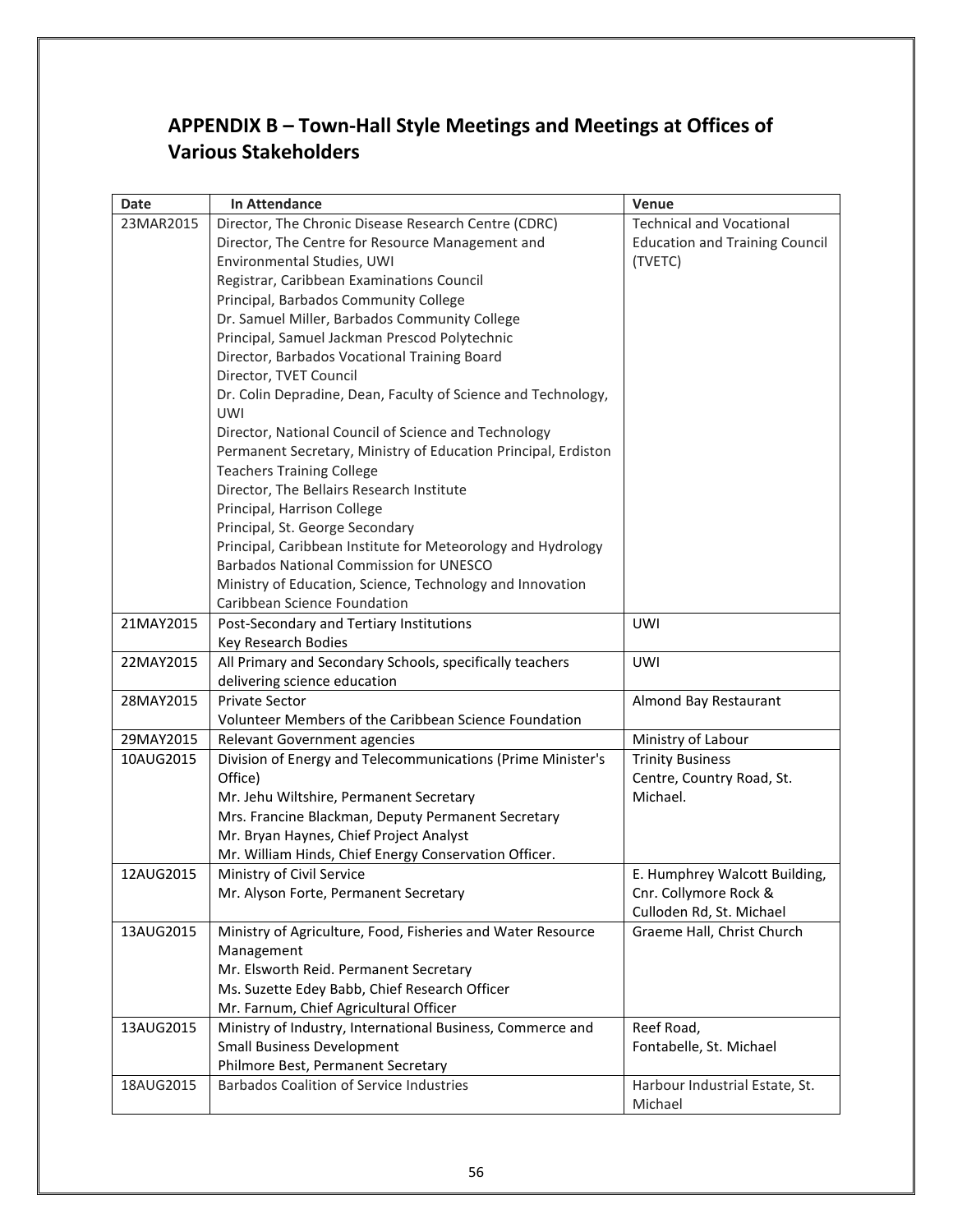| <b>Date</b> | In Attendance                                                 | Venue                            |
|-------------|---------------------------------------------------------------|----------------------------------|
| 19AUG2015   | <b>Barbados Manufacturers Association</b>                     | <b>Harbour Industrial Estate</b> |
| 19AUG2015   | Barbados Chambers of Commerce and the Barbados Private        | Deighton Road, St. Michael,      |
|             | Sector Trade Team                                             | <b>Barbados</b>                  |
| 20AUG2015   | Breakfast Meeting with Private Sector Reps                    | 3Ws Pavilion, UWI.               |
| 28NOV2015   | Hon. Ronald Jones, Minister of Education, Science, Technology | Ministry of Education, Science,  |
|             | and Innovation                                                | Technology and Innovation        |
| 11FEB2016   | <b>Barbados Cabinet</b>                                       | Prime Minister's Office          |
| 23MAR2016   | <b>STEM Validation Conference</b>                             | UWI - Cave Hill School of        |
|             |                                                               | <b>Business</b>                  |

Please note below a list of agencies that were not able to attend the consultations. Government:

- Ministry of Industry, International Business, Commerce and Small Business Development
- Ministry of Environment and Drainage
- MLSD representative from MRSU
- Barbados Water Authority

Private Sector:

- Allan Herbert, Chief Information Officer, Massy Group
- Massy Technologies
- Barbados Association of Energy Professionals
- Barbados Dental Association
- Barbados Institute of Environmental Professionals
- Barbados Land Surveyors Association
- Barbados Occupational Therapy Association
- Barbados Pharmaceutical Society
- Barbados Veterinary Association
- Barbados Private Sector Association
- Barbados Private Sector Trade Team
- The Banks Holdings Limited
- Mount Gay Distilleries
- Information Society of Barbados
- Sol Petroleum
- Williams Industries
- Lime/Flow Barbados
- Digicel
- Republic Bank
- Insurance Corporation of Barbados
- Scotia Bank

Research agencies:

- Director, The Chronic Disease Research Centre (CDRC), Avalon, Jemmotts Lane, Bridgetown, Barbados
- Director, The Centre for Resource Management and Environmental Studies, The University of the West Indies, Cave Hill Campus, St Michael, Barbados
- Principal, Caribbean Institute for Meteorology and Hydrology, Bridgetown, Barbados